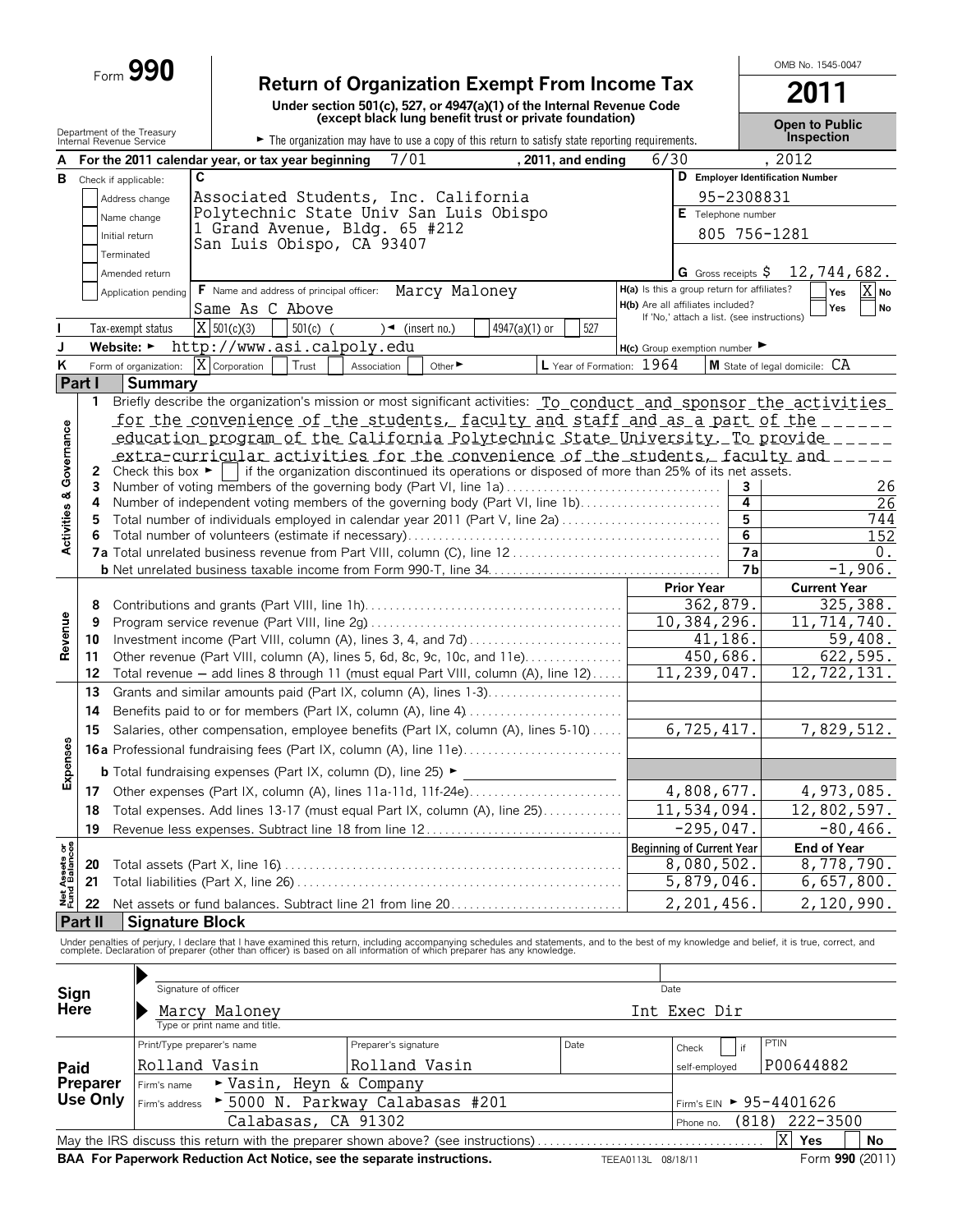|                 | Form 990 (2011) | Associated Students, Inc. California                                                |                                                                         |                                                                                                                                                                                                                                                                                    | 95-2308831       | Page 2          |
|-----------------|-----------------|-------------------------------------------------------------------------------------|-------------------------------------------------------------------------|------------------------------------------------------------------------------------------------------------------------------------------------------------------------------------------------------------------------------------------------------------------------------------|------------------|-----------------|
| <b>Part III</b> |                 | <b>Statement of Program Service Accomplishments</b>                                 |                                                                         |                                                                                                                                                                                                                                                                                    |                  |                 |
|                 |                 |                                                                                     |                                                                         |                                                                                                                                                                                                                                                                                    |                  | $\overline{X}$  |
|                 |                 | 1 Briefly describe the organization's mission:                                      |                                                                         |                                                                                                                                                                                                                                                                                    |                  |                 |
|                 | See Schedule O  |                                                                                     |                                                                         | --------------------                                                                                                                                                                                                                                                               |                  |                 |
|                 |                 |                                                                                     |                                                                         |                                                                                                                                                                                                                                                                                    |                  |                 |
|                 |                 |                                                                                     |                                                                         |                                                                                                                                                                                                                                                                                    |                  |                 |
|                 |                 |                                                                                     |                                                                         |                                                                                                                                                                                                                                                                                    |                  |                 |
|                 |                 |                                                                                     |                                                                         | 2 Did the organization undertake any significant program services during the year which were not listed on the prior                                                                                                                                                               |                  |                 |
|                 |                 |                                                                                     |                                                                         |                                                                                                                                                                                                                                                                                    |                  | X<br>Yes<br>No  |
|                 |                 | If 'Yes,' describe these new services on Schedule O.                                |                                                                         |                                                                                                                                                                                                                                                                                    |                  |                 |
| 3               |                 |                                                                                     |                                                                         | Did the organization cease conducting, or make significant changes in how it conducts, any program services?                                                                                                                                                                       |                  | X<br>Yes<br>No  |
|                 |                 | If 'Yes,' describe these changes on Schedule O.                                     |                                                                         |                                                                                                                                                                                                                                                                                    |                  |                 |
| 4               |                 |                                                                                     |                                                                         | Describe the organization's program service accomplishments for each of its three largest program services, as measured by expenses.<br>Section 501(c)(3) and 501(c)(4) organizations and section 4947(a)(1) trusts are required to report the amount of grants and allocations to |                  |                 |
|                 |                 | others, the total expenses, and revenue, if any, for each program service reported. |                                                                         |                                                                                                                                                                                                                                                                                    |                  |                 |
|                 |                 |                                                                                     |                                                                         |                                                                                                                                                                                                                                                                                    |                  |                 |
|                 | 4a (Code:       |                                                                                     | $\vert$ ) (Expenses $\vert$ 5 7, 188, 093. including grants of $\vert$  |                                                                                                                                                                                                                                                                                    | \$<br>) (Revenue | 6,843,542.      |
|                 |                 |                                                                                     |                                                                         | University Union provides for the operation of the facilities for approximately                                                                                                                                                                                                    |                  |                 |
|                 |                 | 19,000 students.                                                                    |                                                                         |                                                                                                                                                                                                                                                                                    |                  |                 |
|                 |                 |                                                                                     |                                                                         |                                                                                                                                                                                                                                                                                    |                  |                 |
|                 |                 |                                                                                     |                                                                         |                                                                                                                                                                                                                                                                                    |                  |                 |
|                 |                 |                                                                                     |                                                                         |                                                                                                                                                                                                                                                                                    |                  |                 |
|                 |                 |                                                                                     |                                                                         |                                                                                                                                                                                                                                                                                    |                  |                 |
|                 |                 |                                                                                     |                                                                         |                                                                                                                                                                                                                                                                                    |                  |                 |
|                 |                 |                                                                                     |                                                                         |                                                                                                                                                                                                                                                                                    |                  |                 |
|                 |                 |                                                                                     |                                                                         |                                                                                                                                                                                                                                                                                    |                  |                 |
|                 |                 |                                                                                     |                                                                         |                                                                                                                                                                                                                                                                                    |                  |                 |
|                 |                 |                                                                                     |                                                                         |                                                                                                                                                                                                                                                                                    |                  |                 |
|                 |                 |                                                                                     |                                                                         |                                                                                                                                                                                                                                                                                    |                  |                 |
|                 | $4b$ (Code:     |                                                                                     |                                                                         | $\Box$ (Expenses \$ 3,594,046. including grants of \$ ) (Revenue \$ 3,421,771.)                                                                                                                                                                                                    |                  |                 |
|                 |                 |                                                                                     |                                                                         | Student programs provide for diverse avenues of education: athletic and fitness                                                                                                                                                                                                    |                  |                 |
|                 |                 |                                                                                     |                                                                         | programs, music, debate, and miscellaneous events for approximately 19,000 students.                                                                                                                                                                                               |                  |                 |
|                 |                 |                                                                                     |                                                                         |                                                                                                                                                                                                                                                                                    |                  |                 |
|                 |                 |                                                                                     |                                                                         |                                                                                                                                                                                                                                                                                    |                  |                 |
|                 |                 |                                                                                     |                                                                         |                                                                                                                                                                                                                                                                                    |                  |                 |
|                 |                 |                                                                                     |                                                                         |                                                                                                                                                                                                                                                                                    |                  |                 |
|                 |                 |                                                                                     |                                                                         |                                                                                                                                                                                                                                                                                    |                  |                 |
|                 |                 |                                                                                     |                                                                         |                                                                                                                                                                                                                                                                                    |                  |                 |
|                 |                 |                                                                                     |                                                                         |                                                                                                                                                                                                                                                                                    |                  |                 |
|                 |                 |                                                                                     |                                                                         |                                                                                                                                                                                                                                                                                    |                  |                 |
|                 |                 |                                                                                     |                                                                         |                                                                                                                                                                                                                                                                                    |                  |                 |
|                 |                 |                                                                                     |                                                                         |                                                                                                                                                                                                                                                                                    |                  |                 |
|                 | 4c (Code:       |                                                                                     | ) (Expenses $\frac{1}{2}$ , 723, 688. including grants of $\frac{1}{2}$ |                                                                                                                                                                                                                                                                                    |                  | $1,449,427.$ )  |
|                 |                 |                                                                                     |                                                                         | The children's center provides child care for the children of students and staff in                                                                                                                                                                                                |                  |                 |
|                 |                 |                                                                                     |                                                                         | an on-campus facility. The facility also offers the students studying to become                                                                                                                                                                                                    |                  |                 |
|                 |                 |                                                                                     |                                                                         | teachers hands-on experience dealing with pre-school and elementary-age children.                                                                                                                                                                                                  |                  |                 |
|                 |                 |                                                                                     |                                                                         |                                                                                                                                                                                                                                                                                    |                  |                 |
|                 |                 |                                                                                     |                                                                         |                                                                                                                                                                                                                                                                                    |                  |                 |
|                 |                 |                                                                                     |                                                                         |                                                                                                                                                                                                                                                                                    |                  |                 |
|                 |                 |                                                                                     |                                                                         |                                                                                                                                                                                                                                                                                    |                  |                 |
|                 |                 |                                                                                     |                                                                         |                                                                                                                                                                                                                                                                                    |                  |                 |
|                 |                 |                                                                                     |                                                                         |                                                                                                                                                                                                                                                                                    |                  |                 |
|                 |                 |                                                                                     |                                                                         |                                                                                                                                                                                                                                                                                    |                  |                 |
|                 |                 |                                                                                     |                                                                         |                                                                                                                                                                                                                                                                                    |                  |                 |
|                 |                 | 4d Other program services. (Describe in Schedule O.)                                |                                                                         |                                                                                                                                                                                                                                                                                    |                  |                 |
|                 | (Expenses       | Ş                                                                                   | including grants of $\frac{1}{2}$                                       | ) (Revenue \$                                                                                                                                                                                                                                                                      |                  |                 |
|                 |                 | 4e Total program service expenses ►                                                 | 12,505,827.                                                             |                                                                                                                                                                                                                                                                                    |                  |                 |
| <b>BAA</b>      |                 |                                                                                     |                                                                         | TEEA0102L 07/05/11                                                                                                                                                                                                                                                                 |                  | Form 990 (2011) |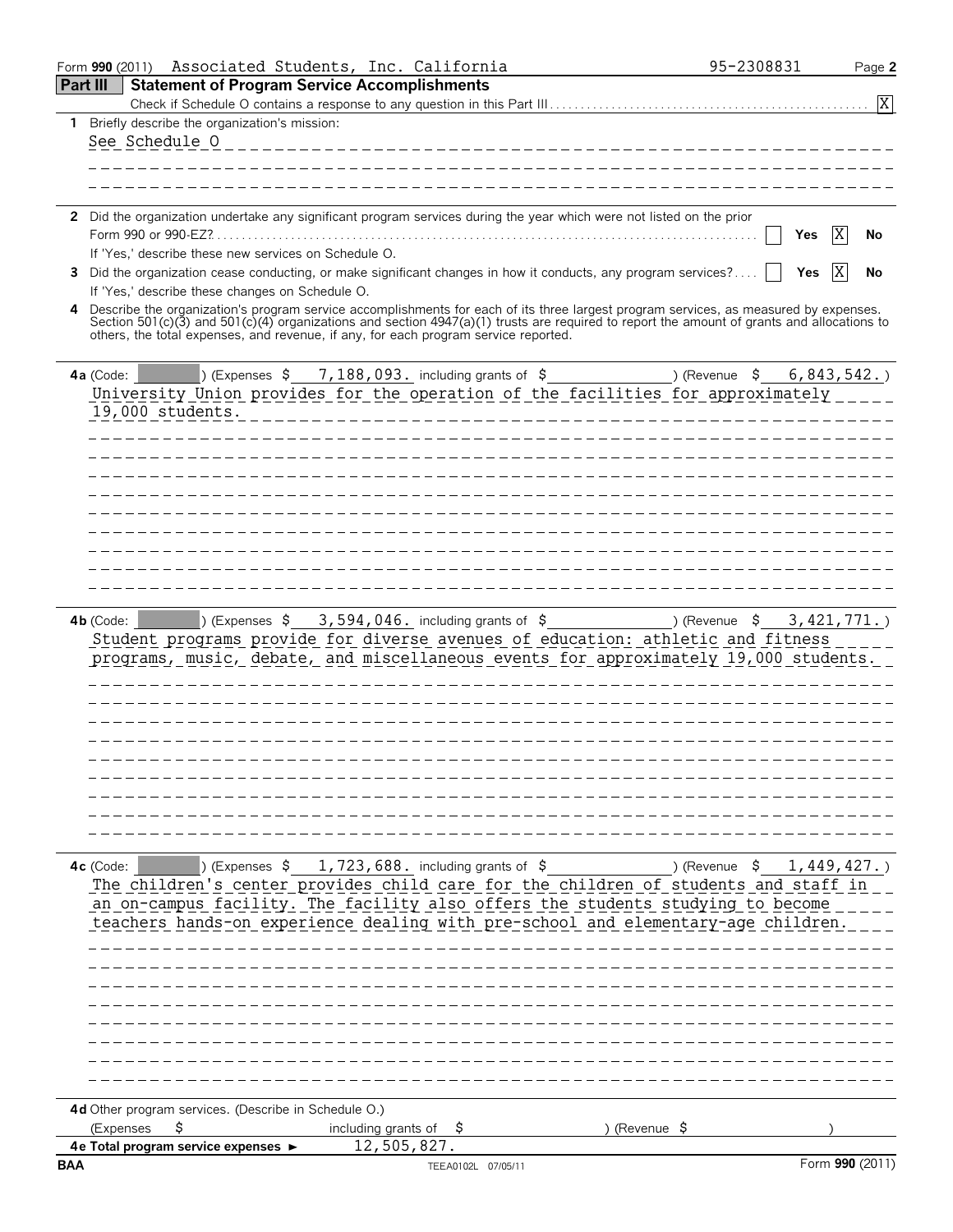### Form **990** (2011) Associated Students, Inc. California 95-2308831 Page **3** Associated Students, Inc. California 95-2308831

**Part IV Checklist of Required Schedules**

|    |                                                                                                                                                                                                                                                     |                 | Yes | No |
|----|-----------------------------------------------------------------------------------------------------------------------------------------------------------------------------------------------------------------------------------------------------|-----------------|-----|----|
|    | Is the organization described in section 501(c)(3) or $4947(a)(1)$ (other than a private foundation)? If 'Yes,' complete                                                                                                                            | 1               | X   |    |
|    | 2 Is the organization required to complete Schedule B, Schedule of Contributors (see instructions)?                                                                                                                                                 | $\overline{2}$  |     | Χ  |
| 3  | Did the organization engage in direct or indirect political campaign activities on behalf of or in opposition to candidates                                                                                                                         | 3               |     | X  |
| 4  | Section 501(c)(3) organizations. Did the organization engage in lobbying activities, or have a section 501(h) election                                                                                                                              | 4               |     | X  |
| 5. | Is the organization a section 501(c)(4), 501(c)(5), or 501(c)(6) organization that receives membership dues,<br>assessments, or similar amounts as defined in Revenue Procedure 98-19? If 'Yes,' complete Schedule C, Part III.                     | 5               |     | X  |
| 6  | Did the organization maintain any donor advised funds or any similar funds or accounts for which donors have the right<br>to provide advice on the distribution or investment of amounts in such funds or accounts? If 'Yes,' complete Schedule D,  | 6               |     | X  |
| 7  | Did the organization receive or hold a conservation easement, including easements to preserve open space, the                                                                                                                                       | $\overline{ }$  |     | X  |
| 8  | Did the organization maintain collections of works of art, historical treasures, or other similar assets? If 'Yes,'                                                                                                                                 | 8               |     | X  |
| 9  | Did the organization report an amount in Part X, line 21; serve as a custodian for amounts not listed in Part X;<br>or provide credit counseling, debt management, credit repair, or debt negotiation services? If 'Yes,' complete                  | 9               |     | X  |
| 10 | Did the organization, directly or through a related organization, hold assets in temporarily restricted endowments,<br>permanent endowments, or quasi-endowments? If 'Yes,' complete Schedule D, Part V                                             | 10              |     | X  |
| 11 | If the organization's answer to any of the following questions is 'Yes', then complete Schedule D, Parts VI, VII, VIII, IX,<br>or X as applicable.                                                                                                  |                 |     |    |
|    | a Did the organization report an amount for land, buildings and equipment in Part X, line 10? If 'Yes,' complete Schedule                                                                                                                           | 11 a            | Χ   |    |
|    | <b>b</b> Did the organization report an amount for investments— other securities in Part X, line 12 that is 5% or more of its total                                                                                                                 | 11 b            |     | X  |
|    | c Did the organization report an amount for investments- program related in Part X, line 13 that is 5% or more of its total                                                                                                                         | 11c             |     | X  |
|    | d Did the organization report an amount for other assets in Part X, line 15 that is 5% or more of its total assets reported                                                                                                                         | 11d             | X   |    |
|    | e Did the organization report an amount for other liabilities in Part X, line 25? If 'Yes,' complete Schedule D, Part X                                                                                                                             | 11e             | Χ   |    |
|    | f Did the organization's separate or consolidated financial statements for the tax year include a footnote that addresses<br>the organization's liability for uncertain tax positions under FIN 48 (ASC 740)? If 'Yes,' complete Schedule D, Part X | 11f             |     | Χ  |
|    | 12a Did the organization obtain separate, independent audited financial statements for the tax year? If 'Yes,' complete                                                                                                                             | 12a             | X   |    |
|    | <b>b</b> Was the organization included in consolidated, independent audited financial statements for the tax year? If 'Yes,' and<br>if the organization answered 'No' to line 12a, then completing Schedule D, Parts XI, XII, and XIII is optional  | 12 <b>b</b>     |     | X  |
|    |                                                                                                                                                                                                                                                     | 13              |     | X  |
|    | 14a Did the organization maintain an office, employees, or agents outside of the United States?                                                                                                                                                     | 14a             |     | Χ  |
|    | <b>b</b> Did the organization have aggregate revenues or expenses of more than \$10,000 from grantmaking, fundraising,<br>business, investment, and program service activities outside the United States, or aggregate foreign investments valued   | 14b             |     | Χ  |
|    | 15 Did the organization report on Part IX, column (A), line 3, more than \$5,000 of grants or assistance to any organization                                                                                                                        | 15              |     | Χ  |
|    | 16 Did the organization report on Part IX, column (A), line 3, more than \$5,000 of aggregate grants or assistance to                                                                                                                               | 16              |     | Χ  |
| 17 | Did the organization report a total of more than \$15,000 of expenses for professional fundraising services on Part IX,                                                                                                                             | 17              |     | Χ  |
|    | 18 Did the organization report more than \$15,000 total of fundraising event gross income and contributions on Part VIII,                                                                                                                           | 18              |     | Χ  |
| 19 | Did the organization report more than \$15,000 of gross income from gaming activities on Part VIII, line 9a? If 'Yes,'                                                                                                                              | 19              |     | Χ  |
|    |                                                                                                                                                                                                                                                     | 20              |     | X  |
|    | <b>b</b> If 'Yes' to line 20a, did the organization attach a copy of its audited financial statements to this return?                                                                                                                               | 20 <sub>b</sub> |     |    |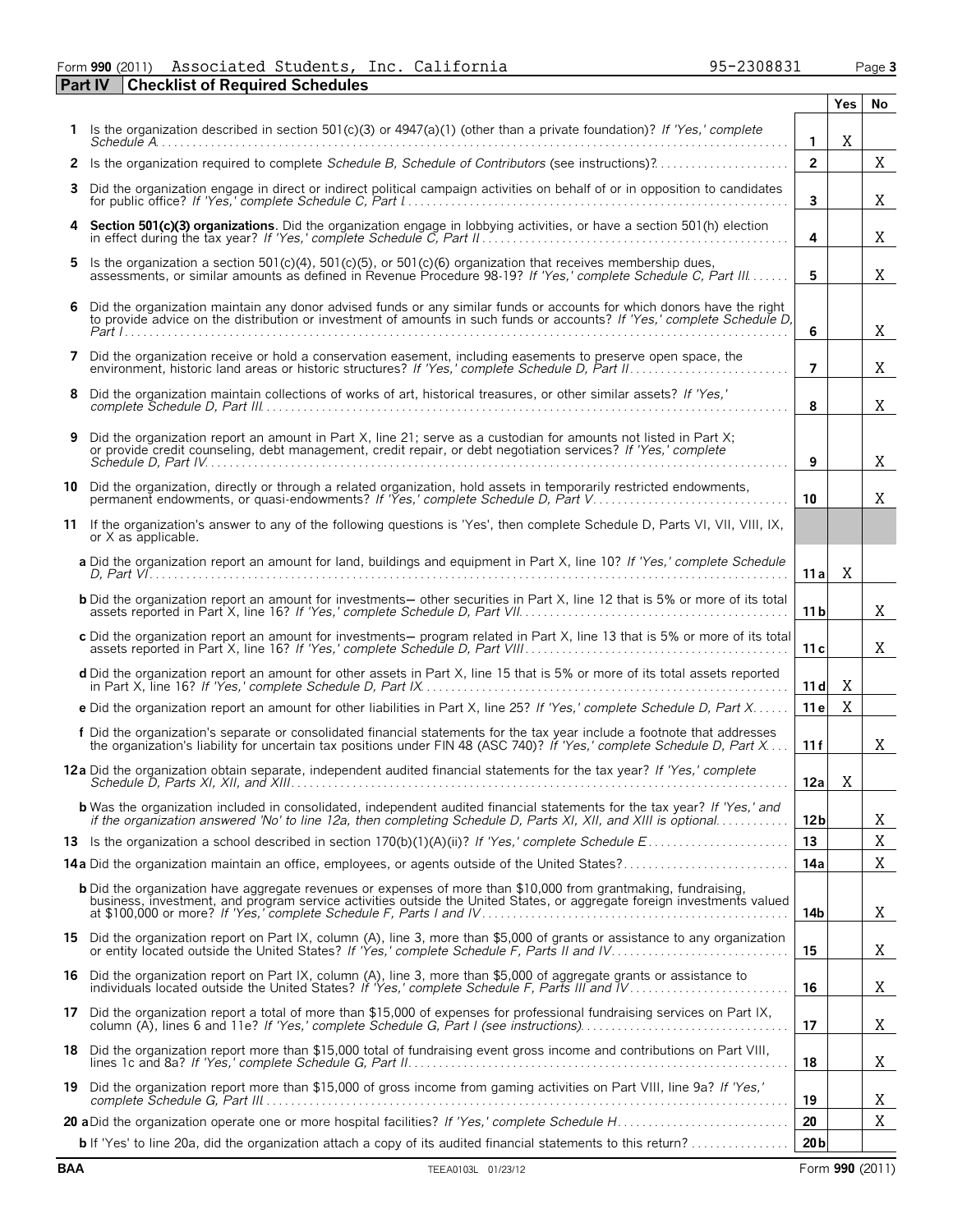Form **990** (2011) Associated Students, Inc. California 95-2308831 Page **4** Associated Students, Inc. California 95-2308831

|     | <b>Part IV</b> | <b>Checklist of Required Schedules</b> (continued)                                                                                                                                                                                                    |                 |     |                 |
|-----|----------------|-------------------------------------------------------------------------------------------------------------------------------------------------------------------------------------------------------------------------------------------------------|-----------------|-----|-----------------|
|     |                |                                                                                                                                                                                                                                                       |                 | Yes | No              |
|     |                | 21 Did the organization report more than \$5,000 of grants and other assistance to governments and organizations in the                                                                                                                               | 21              |     | X               |
|     |                | 22 Did the organization report more than \$5,000 of grants and other assistance to individuals in the United States on Part                                                                                                                           | 22              |     | X               |
|     |                | 23 Did the organization answer 'Yes' to Part VII, Section A, line 3, 4, or 5 about compensation of the organization's current<br>and former officers, directors, trustees, key employees, and highest compensated employees? If 'Yes,' complete       | 23              | Χ   |                 |
|     |                |                                                                                                                                                                                                                                                       |                 |     |                 |
|     |                | 24a Did the organization have a tax-exempt bond issue with an outstanding principal amount of more than \$100,000 as of the last day of the year, and that was issued after December 31, 2002? If 'Yes,' answer lines 24b throu                       | 24a             |     | X               |
|     |                | <b>b</b> Did the organization invest any proceeds of tax-exempt bonds beyond a temporary period exception?                                                                                                                                            | 24b             |     |                 |
|     |                | c Did the organization maintain an escrow account other than a refunding escrow at any time during the year to defease                                                                                                                                | 24с             |     |                 |
|     |                | d Did the organization act as an 'on behalf of' issuer for bonds outstanding at any time during the year?                                                                                                                                             | 24d             |     |                 |
|     |                | 25 a Section 501(c)(3) and 501(c)(4) organizations. Did the organization engage in an excess benefit transaction with a                                                                                                                               | 25a             |     | X               |
|     |                | b Is the organization aware that it engaged in an excess benefit transaction with a disqualified person in a prior year, and<br>that the transaction has not been reported on any of the organization's prior Forms 990 or 990-EZ? If 'Yes,' complete | 25 <sub>b</sub> |     | X               |
|     |                | 26 Was a loan to or by a current or former officer, director, trustee, key employee, highly compensated employee, or<br>disqualified person outstanding as of the end of the organization's tax year? If 'Yes,' complete Schedule L, Part II.         | 26              |     | Χ               |
| 27  |                | Did the organization provide a grant or other assistance to an officer, director, trustee, key employee, substantial<br>contributor or employee thereof, a grant selection committee member, or to a 35% controlled entity or family member           | 27              |     | Χ               |
|     |                | 28 Was the organization a party to a business transaction with one of the following parties (see Schedule L, Part IV<br>instructions for applicable filing thresholds, conditions, and exceptions):                                                   |                 |     |                 |
|     |                | a A current or former officer, director, trustee, or key employee? If 'Yes,' complete Schedule L, Part IV                                                                                                                                             | 28a             |     | Χ               |
|     |                | <b>b</b> A family member of a current or former officer, director, trustee, or key employee? If 'Yes,' complete                                                                                                                                       | 28b             |     | X               |
|     |                | c An entity of which a current or former officer, director, trustee, or key employee (or a family member thereof) was an                                                                                                                              | 28c             |     | Χ               |
| 29  |                | Did the organization receive more than \$25,000 in non-cash contributions? If 'Yes,' complete Schedule M                                                                                                                                              | 29              |     | $\mathbf X$     |
| 30  |                | Did the organization receive contributions of art, historical treasures, or other similar assets, or qualified conservation                                                                                                                           | 30              |     | Χ               |
| 31  |                | Did the organization liquidate, terminate, or dissolve and cease operations? If 'Yes,' complete Schedule N, Part I.                                                                                                                                   | 31              |     | $\mathbf X$     |
|     |                | 32 Did the organization sell, exchange, dispose of, or transfer more than 25% of its net assets? If 'Yes,' complete                                                                                                                                   | 32              |     | Χ               |
|     |                | 33 Did the organization own 100% of an entity disregarded as separate from the organization under Regulations sections                                                                                                                                | 33              |     | X.              |
|     |                | 34 Was the organization related to any tax-exempt or taxable entity? If 'Yes,' complete Schedule R, Parts II, III, IV, and V,                                                                                                                         | 34              | X   |                 |
|     |                |                                                                                                                                                                                                                                                       | 35a             |     | Χ               |
|     |                | <b>b</b> Did the organization receive any payment from or engage in any transaction with a controlled entity within the meaning                                                                                                                       | 35b             |     | Χ               |
|     |                | 36 Section 501(c)(3) organizations. Did the organization make any transfers to an exempt non-charitable related                                                                                                                                       | 36              |     | X               |
|     |                | 37 Did the organization conduct more than 5% of its activities through an entity that is not a related organization and that is<br>treated as a partnership for federal income tax purposes? If 'Yes,' complete Schedule R, Part VI.                  | 37              |     | X               |
| 38  |                | Did the organization complete Schedule O and provide explanations in Schedule O for Part VI, lines 11 and 19?                                                                                                                                         | 38              | Χ   |                 |
| BAA |                |                                                                                                                                                                                                                                                       |                 |     | Form 990 (2011) |

| 95-2308831 |  |  |
|------------|--|--|
|            |  |  |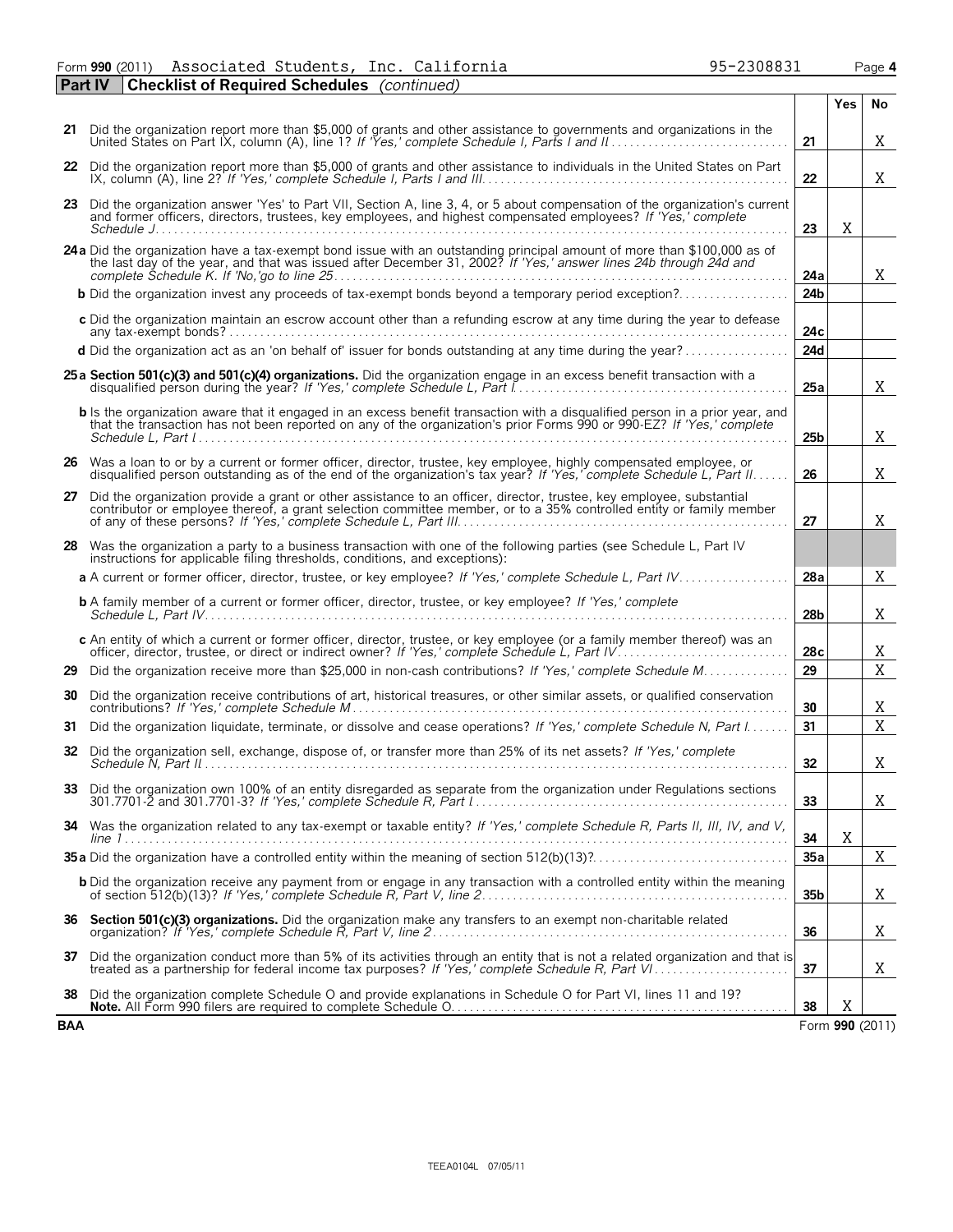|   | Form 990 (2011) Associated Students, Inc. California<br>95-2308831                                                                                                                                                             |                        |             | Page 5 |
|---|--------------------------------------------------------------------------------------------------------------------------------------------------------------------------------------------------------------------------------|------------------------|-------------|--------|
|   | <b>Part V Statements Regarding Other IRS Filings and Tax Compliance</b>                                                                                                                                                        |                        |             |        |
|   |                                                                                                                                                                                                                                |                        |             |        |
|   |                                                                                                                                                                                                                                |                        | Yes         | No     |
|   | <b>1a</b> Enter the number reported in Box 3 of Form 1096. Enter -0- if not applicable<br>71<br>- 1 a                                                                                                                          |                        |             |        |
|   | <b>b</b> Enter the number of Forms W-2G included in line 1a. Enter -0- if not applicable<br>1 <sub>b</sub><br>0                                                                                                                |                        |             |        |
|   | c Did the organization comply with backup withholding rules for reportable payments to vendors and reportable gaming                                                                                                           |                        |             |        |
|   |                                                                                                                                                                                                                                | 1c                     | X           |        |
|   | 2a Enter the number of employees reported on Form W-3, Transmittal of Wage and Tax State-<br>ments, filed for the calendar year ending with or within the year covered by this return                                          |                        |             |        |
|   | 744<br>2a                                                                                                                                                                                                                      |                        |             |        |
|   | <b>b</b> If at least one is reported on line 2a, did the organization file all required federal employment tax returns?                                                                                                        | 2bl                    | Χ           |        |
|   | Note. If the sum of lines 1a and 2a is greater than 250, you may be required to e-file. (see instructions)                                                                                                                     |                        |             |        |
|   | 3a Did the organization have unrelated business gross income of \$1,000 or more during the year?                                                                                                                               | 3a                     | Χ           |        |
|   |                                                                                                                                                                                                                                | 3 <sub>b</sub>         | $\mathbf X$ |        |
|   |                                                                                                                                                                                                                                |                        |             |        |
|   | 4a At any time during the calendar year, did the organization have an interest in, or a signature or other authority over, a financial account in a foreign country (such as a bank account, securities account, or other fina | 4a                     |             | X      |
|   | <b>b</b> If 'Yes,' enter the name of the foreign country: $\blacktriangleright$                                                                                                                                                |                        |             |        |
|   | See instructions for filing requirements for Form TD F 90-22.1, Report of Foreign Bank and Financial Accounts.                                                                                                                 |                        |             |        |
|   | 5a Was the organization a party to a prohibited tax shelter transaction at any time during the tax year?                                                                                                                       | 5a                     |             | Χ      |
|   | <b>b</b> Did any taxable party notify the organization that it was or is a party to a prohibited tax shelter transaction?                                                                                                      | 5 <sub>b</sub>         |             | X      |
|   |                                                                                                                                                                                                                                | 5c                     |             |        |
|   |                                                                                                                                                                                                                                |                        |             |        |
|   |                                                                                                                                                                                                                                | 6a                     |             | X      |
|   | b If 'Yes,' did the organization include with every solicitation an express statement that such contributions or gifts were                                                                                                    |                        |             |        |
|   |                                                                                                                                                                                                                                | 6b                     |             |        |
|   | 7 Organizations that may receive deductible contributions under section 170(c).                                                                                                                                                |                        |             |        |
|   | a Did the organization receive a payment in excess of \$75 made partly as a contribution and partly for goods and                                                                                                              |                        |             |        |
|   |                                                                                                                                                                                                                                | 7a                     |             | X      |
|   | <b>b</b> If 'Yes,' did the organization notify the donor of the value of the goods or services provided?                                                                                                                       | 7b                     |             |        |
|   | c Did the organization sell, exchange, or otherwise dispose of tangible personal property for which it was required to file                                                                                                    |                        |             |        |
|   |                                                                                                                                                                                                                                | 7с                     |             | Χ      |
|   | 7d                                                                                                                                                                                                                             |                        |             |        |
|   | e Did the organization receive any funds, directly or indirectly, to pay premiums on a personal benefit contract?                                                                                                              | 7e                     |             | Χ      |
|   | f Did the organization, during the year, pay premiums, directly or indirectly, on a personal benefit contract?                                                                                                                 | 7f                     |             | X      |
|   | g If the organization received a contribution of qualified intellectual property, did the organization file Form 8899                                                                                                          |                        |             |        |
|   |                                                                                                                                                                                                                                | 7g                     |             |        |
|   | h If the organization received a contribution of cars, boats, airplanes, or other vehicles, did the organization file a                                                                                                        | 7h                     |             |        |
|   |                                                                                                                                                                                                                                |                        |             |        |
|   | Sponsoring organizations maintaining donor advised funds and section 509(a)(3) supporting organizations. Did the                                                                                                               |                        |             |        |
|   | supporting organization, or a donor advised fund maintained by a sponsoring organization, have excess business<br>holdings at any time during the year?                                                                        | 8                      |             |        |
| 9 | Sponsoring organizations maintaining donor advised funds.                                                                                                                                                                      |                        |             |        |
|   |                                                                                                                                                                                                                                | 9a                     |             |        |
|   |                                                                                                                                                                                                                                | 9 <sub>b</sub>         |             |        |
|   | 10 Section 501(c)(7) organizations. Enter:                                                                                                                                                                                     |                        |             |        |
|   | 10a<br>a Initiation fees and capital contributions included on Part VIII, line 12                                                                                                                                              |                        |             |        |
|   | 10 <sub>b</sub><br><b>b</b> Gross receipts, included on Form 990, Part VIII, line 12, for public use of club facilities                                                                                                        |                        |             |        |
|   | 11 Section 501(c)(12) organizations. Enter:                                                                                                                                                                                    |                        |             |        |
|   | 11a                                                                                                                                                                                                                            |                        |             |        |
|   | <b>b</b> Gross income from other sources (Do not net amounts due or paid to other sources                                                                                                                                      |                        |             |        |
|   | 11 <sub>b</sub>                                                                                                                                                                                                                |                        |             |        |
|   | 12a Section 4947(a)(1) non-exempt charitable trusts. Is the organization filing Form 990 in lieu of Form 1041?                                                                                                                 | 12a                    |             |        |
|   | 12 <sub>b</sub><br><b>b</b> If 'Yes,' enter the amount of tax-exempt interest received or accrued during the year                                                                                                              |                        |             |        |
|   | 13 Section 501(c)(29) qualified nonprofit health insurance issuers.                                                                                                                                                            |                        |             |        |
|   |                                                                                                                                                                                                                                | 13a                    |             |        |
|   | Note. See the instructions for additional information the organization must report on Schedule O.                                                                                                                              |                        |             |        |
|   | <b>b</b> Enter the amount of reserves the organization is required to maintain by the states in                                                                                                                                |                        |             |        |
|   | 13 <sub>b</sub><br>13c                                                                                                                                                                                                         |                        |             |        |
|   |                                                                                                                                                                                                                                |                        |             | Χ      |
|   | 14a Did the organization receive any payments for indoor tanning services during the tax year?                                                                                                                                 | 14a<br>14 <sub>b</sub> |             |        |
|   | <b>b</b> If 'Yes,' has it filed a Form 720 to report these payments? If 'No,' provide an explanation in Schedule O                                                                                                             |                        |             |        |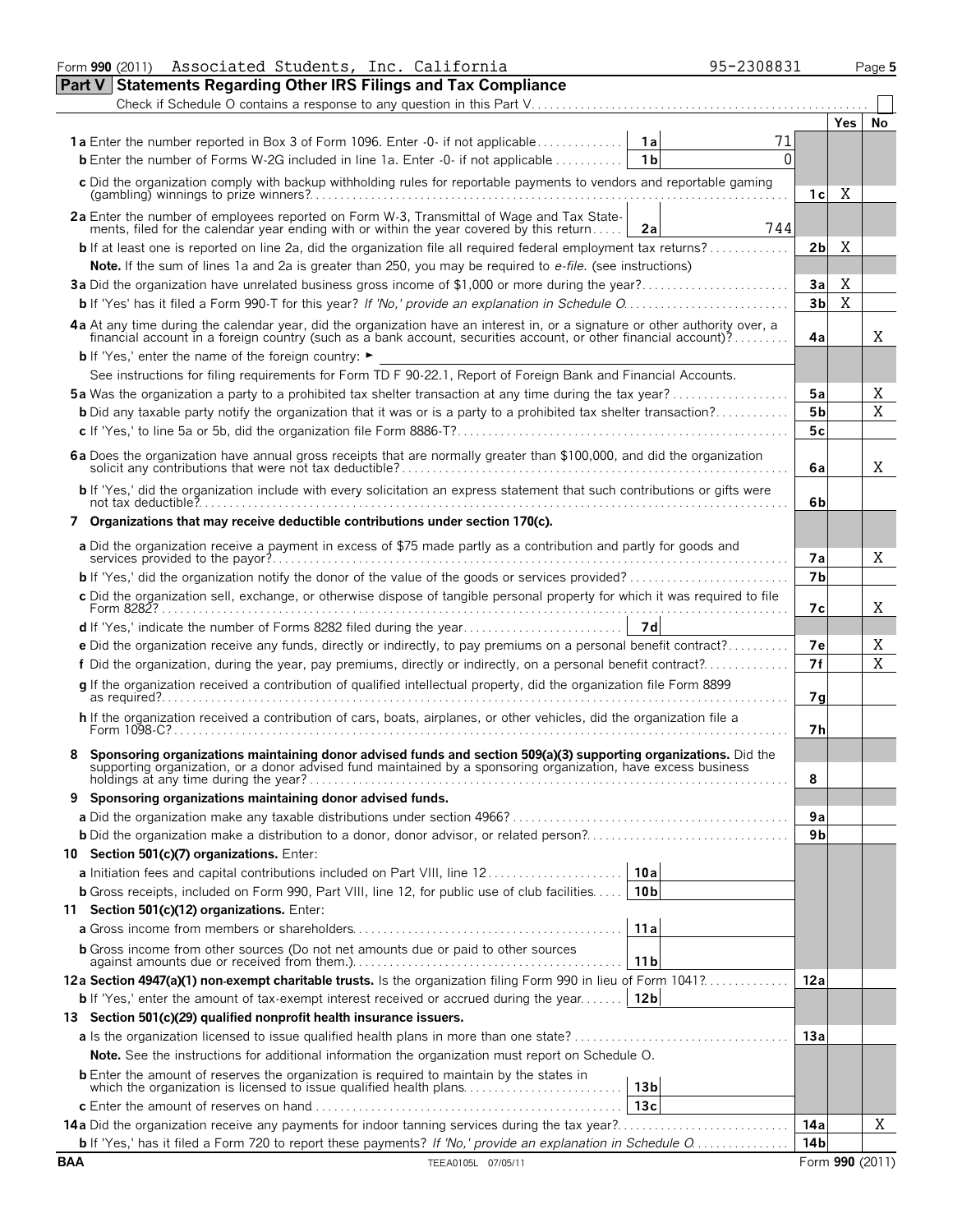**Part VI Governance, Management and Disclosure** *For each 'Yes' response to lines 2 through 7b below, and for a 'No' response to line 8a, 8b, or 10b below, describe the circumstances, processes, or changes in Schedule O. See instructions.*

|     | a tro response to mic oa, ob, or rob below, acsembe the circumstances, processes, or changes in<br>Schedule O. See instructions.                                                                                                                                                                                                 |                 |                |    |  |  |  |  |  |
|-----|----------------------------------------------------------------------------------------------------------------------------------------------------------------------------------------------------------------------------------------------------------------------------------------------------------------------------------|-----------------|----------------|----|--|--|--|--|--|
|     |                                                                                                                                                                                                                                                                                                                                  |                 |                | X  |  |  |  |  |  |
|     | <b>Section A. Governing Body and Management</b>                                                                                                                                                                                                                                                                                  |                 |                |    |  |  |  |  |  |
|     |                                                                                                                                                                                                                                                                                                                                  |                 | Yes            | No |  |  |  |  |  |
|     | 26<br>1a Enter the number of voting members of the governing body at the end of the tax year<br>If there are material differences in voting rights among members<br>่ 1al<br>of the governing body, or if the governing body delegated broad<br>authority to an executive committee or similar committee, explain in Schedule O. |                 |                |    |  |  |  |  |  |
|     | 26<br><b>b</b> Enter the number of voting members included in line 1a, above, who are independent    1b                                                                                                                                                                                                                          |                 |                |    |  |  |  |  |  |
|     |                                                                                                                                                                                                                                                                                                                                  |                 |                |    |  |  |  |  |  |
|     | 2 Did any officer, director, trustee, or key employee have a family relationship or a business relationship with any other                                                                                                                                                                                                       |                 |                |    |  |  |  |  |  |
| 3.  | Did the organization delegate control over management duties customarily performed by or under the direct supervision of officers, directors or trustees, or key employees to a management company or other person?                                                                                                              | 3               |                | Χ  |  |  |  |  |  |
|     | Did the organization make any significant changes to its governing documents                                                                                                                                                                                                                                                     |                 |                |    |  |  |  |  |  |
|     |                                                                                                                                                                                                                                                                                                                                  | 4               | X              |    |  |  |  |  |  |
| 5.  | Did the organization become aware during the year of a significant diversion of the organization's assets?                                                                                                                                                                                                                       | 5               |                | X  |  |  |  |  |  |
| 6   |                                                                                                                                                                                                                                                                                                                                  | 6               | X              |    |  |  |  |  |  |
|     |                                                                                                                                                                                                                                                                                                                                  |                 |                |    |  |  |  |  |  |
|     |                                                                                                                                                                                                                                                                                                                                  | 7а              | Χ              |    |  |  |  |  |  |
|     |                                                                                                                                                                                                                                                                                                                                  | 7b              |                | X  |  |  |  |  |  |
|     | 8 Did the organization contemporaneously document the meetings held or written actions undertaken during the year by<br>the following:                                                                                                                                                                                           |                 |                |    |  |  |  |  |  |
|     |                                                                                                                                                                                                                                                                                                                                  | 8a              | Χ              |    |  |  |  |  |  |
|     |                                                                                                                                                                                                                                                                                                                                  |                 |                |    |  |  |  |  |  |
| 9   |                                                                                                                                                                                                                                                                                                                                  | 8b              |                | X  |  |  |  |  |  |
|     | Is there any officer, director or trustee, or key employee listed in Part VII, Section A, who cannot be reached at the organization's mailing address? If 'Yes,' provide the names and addresses in Schedule O                                                                                                                   | 9               |                | X  |  |  |  |  |  |
|     | <b>Section B. Policies</b> (This Section B requests information about policies not required by the Internal Revenue Code.)                                                                                                                                                                                                       |                 |                |    |  |  |  |  |  |
|     |                                                                                                                                                                                                                                                                                                                                  |                 | Yes            | No |  |  |  |  |  |
|     |                                                                                                                                                                                                                                                                                                                                  | 10a             |                | Χ  |  |  |  |  |  |
|     | b If 'Yes,' did the organization have written policies and procedures governing the activities of such chapters, affiliates, and branches to ensure their                                                                                                                                                                        | 10 <sub>b</sub> |                |    |  |  |  |  |  |
|     |                                                                                                                                                                                                                                                                                                                                  | 11a             | X              |    |  |  |  |  |  |
|     | <b>b</b> Describe in Schedule O the process, if any, used by the organization to review this Form 990. See Schedule O                                                                                                                                                                                                            |                 |                |    |  |  |  |  |  |
|     |                                                                                                                                                                                                                                                                                                                                  | 12a             | Χ              |    |  |  |  |  |  |
|     | <b>b</b> Were officers, directors or trustees, and key employees required to disclose annually interests that could give rise                                                                                                                                                                                                    |                 |                |    |  |  |  |  |  |
|     |                                                                                                                                                                                                                                                                                                                                  | 12 <sub>b</sub> | Χ              |    |  |  |  |  |  |
|     |                                                                                                                                                                                                                                                                                                                                  | 12c             | Χ              |    |  |  |  |  |  |
|     |                                                                                                                                                                                                                                                                                                                                  | 13              | $\overline{X}$ |    |  |  |  |  |  |
| 14. | Did the organization have a written document retention and destruction policy?                                                                                                                                                                                                                                                   | 14              | Χ              |    |  |  |  |  |  |
|     | 15 Did the process for determining compensation of the following persons include a review and approval by independent persons, comparability data, and contemporaneous substantiation of the deliberation and decision?                                                                                                          |                 |                |    |  |  |  |  |  |
|     |                                                                                                                                                                                                                                                                                                                                  | 15a             | X              |    |  |  |  |  |  |
|     |                                                                                                                                                                                                                                                                                                                                  |                 |                |    |  |  |  |  |  |
|     | If 'Yes' to line 15a or 15b, describe the process in Schedule O. (See instructions.)                                                                                                                                                                                                                                             | 15 <sub>b</sub> | X              |    |  |  |  |  |  |
|     |                                                                                                                                                                                                                                                                                                                                  |                 |                |    |  |  |  |  |  |
|     | 16a Did the organization invest in, contribute assets to, or participate in a joint venture or similar arrangement with a                                                                                                                                                                                                        | 16a             |                | Χ  |  |  |  |  |  |
|     | b If 'Yes,' did the organization follow a written policy or procedure requiring the organization to evaluate its participation in joint venture arrangements under applicable federal tax law, and taken steps to safeguard th                                                                                                   | 16 <sub>b</sub> |                |    |  |  |  |  |  |
|     |                                                                                                                                                                                                                                                                                                                                  |                 |                |    |  |  |  |  |  |

### **Section C. Disclosure**

**17** List the states with which a copy of this Form 990 is required to be filed  $\blacktriangleright$   $\_\_$  CA

**18** Section 6104 requires an organization to make its Forms 1023 (or 1024 if applicable), 990, and 990-T (501(c)(3)s only) available for public inspection. Indicate how you make these available. Check all that apply.

 $X$  Own website  $|X|$  Another's website  $|X|$  Upon request

19 Describe in Schedule O whether (and if so, how) the organization makes its governing documents, conflict of interest policy, and financial statements available to the public during the tax year. See Schedule O

**20** State the name, physical address, and telephone number of the person who possesses the books and records of the organization: <u>Dwayne Brummett 1 Grand Ave., Bldg. 65 Room 212 San Luis Obispo CA 93407 805-756-1281</u>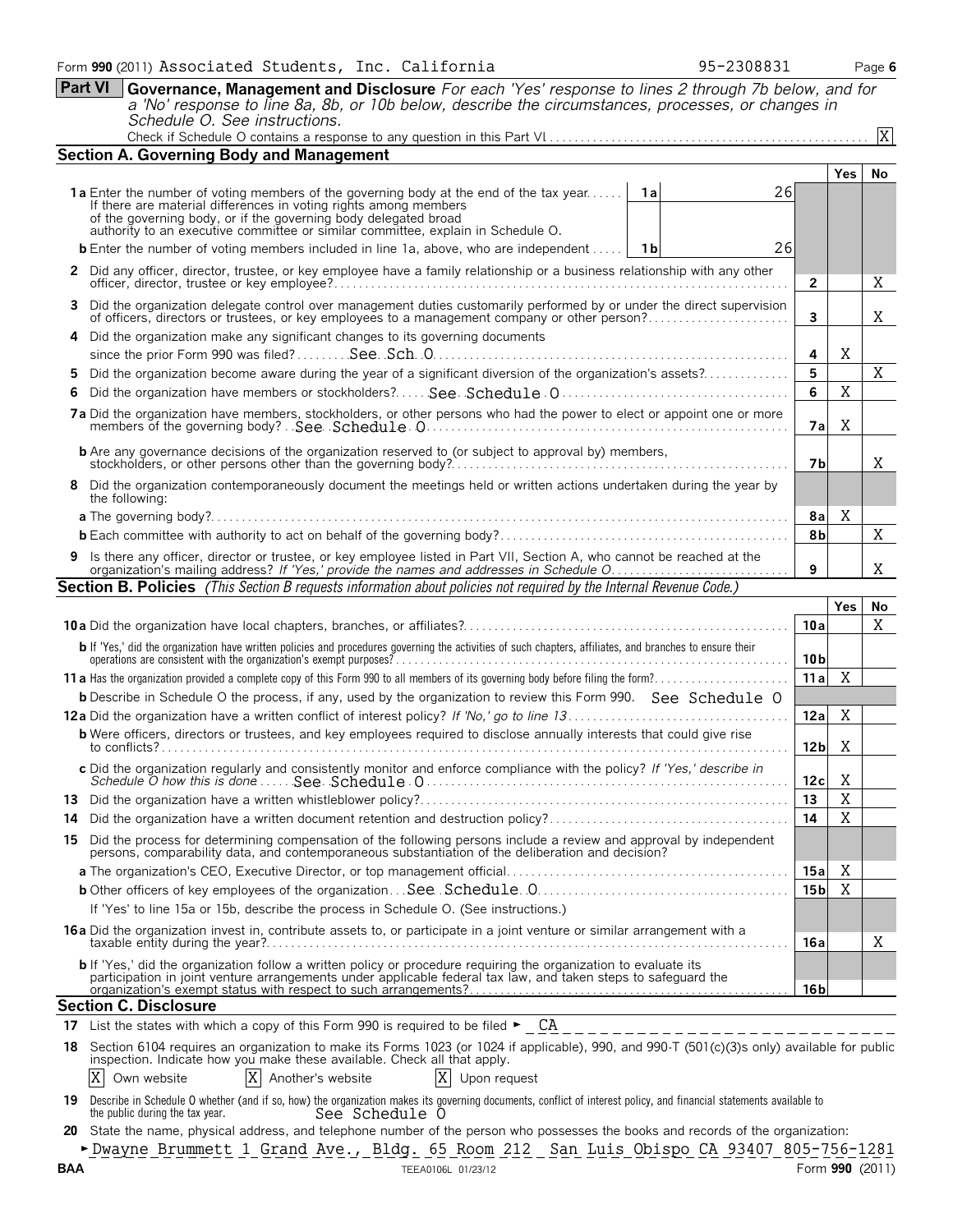**Compensation of Officers, Directors, Trustees, Key Employees, Highest Compensated Employees, and Part VII Independent Contractors**

Check if Schedule O contains a response to any question in this Part VII.

**Section A. Officers, Directors, Trustees, Key Employees, and Highest Compensated Employees**

**1a** Complete this table for all persons required to be listed. Report compensation for the calendar year ending with or within the organization's tax year.

? List all of the organization's **current** officers, directors, trustees (whether individuals or organizations), regardless of amount of compensation. Enter -0- in columns (D), (E), and (F) if no compensation was paid.

? List all of the organization's **current** key employees, if any. See instructions for definition of 'key employee.'

? List the organization's five **current** highest compensated employees (other than an officer, director, trustee, or key employee) who received reportable compensation (Box 5 of Form W-2 and/or Box 7 of Form 1099-MISC) of more than \$100,000 from the organization and any related organizations.

? List all of the organization's **former** officers, key employees, and highest compensated employees who received more than \$100,000 of reportable compensation from the organization and any related organizations.

? List all of the organization's **former directors or trustees** that received, in the capacity as a former director or trustee of the organization, more than \$10,000 of reportable compensation from the organization and any related organizations.

List persons in the following order: individual trustees or directors; institutional trustees; officers; key employees; highest compensated employees; and former such persons.

**(C)**

Check this box if neither the organization nor any related organization compensated any current officer, director, or trustee.

| (A)<br>Name and title                | (B)<br>Average<br>hours<br>per week<br><i><b>describe</b></i><br>hours for<br>related<br>organiza-<br>tions in<br>Schedule<br>O | Individual trustee<br>or director | (ખ)<br>Position<br>(do not check more than one box,<br>unless person is both an officer<br>and a director/trustee)<br>Highest compensated<br>employee<br>Former<br>Officer<br>Key employee<br>Institutional trustee |   | (D)<br>Reportable<br>compensation from<br>the organization<br>(W-2/1099-MISC) | (E)<br>Reportable<br>compensation from<br>related organizations<br>(W-2/1099-MISC) | (F)<br>Estimated<br>amount of other<br>compensation<br>from the<br>organization<br>and related<br>organizations |                |                    |
|--------------------------------------|---------------------------------------------------------------------------------------------------------------------------------|-----------------------------------|---------------------------------------------------------------------------------------------------------------------------------------------------------------------------------------------------------------------|---|-------------------------------------------------------------------------------|------------------------------------------------------------------------------------|-----------------------------------------------------------------------------------------------------------------|----------------|--------------------|
| (1) Katie Titus                      |                                                                                                                                 |                                   |                                                                                                                                                                                                                     |   |                                                                               |                                                                                    |                                                                                                                 |                |                    |
| Chairman                             | 15                                                                                                                              | X                                 |                                                                                                                                                                                                                     | Χ |                                                                               |                                                                                    | 0.                                                                                                              | $\mathbf 0$ .  | $0$ .              |
| (2) Kiyana Tabrizi<br>President      | 20                                                                                                                              | Χ                                 |                                                                                                                                                                                                                     | X |                                                                               |                                                                                    | 0.                                                                                                              | $\mathbf 0$ .  | $0$ .              |
| (3) Karen Mesrobian<br>Sec/Treasurer | 15                                                                                                                              | Χ                                 |                                                                                                                                                                                                                     | Χ |                                                                               |                                                                                    | 0.                                                                                                              | $\mathbf{0}$ . | 0.                 |
| (4) Aaron Borgeson<br>Director       | 5                                                                                                                               | X                                 |                                                                                                                                                                                                                     |   |                                                                               |                                                                                    | 0.                                                                                                              | $\mathbf{0}$ . | 0.                 |
| (5) Ashley Brooks                    |                                                                                                                                 |                                   |                                                                                                                                                                                                                     |   |                                                                               |                                                                                    |                                                                                                                 |                |                    |
| Director                             | 5                                                                                                                               | X                                 |                                                                                                                                                                                                                     |   |                                                                               |                                                                                    | 0.                                                                                                              | $\mathbf{0}$ . | $\boldsymbol{0}$ . |
| (6) Kevin Capata<br>Director         | 5                                                                                                                               | X                                 |                                                                                                                                                                                                                     |   |                                                                               |                                                                                    | 0.                                                                                                              | $\mathbf 0$ .  | $\boldsymbol{0}$ . |
| (7) Emily Carr Anderson<br>Director  | 5                                                                                                                               | X                                 |                                                                                                                                                                                                                     |   |                                                                               |                                                                                    | 0.                                                                                                              | $\mathbf{0}$ . | $\boldsymbol{0}$ . |
| (8) Jason Colombini<br>Director      | 5                                                                                                                               | X                                 |                                                                                                                                                                                                                     |   |                                                                               |                                                                                    | 0.                                                                                                              | $\mathbf 0$ .  | $\boldsymbol{0}$ . |
| (9) Ryan Crist<br>Director           | 5                                                                                                                               | X                                 |                                                                                                                                                                                                                     |   |                                                                               |                                                                                    | 0.                                                                                                              | $\mathbf 0$ .  | 0.                 |
| (10) Evan Domingue<br>Director       | 5                                                                                                                               | Χ                                 |                                                                                                                                                                                                                     |   |                                                                               |                                                                                    | 0.                                                                                                              | $\mathbf{0}$ . | $0$ .              |
| (11) Katie Evans<br>Director         | 5                                                                                                                               | Χ                                 |                                                                                                                                                                                                                     |   |                                                                               |                                                                                    | 0.                                                                                                              | $\mathbf 0$ .  | $\boldsymbol{0}$ . |
| (12) Eric Freeman<br>Director        | 5                                                                                                                               | X                                 |                                                                                                                                                                                                                     |   |                                                                               |                                                                                    | 0.                                                                                                              | 0.             | 0.                 |
| (13) Kaitlin Harr<br>Director        | 5                                                                                                                               | $\mathbf X$                       |                                                                                                                                                                                                                     |   |                                                                               |                                                                                    | 0.                                                                                                              | 0.             | $\boldsymbol{0}$ . |
| (14) Nate Honeycutt<br>Director      | 5                                                                                                                               | X                                 |                                                                                                                                                                                                                     |   |                                                                               |                                                                                    | 0.                                                                                                              | $\mathbf{0}$ . | $\boldsymbol{0}$ . |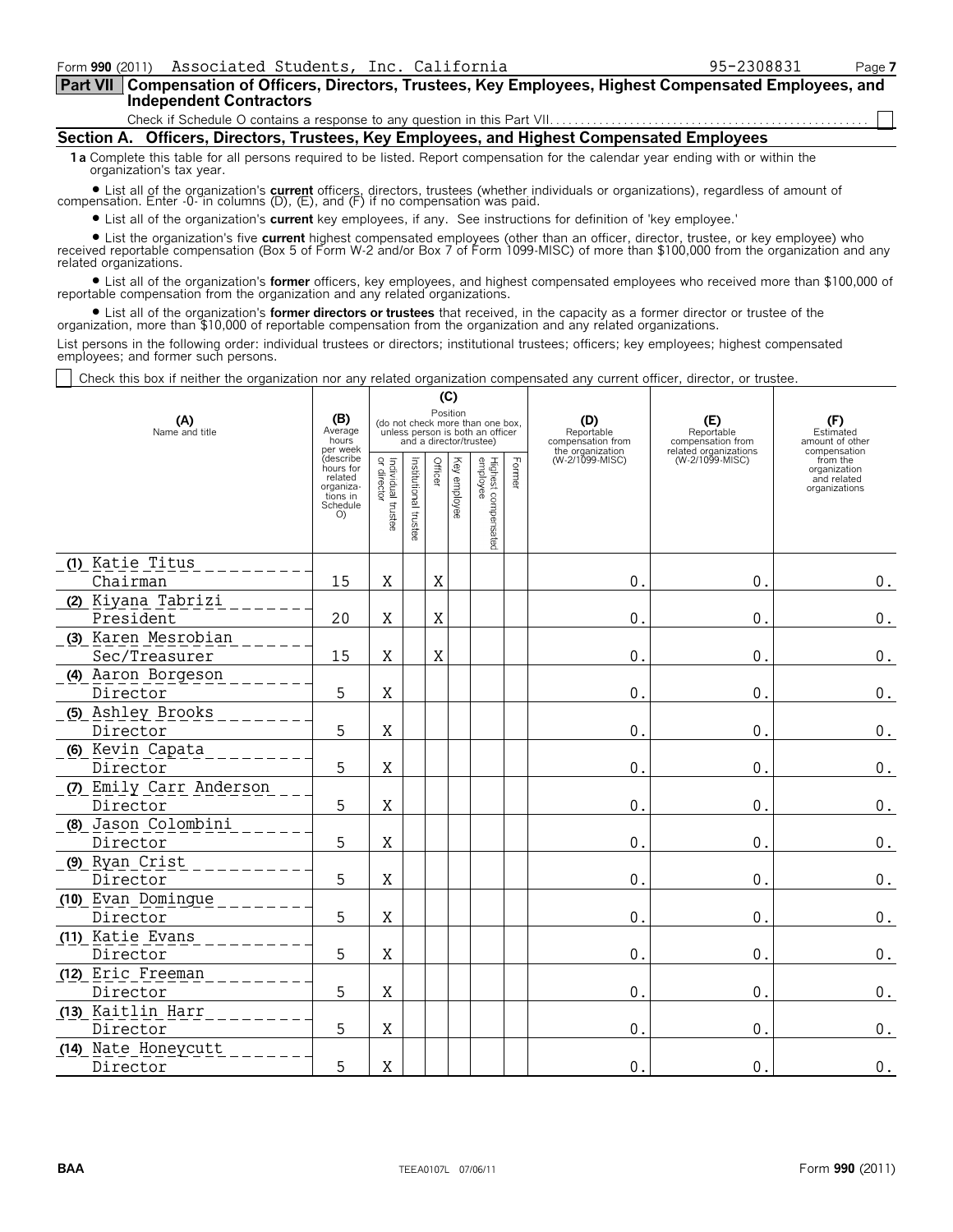| Part VII Section A. Officers, Directors, Trustees, Key Employees, and Highest Compensated Employees (cont)                                                                                                                                             |                                                                                                            |                                                                                                                                               |                     |         |              |                                 |                            |                                                                               |                                                                                    |                     |                                                                 |                    |
|--------------------------------------------------------------------------------------------------------------------------------------------------------------------------------------------------------------------------------------------------------|------------------------------------------------------------------------------------------------------------|-----------------------------------------------------------------------------------------------------------------------------------------------|---------------------|---------|--------------|---------------------------------|----------------------------|-------------------------------------------------------------------------------|------------------------------------------------------------------------------------|---------------------|-----------------------------------------------------------------|--------------------|
|                                                                                                                                                                                                                                                        |                                                                                                            |                                                                                                                                               |                     |         | (C)          |                                 |                            |                                                                               |                                                                                    |                     |                                                                 |                    |
| (A)<br>Name and title                                                                                                                                                                                                                                  |                                                                                                            | Position<br>(do not check more than one<br>(B)<br>Average<br>box, unless person is both an<br>officer and a director/trustee)<br>hours<br>per |                     |         |              |                                 |                            | (D)<br>Reportable<br>compensation from<br>the organization<br>(W-2/1099-MISC) | (E)<br>Reportable<br>compensation from<br>related organizations<br>(W-2/1099-MISC) |                     | (F)<br>Estimated<br>amount of other<br>compensation<br>from the |                    |
|                                                                                                                                                                                                                                                        | week<br>(describ<br>e hours<br>hours<br>for<br>for<br>for<br>the distribution<br>for<br>related<br>organi- | trustee                                                                                                                                       | Institutional trust | Officer | Key employee | Highest compensated<br>employee | Former                     |                                                                               |                                                                                    |                     | organization<br>and related<br>organizations                    |                    |
|                                                                                                                                                                                                                                                        | zations<br>in<br>Sch O)                                                                                    |                                                                                                                                               |                     |         |              |                                 |                            |                                                                               |                                                                                    |                     |                                                                 |                    |
| (15) Emily Hong<br>_ _ _ _ _ _ _ _ _ _ _ _ _ _<br>Director                                                                                                                                                                                             | 5                                                                                                          | Χ                                                                                                                                             |                     |         |              |                                 |                            | 0.                                                                            | $0$ .                                                                              |                     |                                                                 | $0$ .              |
| (16) Chris Li<br>Director                                                                                                                                                                                                                              | 5                                                                                                          | Χ                                                                                                                                             |                     |         |              |                                 |                            | 0.                                                                            | 0.                                                                                 |                     |                                                                 | 0.                 |
| (17) Oliver Liu<br>Director                                                                                                                                                                                                                            | 5                                                                                                          | $\mathbf X$                                                                                                                                   |                     |         |              |                                 |                            | 0.                                                                            | 0.                                                                                 |                     |                                                                 | $\boldsymbol{0}$ . |
| (18) Laura Lynch<br>Director                                                                                                                                                                                                                           | 5                                                                                                          | X                                                                                                                                             |                     |         |              |                                 |                            | $0$ .                                                                         | 0.                                                                                 |                     |                                                                 | 0.                 |
| (19) Derek Majewski<br>Director                                                                                                                                                                                                                        | 5                                                                                                          | X                                                                                                                                             |                     |         |              |                                 |                            | 0.                                                                            | 0.                                                                                 |                     |                                                                 | $\boldsymbol{0}$ . |
| (20) Dan Marver<br>Director                                                                                                                                                                                                                            | 5                                                                                                          | X                                                                                                                                             |                     |         |              |                                 |                            | 0.                                                                            | 0.                                                                                 |                     |                                                                 | $\boldsymbol{0}$ . |
| (21) Maryam Moeinazad<br>Director                                                                                                                                                                                                                      | 5                                                                                                          | X                                                                                                                                             |                     |         |              |                                 |                            | 0.                                                                            | 0.                                                                                 |                     |                                                                 | 0.                 |
| (22) James Moody<br>____________<br>Director                                                                                                                                                                                                           | 5                                                                                                          | X                                                                                                                                             |                     |         |              |                                 |                            | $\mathbf 0$                                                                   | 0.                                                                                 |                     |                                                                 | 0.                 |
| (23) Brianna Mulligan<br>Director<br>(24) Tatiana Prestininzi                                                                                                                                                                                          | 5                                                                                                          | X                                                                                                                                             |                     |         |              |                                 |                            | 0.                                                                            | 0.                                                                                 |                     |                                                                 | $\boldsymbol{0}$ . |
| Director                                                                                                                                                                                                                                               | 5                                                                                                          | X                                                                                                                                             |                     |         |              |                                 |                            | 0.                                                                            | 0.                                                                                 |                     |                                                                 | 0.                 |
| (25) Taylor Serres<br>Director<br>1 b Sub-total.                                                                                                                                                                                                       | 5                                                                                                          | $\rm X$                                                                                                                                       |                     |         |              |                                 |                            | $\mathbf 0$<br>$\overline{0}$                                                 | 0.<br>$\overline{0}$ .                                                             |                     |                                                                 | 0.<br>0.           |
|                                                                                                                                                                                                                                                        |                                                                                                            |                                                                                                                                               |                     |         |              |                                 | $\blacktriangleright$<br>► | 523,526.<br>523,526.                                                          | $0$ .<br>$\overline{0}$ .                                                          |                     | 136,853.<br>136,853.                                            |                    |
| 2 Total number of individuals (including but not limited to those listed above) who received more than \$100,000 of reportable compensation                                                                                                            |                                                                                                            |                                                                                                                                               |                     |         |              |                                 |                            |                                                                               |                                                                                    |                     |                                                                 |                    |
| from the organization<br>$\triangleright$ 4                                                                                                                                                                                                            |                                                                                                            |                                                                                                                                               |                     |         |              |                                 |                            |                                                                               |                                                                                    |                     | <b>Yes</b>                                                      | No                 |
| Did the organization list any <b>former</b> officer, director or trustee, key employee, or highest compensated employee<br>3.                                                                                                                          |                                                                                                            |                                                                                                                                               |                     |         |              |                                 |                            |                                                                               |                                                                                    | 3                   |                                                                 | X                  |
| For any individual listed on line 1a, is the sum of reportable compensation and other compensation from<br>4<br>the organization and related organizations greater than \$150,000? If 'Yes' complete Schedule J for                                    |                                                                                                            |                                                                                                                                               |                     |         |              |                                 |                            |                                                                               |                                                                                    |                     |                                                                 |                    |
| Did any person listed on line 1a receive or accrue compensation from any unrelated organization or individual<br>5.                                                                                                                                    |                                                                                                            |                                                                                                                                               |                     |         |              |                                 |                            |                                                                               |                                                                                    | 4<br>5              | Χ                                                               | Χ                  |
| <b>Section B. Independent Contractors</b>                                                                                                                                                                                                              |                                                                                                            |                                                                                                                                               |                     |         |              |                                 |                            |                                                                               |                                                                                    |                     |                                                                 |                    |
| Complete this table for your five highest compensated independent contractors that received more than \$100,000 of<br>compensation from the organization. Report compensation for the calendar year ending with or within the organization's tax year. |                                                                                                            |                                                                                                                                               |                     |         |              |                                 |                            |                                                                               |                                                                                    |                     |                                                                 |                    |
| (A)<br>Name and business address                                                                                                                                                                                                                       |                                                                                                            |                                                                                                                                               |                     |         |              |                                 |                            | (B)<br>Description of services                                                |                                                                                    | (C)<br>Compensation |                                                                 |                    |
|                                                                                                                                                                                                                                                        |                                                                                                            |                                                                                                                                               |                     |         |              |                                 |                            |                                                                               |                                                                                    |                     |                                                                 |                    |
|                                                                                                                                                                                                                                                        |                                                                                                            |                                                                                                                                               |                     |         |              |                                 |                            |                                                                               |                                                                                    |                     |                                                                 |                    |
|                                                                                                                                                                                                                                                        |                                                                                                            |                                                                                                                                               |                     |         |              |                                 |                            |                                                                               |                                                                                    |                     |                                                                 |                    |
|                                                                                                                                                                                                                                                        |                                                                                                            |                                                                                                                                               |                     |         |              |                                 |                            |                                                                               |                                                                                    |                     |                                                                 |                    |

**2** Total number of independent contractors (including but not limited to those listed above) who received more than  $$100,000$  in compensation from the organization  $\blacktriangleright$  0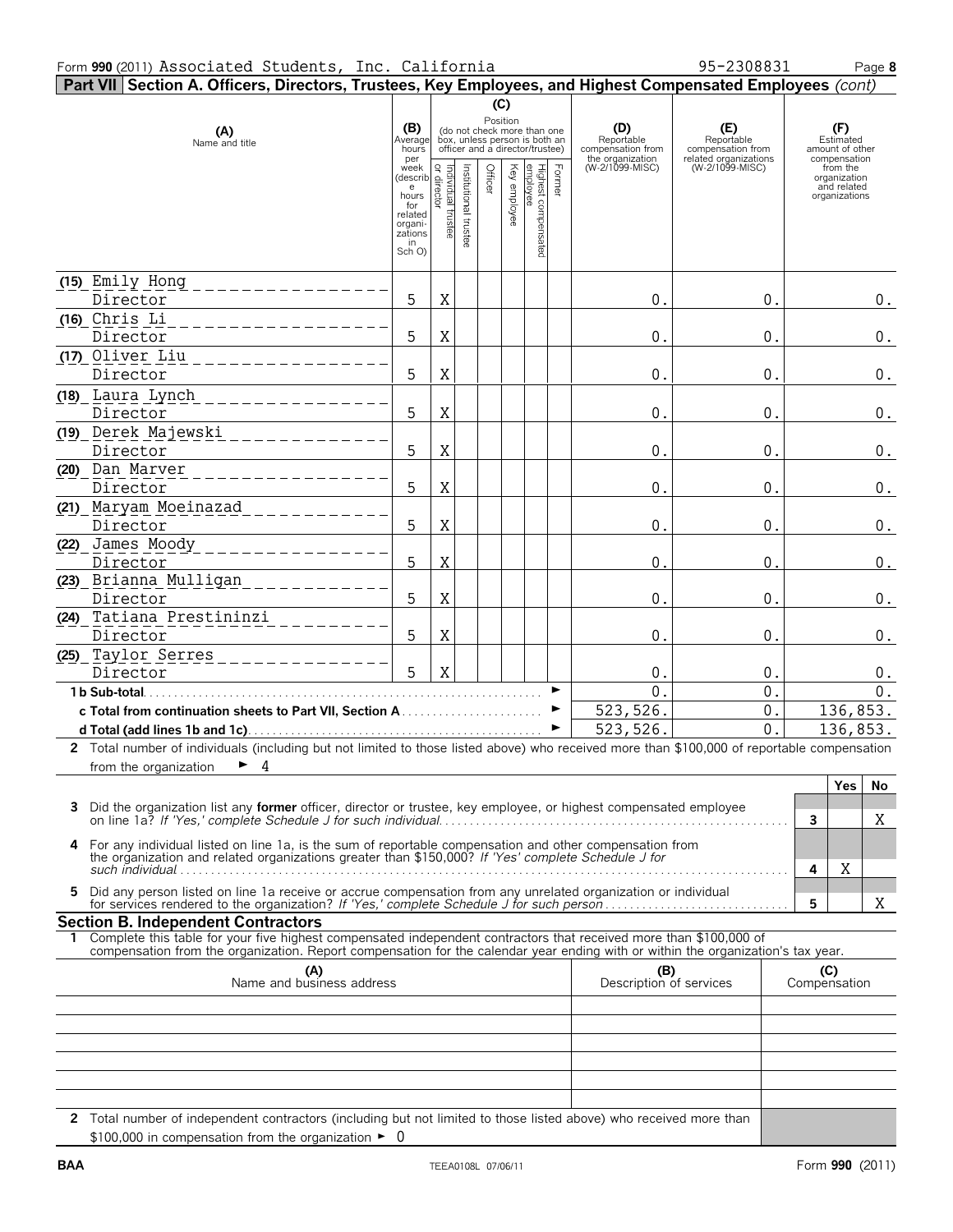**2011**

Department of the Treasury Internal Revenue Service

Name of the Organization number<br>
Employler Identification number

## Associated Students, Inc. California 195-2308831 **Part VII Continuation: Officers, Directors, Trustees, Key Employees, and Highest Compensated Employees (A) (B) (C) (D) (E) (F)** Name and Title **Average** Position (check all that apply) Estimated Reportable compensation from Reportable compensation from hours amount of other **Officer**  $\mathbf{Q}$ Individual employee Highest compensated Former per week Institutional Key the organization (W-2/1099-MISC) related organizations (W-2/1099-MISC) compensation from the organization director employee and related organizations trustee I trustee Sean Skyllingstad Director 5 X 0. 0. 0. Chelsea Tinsley Director 5 X 0. 0. 0. Chandler Wilson Director 5 X 0. 0. 0. Richard Johnson Exec Director 40 X 171,611. 0. 30,883. Dwayne Brummett Dir,BusServices 40 X 121,540. 0. 36,632. Marcy Maloney Dir, ASI Programs 40 X 123,956. 0. 33,748. Tonya Iversen Dir, Children Pgms 40 X 106,419. 0. 35,590.- - - - - - - - - - - ---------- $- - - - - - -$ --------------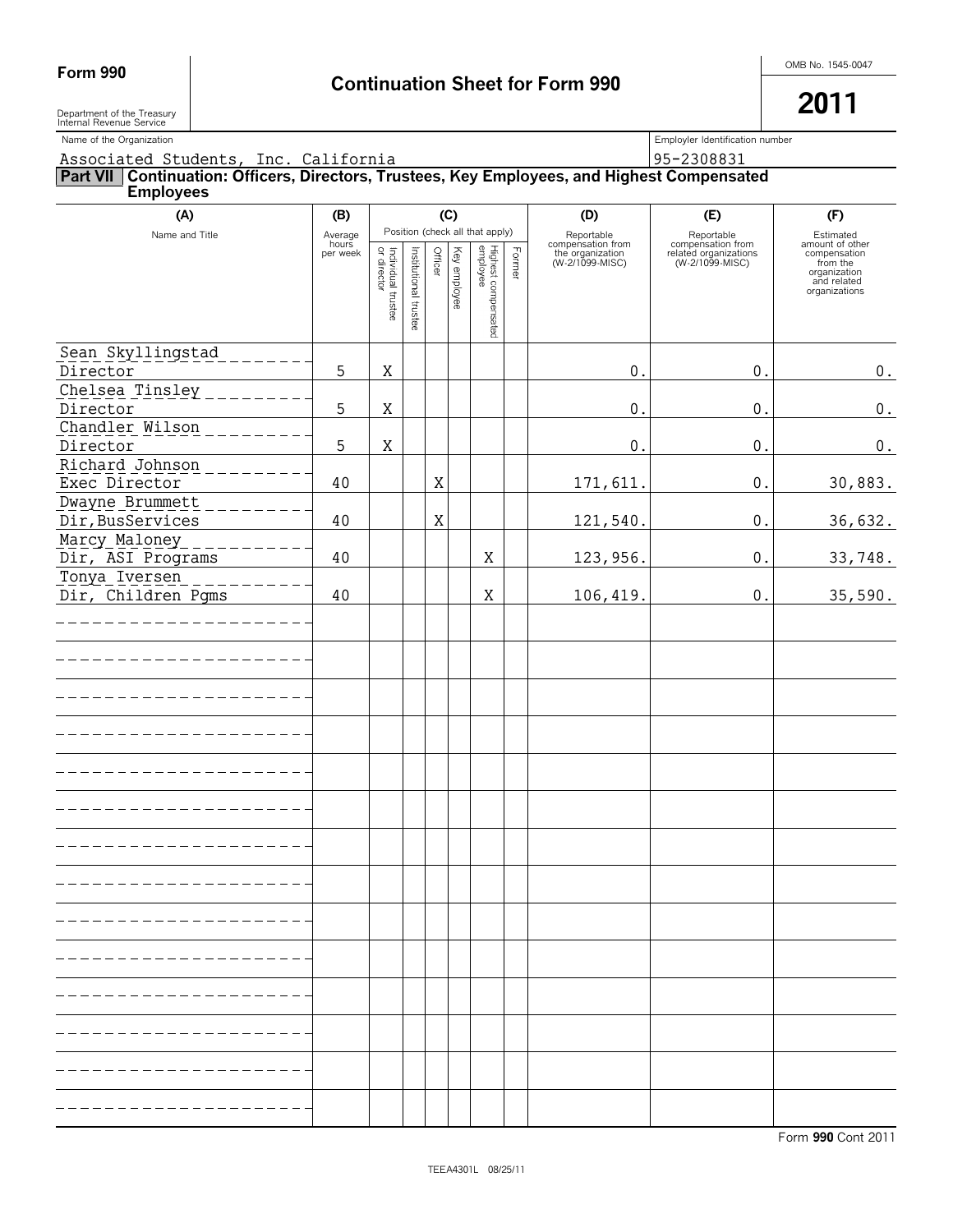### Form **990** (2011) Page **9** Associated Students, Inc. California 95-2308831

|                                                           | <b>Part VIII Statement of Revenue</b>                                                                                                                                                                                                                                                                                                               |                                      |                                                    |                                         |                                                                           |
|-----------------------------------------------------------|-----------------------------------------------------------------------------------------------------------------------------------------------------------------------------------------------------------------------------------------------------------------------------------------------------------------------------------------------------|--------------------------------------|----------------------------------------------------|-----------------------------------------|---------------------------------------------------------------------------|
|                                                           |                                                                                                                                                                                                                                                                                                                                                     | (A)<br>Total revenue                 | (B)<br>Related or<br>exempt<br>function<br>revenue | (C)<br>Unrelated<br>business<br>revenue | (D)<br>Revenue<br>excluded from tax<br>under sections<br>512, 513, or 514 |
| CONTRIBUTIONS, GIFTS, GRANTS<br>AND OTHER SIMILAR AMOUNTS | <b>1a</b> Federated campaigns<br>1a<br>1 <sub>b</sub><br><b>b</b> Membership dues<br>1c<br>c Fundraising events<br>1 <sub>d</sub><br><b>d</b> Related organizations $\ldots$<br>153,486.<br>e Government grants (contributions)<br>1 e<br><b>f</b> All other contributions, gifts, grants, and similar amounts not included above<br>171,902.<br>1f |                                      |                                                    |                                         |                                                                           |
|                                                           | \$<br>g Noncash contributions included in lns 1a-1f:                                                                                                                                                                                                                                                                                                |                                      |                                                    |                                         |                                                                           |
|                                                           | <b>Business Code</b>                                                                                                                                                                                                                                                                                                                                | 325,388.                             |                                                    |                                         |                                                                           |
| PROGRAM SERVICE REVENUE                                   | 2a Membership Dues & Assessments<br><b>b</b> Parent Fees<br>---------<br>c Revenue from Operations<br>d<br>- - - - - - - - - - - - - - - - - - - 1                                                                                                                                                                                                  | 10,486,288.<br>667, 943.<br>560,509. | 10,486,288.<br>667, 943.<br>560,509.               |                                         |                                                                           |
|                                                           | _ _ _ _ _ _ _ _ _ _ _ _ _ _ _ _ _ _ _                                                                                                                                                                                                                                                                                                               |                                      |                                                    |                                         |                                                                           |
|                                                           | f All other program service revenue                                                                                                                                                                                                                                                                                                                 |                                      |                                                    |                                         |                                                                           |
|                                                           |                                                                                                                                                                                                                                                                                                                                                     |                                      |                                                    |                                         |                                                                           |
|                                                           | Investment income (including dividends, interest and<br>3<br>Income from investment of tax-exempt bond proceeds ▶<br>4                                                                                                                                                                                                                              | 81,959.                              |                                                    |                                         | 81,959.                                                                   |
|                                                           | 5                                                                                                                                                                                                                                                                                                                                                   |                                      |                                                    |                                         |                                                                           |
|                                                           | (i) Real<br>(ii) Personal<br>206,972.<br>75,033.<br><b>6a</b> Gross rents<br><b>b</b> Less: rental expenses.<br>206, 972.<br>75,033.<br><b>c</b> Rental income or (loss) $\ldots$                                                                                                                                                                   |                                      |                                                    |                                         |                                                                           |
|                                                           | d Net rental income or (loss)                                                                                                                                                                                                                                                                                                                       | 282,005.                             | 282,005.                                           |                                         |                                                                           |
|                                                           | (i) Securities<br>(ii) Other<br>7a Gross amount from sales of<br>assets other than inventory<br><b>b</b> Less: cost or other basis<br>22,551.                                                                                                                                                                                                       |                                      |                                                    |                                         |                                                                           |
|                                                           | $-22,551.$<br>$\blacktriangleright$                                                                                                                                                                                                                                                                                                                 |                                      |                                                    |                                         |                                                                           |
| ш<br><b>OTHER REVENU</b>                                  | 8a Gross income from fundraising events<br>(not including. ๖<br>of contributions reported on line 1c).<br>See Part IV, line 18. a<br>b Less: direct expenses b<br>c Net income or (loss) from fundraising events ▶                                                                                                                                  | $-22,551.$                           | $-22,551.$                                         |                                         |                                                                           |
|                                                           | 9a Gross income from gaming activities.<br>b Less: direct expenses b                                                                                                                                                                                                                                                                                |                                      |                                                    |                                         |                                                                           |
|                                                           | c Net income or (loss) from gaming activities ▶                                                                                                                                                                                                                                                                                                     |                                      |                                                    |                                         |                                                                           |
|                                                           | 10a Gross sales of inventory, less returns<br>and allowances a                                                                                                                                                                                                                                                                                      |                                      |                                                    |                                         |                                                                           |
|                                                           | b Less: cost of goods sold b<br>$\blacktriangleright$                                                                                                                                                                                                                                                                                               |                                      |                                                    |                                         |                                                                           |
|                                                           | c Net income or (loss) from sales of inventory<br>Miscellaneous Revenue<br><b>Business Code</b>                                                                                                                                                                                                                                                     |                                      |                                                    |                                         |                                                                           |
|                                                           | 11a Miscellaneous Income<br>$\overline{\text{b}$ Commissions __________<br>___________________                                                                                                                                                                                                                                                      | 302,961.<br>37,629.                  | 302,961.<br>37,629.                                |                                         |                                                                           |
|                                                           | <b>d</b> All other revenue $\ldots$ , $\ldots$                                                                                                                                                                                                                                                                                                      |                                      |                                                    |                                         |                                                                           |
|                                                           |                                                                                                                                                                                                                                                                                                                                                     | 340,590.                             |                                                    |                                         |                                                                           |
|                                                           |                                                                                                                                                                                                                                                                                                                                                     |                                      |                                                    | 0.                                      | 81,959.                                                                   |
| <b>BAA</b>                                                |                                                                                                                                                                                                                                                                                                                                                     | TEEA0109L 07/06/11                   |                                                    |                                         | Form 990 (2011)                                                           |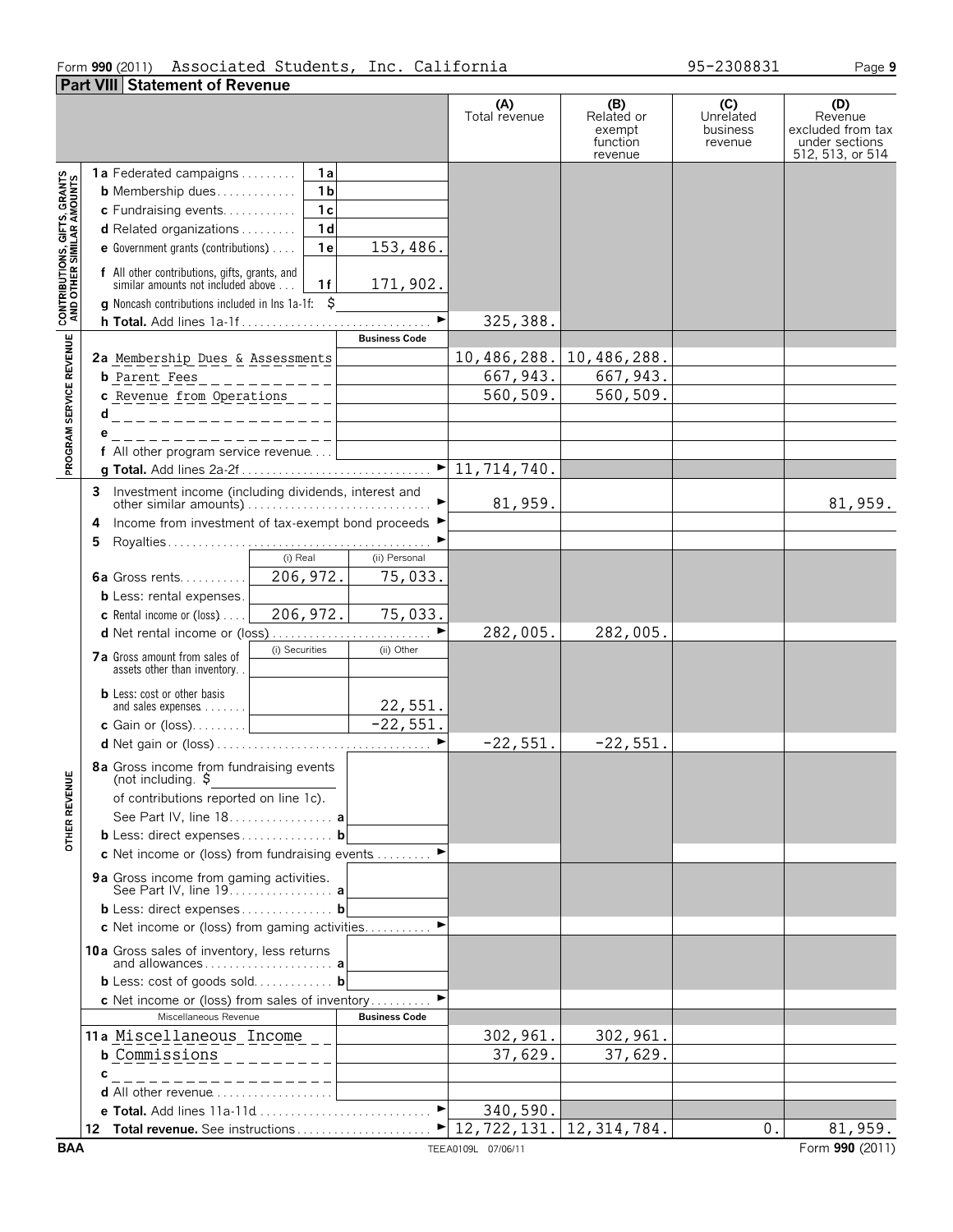### Form **990** (2011) Page **10** Associated Students, Inc. California 95-2308831 **Part IX | Statement of Functional Expenses**

*Section 501(c)(3) and 501(c)(4) organizations must complete all columns.*

*All other organizations must complete column (A) but are not required to complete columns (B), (C), and (D).*

|    | Do not include amounts reported on lines<br>6b, 7b, 8b, 9b, and 10b of Part VIII.                                                                                                                                      | (A)<br>Total expenses | (B)<br>Program service<br>expenses | (C)<br>Management and<br>general expenses | (D)<br>Fundraising<br>expenses |
|----|------------------------------------------------------------------------------------------------------------------------------------------------------------------------------------------------------------------------|-----------------------|------------------------------------|-------------------------------------------|--------------------------------|
| 1. | Grants and other assistance to governments<br>and organizations in the United States. See                                                                                                                              |                       |                                    |                                           |                                |
|    | Grants and other assistance to individuals in<br>the United States. See Part IV, line 22                                                                                                                               |                       |                                    |                                           |                                |
| 3  | Grants and other assistance to governments,<br>organizations, and individuals outside the<br>United States. See Part IV, lines 15 and 16                                                                               |                       |                                    |                                           |                                |
| 4  | Benefits paid to or for members                                                                                                                                                                                        |                       |                                    |                                           |                                |
| 5  | Compensation of current officers, directors,<br>trustees, and key employees                                                                                                                                            | 360,666.              | 360,666.                           | 0.                                        | 0.                             |
| 6  | Compensation not included above, to<br>disqualified persons (as defined under<br>section $4958(f)(1)$ and persons described                                                                                            | 0.                    | $\mathbf 0$ .                      | 0.                                        | 0.                             |
| 7  | Other salaries and wages                                                                                                                                                                                               | 4,585,415.            | 4,585,415                          |                                           |                                |
|    | Pension plan accruals and contributions<br>(include section $401(k)$ and section $403(b)$ )<br>employer contributions)                                                                                                 |                       |                                    |                                           |                                |
| 9  | Other employee benefits                                                                                                                                                                                                | 2,559,680.            | 2,559,680.                         |                                           |                                |
| 10 |                                                                                                                                                                                                                        | 323,751               | 323,751                            |                                           |                                |
|    | 11 Fees for services (non-employees):                                                                                                                                                                                  |                       |                                    |                                           |                                |
|    | a Management                                                                                                                                                                                                           |                       |                                    |                                           |                                |
|    |                                                                                                                                                                                                                        |                       |                                    |                                           |                                |
|    |                                                                                                                                                                                                                        |                       |                                    |                                           |                                |
|    |                                                                                                                                                                                                                        |                       |                                    |                                           |                                |
|    |                                                                                                                                                                                                                        |                       |                                    |                                           |                                |
|    | e Professional fundraising services. See Part IV, line 17                                                                                                                                                              |                       |                                    |                                           |                                |
|    | f Investment management fees                                                                                                                                                                                           |                       |                                    |                                           |                                |
|    |                                                                                                                                                                                                                        |                       |                                    |                                           |                                |
| 12 | Advertising and promotion                                                                                                                                                                                              | 10,343.               | 10,343.                            |                                           |                                |
| 13 | Office expenses                                                                                                                                                                                                        | 99,653.               | 99,653.                            |                                           |                                |
| 14 |                                                                                                                                                                                                                        |                       |                                    |                                           |                                |
| 15 |                                                                                                                                                                                                                        |                       |                                    |                                           |                                |
| 16 | Occupancy                                                                                                                                                                                                              |                       |                                    |                                           |                                |
| 17 |                                                                                                                                                                                                                        | 62,429.               | 62,429.                            |                                           |                                |
| 18 | Payments of travel or entertainment<br>expenses for any federal, state, or local                                                                                                                                       |                       |                                    |                                           |                                |
|    | <b>19</b> Conferences, conventions, and meetings                                                                                                                                                                       | 3,198.                | 3,198.                             |                                           |                                |
|    |                                                                                                                                                                                                                        | 18,381                | 18,381                             |                                           |                                |
| 21 | Payments to affiliates                                                                                                                                                                                                 |                       |                                    |                                           |                                |
| 22 | Depreciation, depletion, and amortization                                                                                                                                                                              | 296,670.              | 296,288.                           | 382.                                      |                                |
| 23 |                                                                                                                                                                                                                        | 155,500.              | 155,500.                           |                                           |                                |
|    | <b>24</b> Other expenses. Itemize expenses not<br>covered above (List miscellaneous expenses<br>in line 24e. If line 24e amount exceeds 10%<br>of line 25, column (A) amount, list line 24e<br>expenses on Schedule O. |                       |                                    |                                           |                                |
|    | a Scholarships                                                                                                                                                                                                         | 2,349,101.            | 2,349,101.                         |                                           |                                |
|    | <b>b</b> Utilities                                                                                                                                                                                                     | 399,614.              | 399,614.                           |                                           |                                |
|    | c Business Services                                                                                                                                                                                                    | 296,388.              |                                    | 296,388.                                  |                                |
|    | d Repairs and Maintenance                                                                                                                                                                                              | 270,057.              | 270,057.                           |                                           |                                |
|    | e All other expenses                                                                                                                                                                                                   | 1,011,751.            | 1,011,751.                         |                                           |                                |
|    | 25 Total functional expenses. Add lines 1 through 24e                                                                                                                                                                  | 12,802,597.           | 12,505,827.                        | 296,770.                                  | 0.                             |
|    | 26 Joint costs. Complete this line only if<br>the organization reported in column (B)<br>joint costs from a combined educational<br>campaign and fundraising solicitation.                                             |                       |                                    |                                           |                                |
|    | Check here $\blacktriangleright$<br>if following<br>SOP 98-2 (ASC 958-720)                                                                                                                                             |                       |                                    |                                           |                                |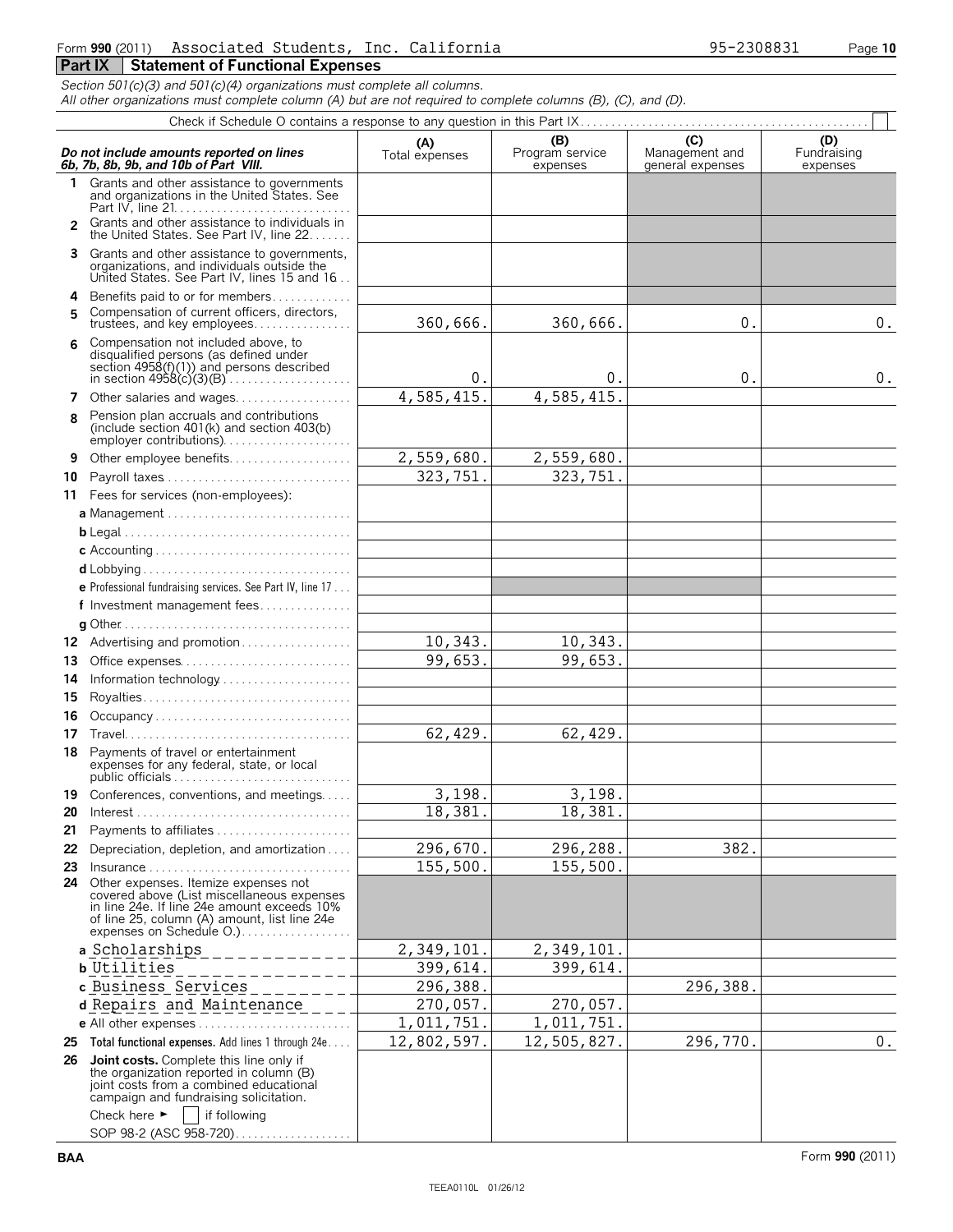### Form **990** (2011) Associated Students, Inc. California 95-2308831 Page 11 **Part X Balance Sheet**

|                       |    |                                                                                                                                                                                                                                                 |                 |            | (A)<br>Beginning of year |                | (B)<br>End of year |
|-----------------------|----|-------------------------------------------------------------------------------------------------------------------------------------------------------------------------------------------------------------------------------------------------|-----------------|------------|--------------------------|----------------|--------------------|
|                       | 1. |                                                                                                                                                                                                                                                 |                 |            | 695, 373.                | 1              | 365,811.           |
|                       | 2  |                                                                                                                                                                                                                                                 |                 |            |                          | $\overline{2}$ |                    |
|                       | 3  |                                                                                                                                                                                                                                                 |                 |            |                          | 3              |                    |
|                       | 4  |                                                                                                                                                                                                                                                 |                 |            | 98,816.                  | 4              | 162,865.           |
|                       | 5  | Receivables from current and former officers, directors, trustees, key employees, and highest compensated employees. Complete Part II of Schedule L                                                                                             |                 |            |                          | 5              |                    |
|                       | 6  |                                                                                                                                                                                                                                                 |                 |            |                          |                |                    |
|                       |    | Receivables from other disqualified persons (as defined under section 4958(f)(1)), persons described in section 4958(c)(3)(B), and contributing employers and<br>sponsoring organizations of section 501(c)(9) voluntary employees' beneficiary |                 |            | 6                        |                |                    |
|                       | 7  |                                                                                                                                                                                                                                                 |                 |            | $\overline{7}$           |                |                    |
| <b>ASSETS</b>         | 8  |                                                                                                                                                                                                                                                 |                 |            | 31,416.                  | 8              | 58,942.            |
|                       | 9  |                                                                                                                                                                                                                                                 |                 |            | 130,749.                 | 9              | 130,576.           |
|                       |    | 10a Land, buildings, and equipment: cost or other basis.<br>Complete Part VI of Schedule D                                                                                                                                                      | 10a             | 5,666,473. |                          |                |                    |
|                       |    | b Less: accumulated depreciation                                                                                                                                                                                                                | 10 <sub>b</sub> | 4,236,438. | 1,603,522.               | 10c            | 1,430,035.         |
|                       | 11 |                                                                                                                                                                                                                                                 |                 |            |                          | 11             |                    |
|                       | 12 |                                                                                                                                                                                                                                                 |                 |            |                          | 12             |                    |
|                       | 13 |                                                                                                                                                                                                                                                 |                 | 13         |                          |                |                    |
|                       | 14 |                                                                                                                                                                                                                                                 |                 |            |                          | 14             |                    |
|                       | 15 |                                                                                                                                                                                                                                                 |                 |            | 5,520,626.               | 15             | 6,630,561.         |
|                       | 16 |                                                                                                                                                                                                                                                 |                 |            | 8,080,502.               | 16             | 8,778,790.         |
|                       | 17 |                                                                                                                                                                                                                                                 |                 |            | 185,699.                 | 17             | 154,778.           |
|                       | 18 |                                                                                                                                                                                                                                                 |                 |            | 1,480                    | 18             | 5,352.             |
|                       | 19 |                                                                                                                                                                                                                                                 | 95, 977.        | 19         | 288,646.                 |                |                    |
|                       | 20 |                                                                                                                                                                                                                                                 |                 | 20         |                          |                |                    |
| A<br>B                | 21 | Escrow or custodial account liability. Complete Part IV of Schedule D.                                                                                                                                                                          |                 | 21         |                          |                |                    |
|                       | 22 | Payables to current and former officers, directors, trustees, key employees, highest compensated employees, and disqualified persons. Complete Part II                                                                                          |                 |            |                          | 22             |                    |
|                       | 23 | Secured mortgages and notes payable to unrelated third parties                                                                                                                                                                                  |                 |            | 279, 175.                | 23             | 192,553.           |
| $\frac{E}{S}$         | 24 | Unsecured notes and loans payable to unrelated third parties                                                                                                                                                                                    |                 |            |                          | 24             |                    |
|                       | 25 | Other liabilities (including federal income tax, payables to related third parties, and other liabilities not included on lines 17-24). Complete Part X of Schedule D.                                                                          |                 |            | 5, 316, 715.             | 25             | 6,016,471.         |
|                       | 26 |                                                                                                                                                                                                                                                 |                 |            | 5,879,046.               | 26             | 6,657,800.         |
| n<br>F                |    | Organizations that follow SFAS 117, check here $\blacktriangleright$ $ X $ and complete lines                                                                                                                                                   |                 |            |                          |                |                    |
|                       |    | 27 through 29 and lines 33 and 34.                                                                                                                                                                                                              |                 |            |                          |                |                    |
| A<br>S<br>S<br>T<br>S |    |                                                                                                                                                                                                                                                 |                 |            | 2,201,456.               | $27\,$         | 2,120,990.         |
|                       | 28 |                                                                                                                                                                                                                                                 |                 |            |                          | 28             |                    |
|                       | 29 |                                                                                                                                                                                                                                                 |                 |            |                          | 29             |                    |
| R                     |    | Organizations that do not follow SFAS 117, check here $\blacktriangleright$   and complete                                                                                                                                                      |                 |            |                          |                |                    |
| <b>PD20</b>           |    | lines 30 through 34.                                                                                                                                                                                                                            |                 |            |                          |                |                    |
|                       | 30 | Capital stock or trust principal, or current funds                                                                                                                                                                                              |                 |            |                          | 30             |                    |
|                       | 31 | Paid-in or capital surplus, or land, building, or equipment fund                                                                                                                                                                                |                 |            |                          | 31             |                    |
|                       | 32 | Retained earnings, endowment, accumulated income, or other funds                                                                                                                                                                                |                 |            |                          | 32             |                    |
| <b>BALANCES</b>       | 33 |                                                                                                                                                                                                                                                 |                 |            | 2,201,456.               | 33             | 2,120,990.         |
|                       | 34 | Total liabilities and net assets/fund balances                                                                                                                                                                                                  |                 |            | 8,080,502.               | 34             | 8,778,790.         |
| <b>BAA</b>            |    |                                                                                                                                                                                                                                                 |                 |            |                          |                | Form 990 (2011)    |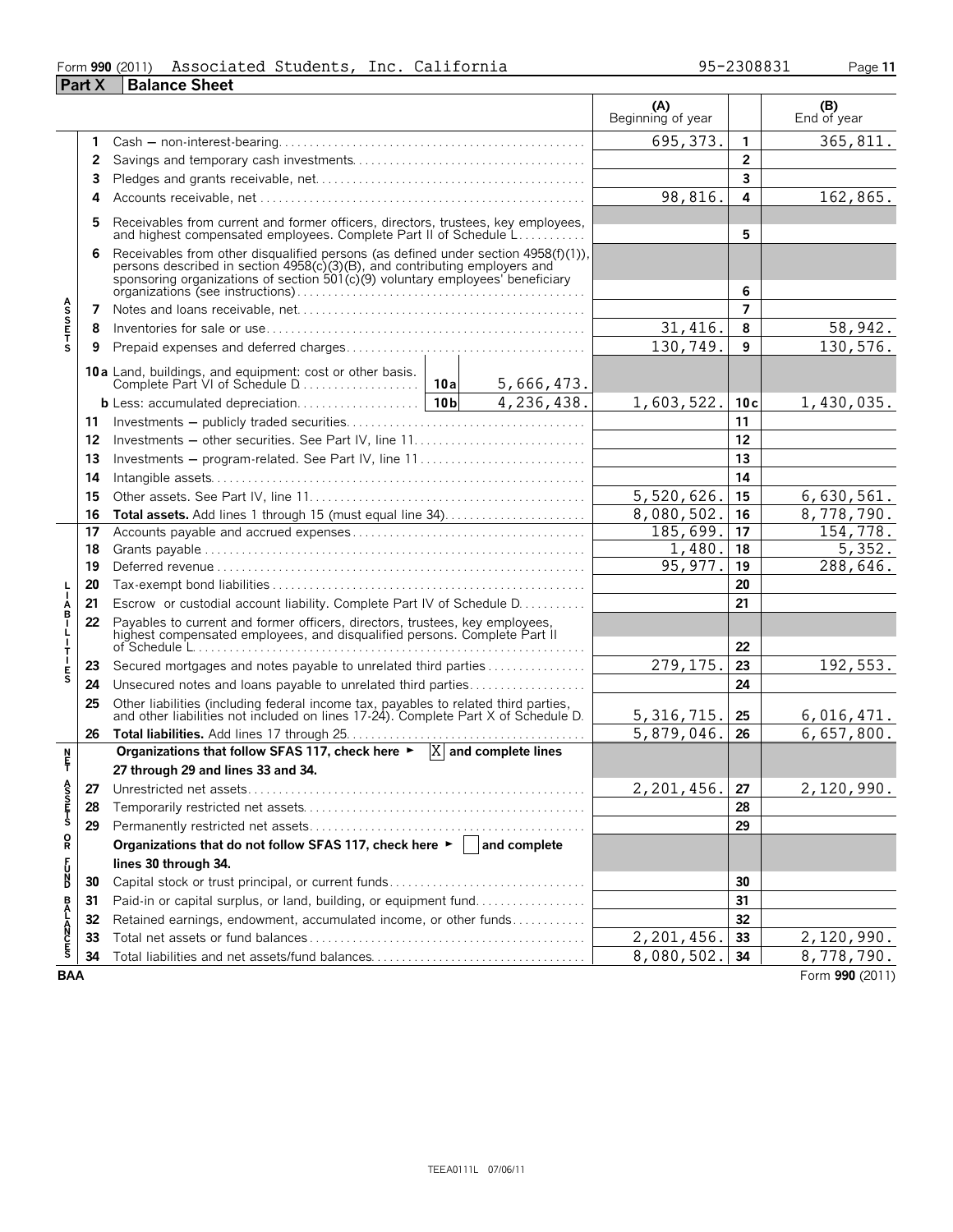| Associated Students, Inc. California<br>Form 990 (2011)                                                                                                                                                                       | 95-2308831     |                 |             | Page 12         |  |
|-------------------------------------------------------------------------------------------------------------------------------------------------------------------------------------------------------------------------------|----------------|-----------------|-------------|-----------------|--|
| <b>Reconciliation of Net Assets</b><br>Part XI                                                                                                                                                                                |                |                 |             |                 |  |
|                                                                                                                                                                                                                               |                |                 |             |                 |  |
|                                                                                                                                                                                                                               |                |                 |             |                 |  |
|                                                                                                                                                                                                                               |                | 12,722,131.     |             |                 |  |
| 2                                                                                                                                                                                                                             | $\overline{2}$ | 12,802,597.     |             |                 |  |
| 3                                                                                                                                                                                                                             | $\overline{3}$ |                 | $-80, 466.$ |                 |  |
| 4                                                                                                                                                                                                                             | 4              | 2,201,456.      |             |                 |  |
| 5                                                                                                                                                                                                                             | 5              |                 |             | 0.              |  |
| Net assets or fund balances at end of year. Combine lines 3, 4, and 5 (must equal Part X, line 33,<br>6                                                                                                                       | 6              | 2,120,990.      |             |                 |  |
| <b>Part XII Financial Statements and Reporting</b>                                                                                                                                                                            |                |                 |             |                 |  |
|                                                                                                                                                                                                                               |                |                 |             |                 |  |
|                                                                                                                                                                                                                               |                |                 | Yes I       | No              |  |
| X Accrual<br>Accounting method used to prepare the Form 990:   Cash<br><b>Other</b>                                                                                                                                           |                |                 |             |                 |  |
| If the organization changed its method of accounting from a prior year or checked 'Other,' explain<br>in Schedule O.                                                                                                          |                |                 |             |                 |  |
| 2a Were the organization's financial statements compiled or reviewed by an independent accountant?                                                                                                                            |                | 2a              |             | X               |  |
|                                                                                                                                                                                                                               |                | 2 <sub>b</sub>  | X           |                 |  |
| c If 'Yes' to line 2a or 2b, does the organization have a committee that assumes responsibility for oversight of the audit,<br>review, or compilation of its financial statements and selection of an independent accountant? |                | 2c <sub>1</sub> | Χ           |                 |  |
| If the organization changed either its oversight process or selection process during the tax year, explain<br>in Schedule O.                                                                                                  |                |                 |             |                 |  |
| d If 'Yes' to line 2a or 2b, check a box below to indicate whether the financial statements for the year were issued on a<br>separate basis, consolidated basis, or both:                                                     |                |                 |             |                 |  |
| ΙX<br>Consolidated basis<br>Both consolidated and separate basis<br>Separate basis                                                                                                                                            |                |                 |             |                 |  |
| 3a As a result of a federal award, was the organization required to undergo an audit or audits as set forth in the Single                                                                                                     |                | 3a              | Χ           |                 |  |
| b If 'Yes,' did the organization undergo the required audit or audits? If the organization did not undergo the required audit<br>or audits, explain why in Schedule O and describe any steps taken to undergo such audits     |                | 3 <sub>b</sub>  | X           |                 |  |
| <b>BAA</b>                                                                                                                                                                                                                    |                |                 |             | Form 990 (2011) |  |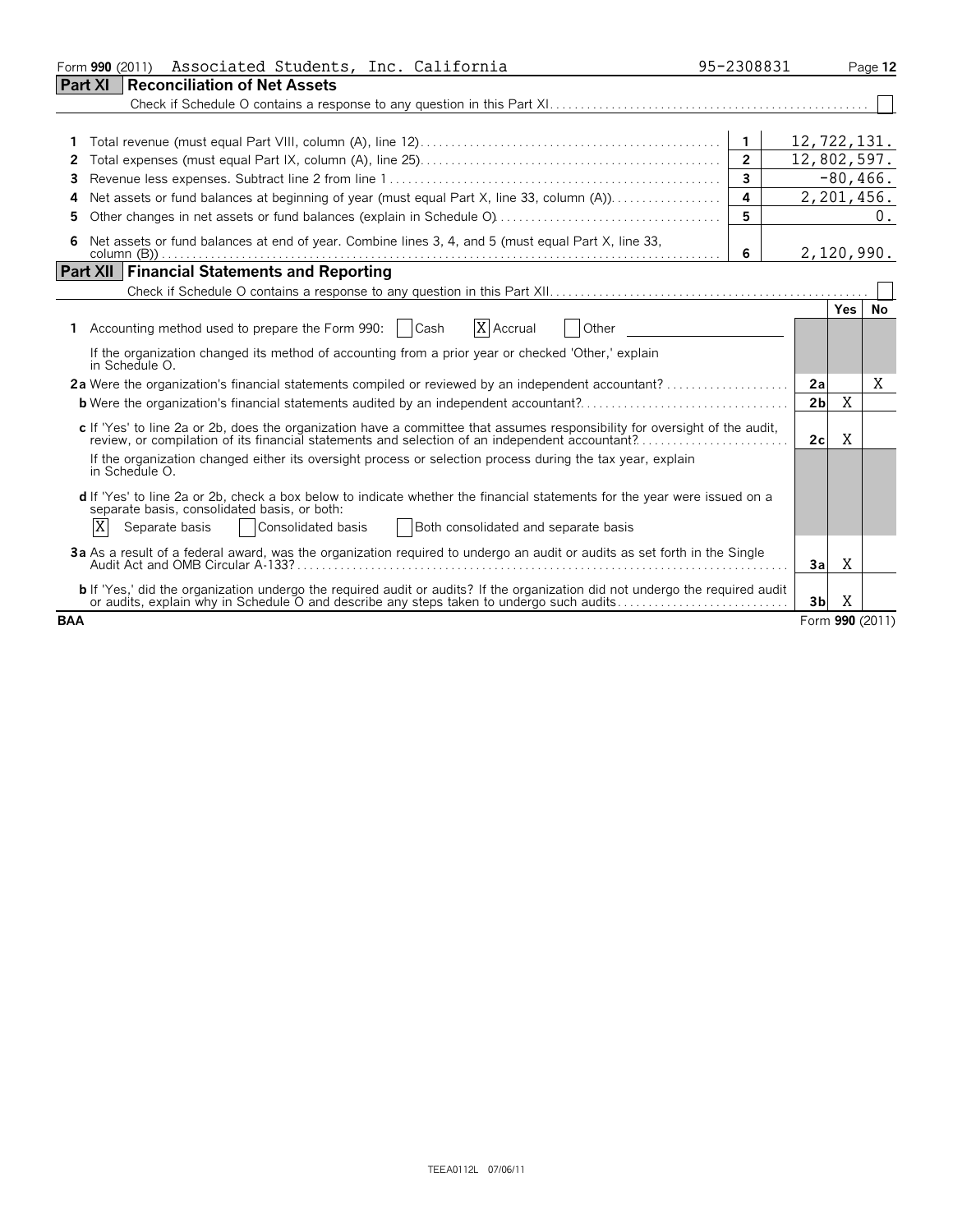|                                                        |  |                                                  |                                                                                                                                                                                                                                                                                                                                                                   |                                    |                                        |                     |                    |     |                                  | OMB No. 1545-0047                     |
|--------------------------------------------------------|--|--------------------------------------------------|-------------------------------------------------------------------------------------------------------------------------------------------------------------------------------------------------------------------------------------------------------------------------------------------------------------------------------------------------------------------|------------------------------------|----------------------------------------|---------------------|--------------------|-----|----------------------------------|---------------------------------------|
| <b>SCHEDULE A</b><br>(Form 990 or 990-EZ)              |  |                                                  | <b>Public Charity Status and Public Support</b>                                                                                                                                                                                                                                                                                                                   |                                    |                                        |                     |                    |     |                                  | 2011                                  |
|                                                        |  |                                                  | Complete if the organization is a section $501(c)(3)$ organization or a section<br>4947(a)(1) nonexempt charitable trust.                                                                                                                                                                                                                                         |                                    |                                        |                     |                    |     |                                  | <b>Open to Public</b>                 |
| Department of the Treasury<br>Internal Revenue Service |  |                                                  | ► Attach to Form 990 or Form 990-EZ. ► See separate instructions.                                                                                                                                                                                                                                                                                                 |                                    |                                        |                     |                    |     |                                  | Inspection                            |
| Name of the organization                               |  |                                                  | Associated Students, Inc. California<br>Polytechnic State Univ San Luis Obispo                                                                                                                                                                                                                                                                                    |                                    |                                        |                     |                    |     | 95-2308831                       | <b>Employer identification number</b> |
| <b>Part I</b>                                          |  |                                                  | <b>Reason for Public Charity Status (All organizations must complete this part.) See instructions.</b>                                                                                                                                                                                                                                                            |                                    |                                        |                     |                    |     |                                  |                                       |
|                                                        |  |                                                  | The organization is not a private foundation because it is: (For lines 1 through 11, check only one box.)                                                                                                                                                                                                                                                         |                                    |                                        |                     |                    |     |                                  |                                       |
| 1                                                      |  |                                                  | A church, convention of churches or association of churches described in <b>section 170(b)(1)(A)(i).</b>                                                                                                                                                                                                                                                          |                                    |                                        |                     |                    |     |                                  |                                       |
| 2                                                      |  |                                                  | A school described in section 170(b)(1)(A)(ii). (Attach Schedule E.)                                                                                                                                                                                                                                                                                              |                                    |                                        |                     |                    |     |                                  |                                       |
| 3                                                      |  |                                                  | A hospital or a cooperative hospital service organization described in section 170(b)(1)(A)(iii).                                                                                                                                                                                                                                                                 |                                    |                                        |                     |                    |     |                                  |                                       |
| 4                                                      |  |                                                  | A medical research organization operated in conjunction with a hospital described in section 170(b)(1)(A)(iii). Enter the hospital's                                                                                                                                                                                                                              |                                    |                                        |                     |                    |     |                                  |                                       |
| name, city, and state:                                 |  |                                                  |                                                                                                                                                                                                                                                                                                                                                                   |                                    |                                        |                     |                    |     |                                  |                                       |
| 5<br>Χ<br>170(b) $(1)(A)(iv)$ . (Complete Part II.)    |  |                                                  | An organization operated for the benefit of a college or university owned or operated by a governmental unit described in section                                                                                                                                                                                                                                 |                                    |                                        |                     |                    |     |                                  |                                       |
| 6                                                      |  |                                                  | A federal, state, or local government or governmental unit described in section 170(b)(1)(A)(v).                                                                                                                                                                                                                                                                  |                                    |                                        |                     |                    |     |                                  |                                       |
| 7                                                      |  | in section 170(b)(1)(A)(vi). (Complete Part II.) | An organization that normally receives a substantial part of its support from a governmental unit or from the general public described                                                                                                                                                                                                                            |                                    |                                        |                     |                    |     |                                  |                                       |
| 8                                                      |  |                                                  | A community trust described in section 170(b)(1)(A)(vi). (Complete Part II.)                                                                                                                                                                                                                                                                                      |                                    |                                        |                     |                    |     |                                  |                                       |
| 9                                                      |  |                                                  | An organization that normally receives: (1) more than 33-1/3% of its support from contributions, membership fees, and gross receipts<br>from activities related to its exempt functions – subject to certain exceptions, and (2) no more than 33-1/3% of its support from gross                                                                                   |                                    |                                        |                     |                    |     |                                  |                                       |
|                                                        |  |                                                  | investment income and unrelated business taxable income (less section 511 tax) from businesses acquired by the organization after<br>June 30, 1975. See section 509(a)(2). (Complete Part III.)                                                                                                                                                                   |                                    |                                        |                     |                    |     |                                  |                                       |
| 10                                                     |  |                                                  | An organization organized and operated exclusively to test for public safety. See section 509(a)(4).                                                                                                                                                                                                                                                              |                                    |                                        |                     |                    |     |                                  |                                       |
| 11                                                     |  |                                                  | An organization organized and operated exclusively for the benefit of, to perform the functions of, or carry out the purposes of one or<br>more publicly supported organizations described in section 509(a)(1) or section 509(a)(2). See section 509(a)(3). Check the box that describes the type of supporting organization and complete lines 11e through 11h. |                                    |                                        |                     |                    |     |                                  |                                       |
| Type I<br>a                                            |  | Type II<br>bl                                    | $c \mid \cdot$                                                                                                                                                                                                                                                                                                                                                    | Type III - Functionally integrated |                                        |                     |                    |     | d                                | Type $III - Other$                    |
| е<br>section 509(a)(2).                                |  |                                                  | By checking this box, I certify that the organization is not controlled directly or indirectly by one or more disqualified persons<br>other than foundation managers and other than one or more publicly supported organizations described in section 509(a)(1) or                                                                                                |                                    |                                        |                     |                    |     |                                  |                                       |
| f                                                      |  |                                                  | If the organization received a written determination from the IRS that is a Type I, Type II or Type III supporting organization,                                                                                                                                                                                                                                  |                                    |                                        |                     |                    |     |                                  |                                       |
| g                                                      |  |                                                  | Since August 17, 2006, has the organization accepted any gift or contribution from any of the following persons?                                                                                                                                                                                                                                                  |                                    |                                        |                     |                    |     |                                  |                                       |
|                                                        |  |                                                  |                                                                                                                                                                                                                                                                                                                                                                   |                                    |                                        |                     |                    |     |                                  | <b>Yes</b><br>No                      |
| (i)                                                    |  |                                                  | A person who directly or indirectly controls, either alone or together with persons described in (ii) and (iii)                                                                                                                                                                                                                                                   |                                    |                                        |                     |                    |     |                                  | 11 g (i)                              |
| (ii)                                                   |  |                                                  |                                                                                                                                                                                                                                                                                                                                                                   |                                    |                                        |                     |                    |     |                                  | 11g (ii)                              |
| (iii)                                                  |  |                                                  |                                                                                                                                                                                                                                                                                                                                                                   |                                    |                                        |                     |                    |     |                                  | 11g (iii)                             |
|                                                        |  |                                                  | Provide the following information about the supported organization(s).                                                                                                                                                                                                                                                                                            |                                    |                                        |                     |                    |     |                                  |                                       |
| (i) Name of supported<br>organization                  |  | $(ii)$ $EIN$                                     | (iii) Type of organization<br>(described on lines 1-9                                                                                                                                                                                                                                                                                                             |                                    | $(iv)$ is the<br>organization in       | the organization in | (v) Did you notify |     | $(vi)$ is the<br>organization in | (vii) Amount of support               |
|                                                        |  |                                                  | above or IRC section<br>(see instructions))                                                                                                                                                                                                                                                                                                                       |                                    | column (i) listed in<br>your governing | your support?       | column (i) of      |     | column (i)<br>organized in the   |                                       |
|                                                        |  |                                                  |                                                                                                                                                                                                                                                                                                                                                                   |                                    | document?                              | Yes                 |                    |     | U.S.?                            |                                       |
|                                                        |  |                                                  |                                                                                                                                                                                                                                                                                                                                                                   | Yes                                | No                                     |                     | No                 | Yes | No                               |                                       |
| (A)                                                    |  |                                                  |                                                                                                                                                                                                                                                                                                                                                                   |                                    |                                        |                     |                    |     |                                  |                                       |
|                                                        |  |                                                  |                                                                                                                                                                                                                                                                                                                                                                   |                                    |                                        |                     |                    |     |                                  |                                       |
| (B)                                                    |  |                                                  |                                                                                                                                                                                                                                                                                                                                                                   |                                    |                                        |                     |                    |     |                                  |                                       |
|                                                        |  |                                                  |                                                                                                                                                                                                                                                                                                                                                                   |                                    |                                        |                     |                    |     |                                  |                                       |
| (C)                                                    |  |                                                  |                                                                                                                                                                                                                                                                                                                                                                   |                                    |                                        |                     |                    |     |                                  |                                       |
| (D)                                                    |  |                                                  |                                                                                                                                                                                                                                                                                                                                                                   |                                    |                                        |                     |                    |     |                                  |                                       |
| (E)                                                    |  |                                                  |                                                                                                                                                                                                                                                                                                                                                                   |                                    |                                        |                     |                    |     |                                  |                                       |
| Total                                                  |  |                                                  |                                                                                                                                                                                                                                                                                                                                                                   |                                    |                                        |                     |                    |     |                                  |                                       |
|                                                        |  |                                                  | BAA For Paperwork Reduction Act Notice, see the Instructions for Form 990 or 990-EZ.                                                                                                                                                                                                                                                                              |                                    |                                        |                     |                    |     |                                  | Schedule A (Form 990 or 990-EZ) 2011  |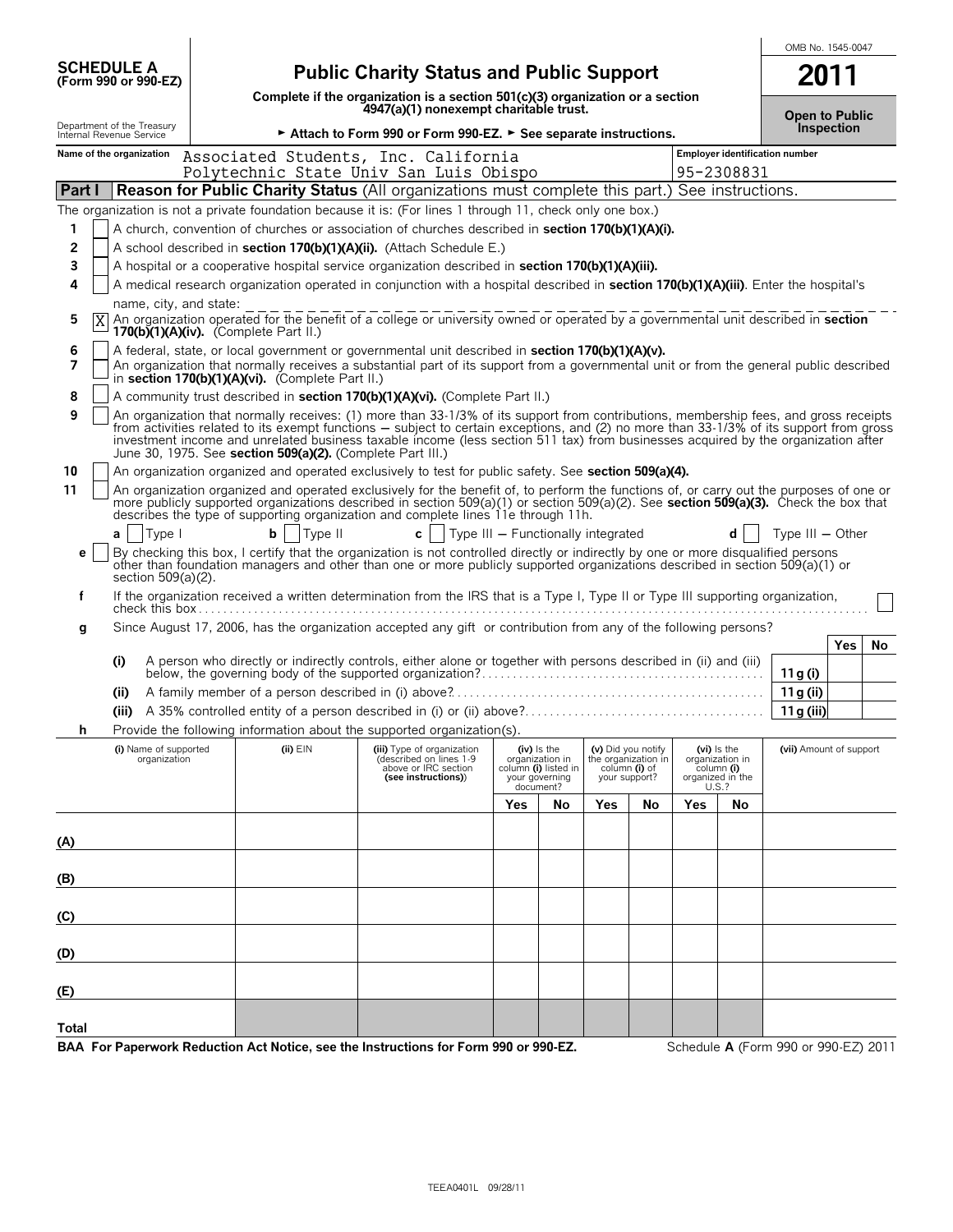### Schedule **A** (Form 990 or 990-EZ) 2011 Associated Students, Inc. California 95-2308831 Page 2

**Part II Support Schedule for Organizations Described in Sections 170(b)(1)(A)(iv) and 170(b)(1)(A)(vi)**

(Complete only if you checked the box on line 5, 7, or 8 of Part I or if the organization failed to qualify under Part III. If the organization fails to qualify under the tests listed below, please complete Part III.)

|            | <b>Section A. Public Support</b>                                                                                                                                                                                                                                                                                                                                                                            |            |              |            |            |            |                                      |
|------------|-------------------------------------------------------------------------------------------------------------------------------------------------------------------------------------------------------------------------------------------------------------------------------------------------------------------------------------------------------------------------------------------------------------|------------|--------------|------------|------------|------------|--------------------------------------|
|            | Calendar year (or fiscal year<br>beginning in) $\rightarrow$                                                                                                                                                                                                                                                                                                                                                | (a) 2007   | $(b)$ 2008   | $(c)$ 2009 | $(d)$ 2010 | (e) $2011$ | (f) Total                            |
|            | 1 Gifts, grants, contributions, and<br>membership fees received. (Do not<br>include any 'unusual grants.'). $\dots$ .                                                                                                                                                                                                                                                                                       | 9,517,868. | 6, 434, 461. | 10318375.  | 9,563,154. | 10811676.  | 46,645,534.                          |
|            | 2 Tax revenues levied for the<br>organization's benefit and<br>either paid to or expended<br>on its behalf                                                                                                                                                                                                                                                                                                  |            |              |            |            |            | $0$ .                                |
|            | <b>3</b> The value of services or<br>facilities furnished by a<br>governmental unit to the<br>organization without charge                                                                                                                                                                                                                                                                                   |            |              |            |            |            | 0.                                   |
|            | 4 Total. Add lines 1 through 3                                                                                                                                                                                                                                                                                                                                                                              | 9,517,868. | 6, 434, 461. | 10318375.  | 9,563,154. | 10811676.  | 46,645,534.                          |
|            | <b>5</b> The portion of total<br>contributions by each person<br>(other than a governmental<br>unit or publicly supported<br>organization) included on line 1<br>that exceeds 2% of the amount<br>shown on line 11, column (f)                                                                                                                                                                              |            |              |            |            |            | $0$ .                                |
|            | 6 Public support. Subtract line 5<br>from line $4$                                                                                                                                                                                                                                                                                                                                                          |            |              |            |            |            | 46,645,534.                          |
|            | <b>Section B. Total Support</b>                                                                                                                                                                                                                                                                                                                                                                             |            |              |            |            |            |                                      |
|            | Calendar year (or fiscal year<br>beginning in) $\overline{\phantom{a}}$                                                                                                                                                                                                                                                                                                                                     | (a) 2007   | $(b)$ 2008   | (c) 2009   | $(d)$ 2010 | (e) $2011$ | (f) Total                            |
|            | 7 Amounts from line 4                                                                                                                                                                                                                                                                                                                                                                                       | 9,517,868. | 6,434,461.   | 10318375.  | 9,563,154. | 10811676.  | 46,645,534.                          |
| 8          | Gross income from interest.<br>dividends, payments received<br>on securities loans, rents,<br>royalties and income from<br>similar sources                                                                                                                                                                                                                                                                  | 437,700.   | 201,443.     | 103,533.   | 77,472.    | 81,959.    | 902, 107.                            |
| 9          | Net income from unrelated<br>business activities, whether or<br>not the business is regularly<br>carried on                                                                                                                                                                                                                                                                                                 |            |              |            |            |            | $0$ .                                |
|            | <b>10</b> Other income. Do not include<br>gain or loss from the sale of<br>capital assets (Explain in<br>Part IV.) See Part IV                                                                                                                                                                                                                                                                              | 90,543.    | 148,518.     | 112,258.   | 60,896.    | 302,961.   | 715, 176.                            |
|            | 11 Total support. Add lines 7<br>through $10$                                                                                                                                                                                                                                                                                                                                                               |            |              |            |            |            | 48, 262, 817.                        |
|            |                                                                                                                                                                                                                                                                                                                                                                                                             |            |              |            |            | 12         | $0$ .                                |
|            | 13 First five years. If the Form 990 is for the organization's first, second, third, fourth, or fifth tax year as a section 501(c)(3)                                                                                                                                                                                                                                                                       |            |              |            |            |            | $\blacktriangleright$ $\vdash$       |
|            | Section C. Computation of Public Support Percentage                                                                                                                                                                                                                                                                                                                                                         |            |              |            |            |            |                                      |
|            |                                                                                                                                                                                                                                                                                                                                                                                                             |            |              |            |            | 14         | 96.65%                               |
|            |                                                                                                                                                                                                                                                                                                                                                                                                             |            |              |            |            | 15         | 96.17%                               |
|            | <b>16a 33-1/3% support test - 2011.</b> If the organization did not check the box on line 13, and the line 14 is 33-1/3% or more, check this box and <b>stop here.</b> The organization qualifies as a publicly supported organization.                                                                                                                                                                     |            |              |            |            |            |                                      |
|            | <b>b 33-1/3% support test - 2010.</b> If the organization did not check a box on line 13 or 16a, and line 15 is 33-1/3% or more, check this box                                                                                                                                                                                                                                                             |            |              |            |            |            |                                      |
|            | 17a 10%-facts-and-circumstances test – 2011. If the organization did not check a box on line 13, 16a, or 16b, and line 14 is 10%<br>or more, and if the organization meets the 'facts-and-circumstances' test, check this box and stop here. Explain in Part IV how<br>the organization meets the 'facts-and-circumstances' test. The organization qualifies as a publicly supported organization           |            |              |            |            |            |                                      |
|            | <b>b 10%-facts-and-circumstances test – 2010.</b> If the organization did not check a box on line 13, 16a, 16b, or 17a, and line 15 is 10%<br>or more, and if the organization meets the 'facts-and-circumstances' test, check this box and stop here. Explain in Part IV how the<br>organization meets the 'facts-and-circumstances' test. The organization qualifies as a publicly supported organization |            |              |            |            |            |                                      |
|            | 18 Private foundation. If the organization did not check a box on line 13, 16a, 16b, 17a, or 17b, check this box and see instructions                                                                                                                                                                                                                                                                       |            |              |            |            |            |                                      |
| <b>BAA</b> |                                                                                                                                                                                                                                                                                                                                                                                                             |            |              |            |            |            | Schedule A (Form 990 or 990-EZ) 2011 |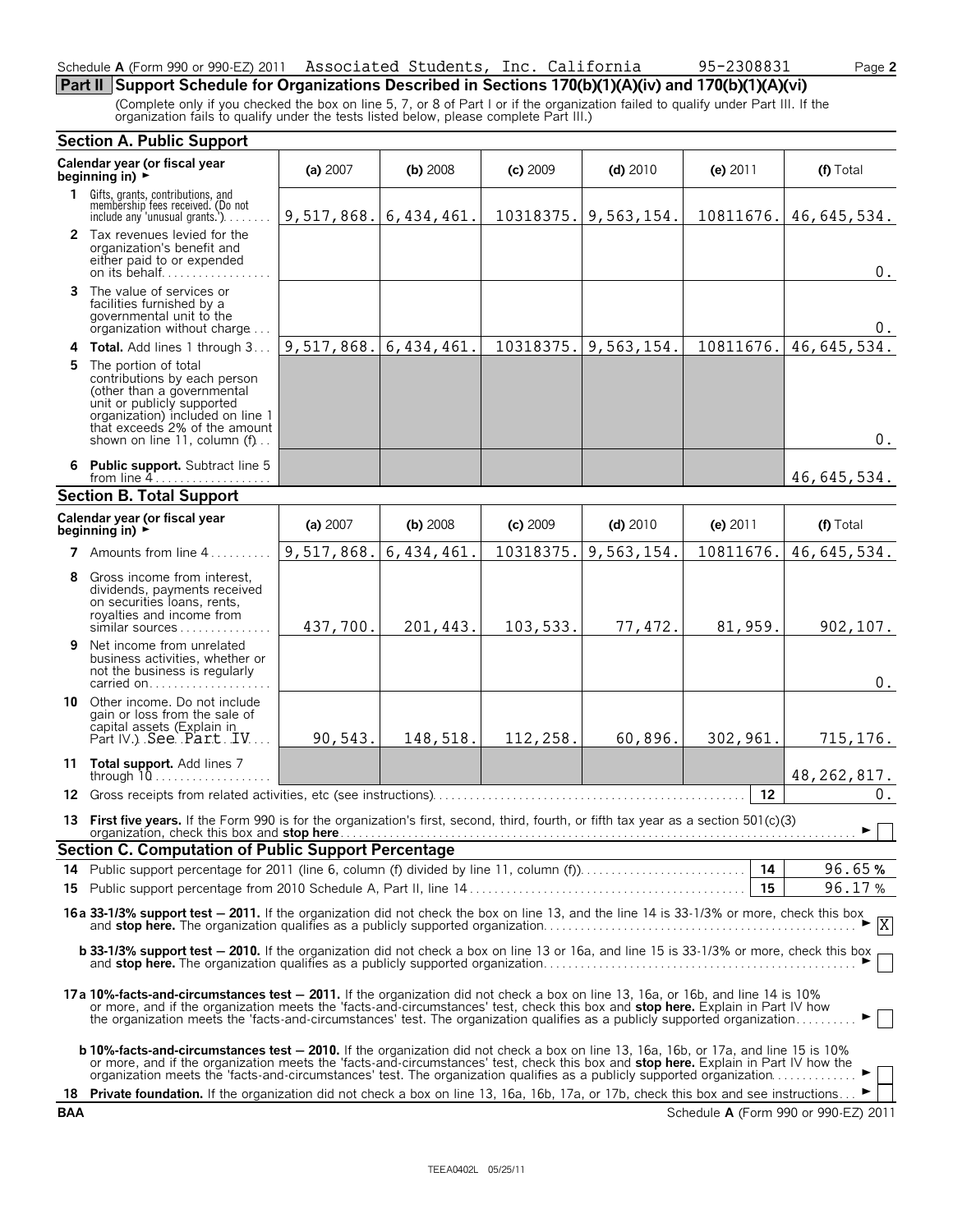(Complete only if you checked the box on line 9 of Part I or if the organization failed to qualify under Part II. If the organization fails to qualify under the tests listed below, please complete Part II.)

|    | <b>Section A. Public Support</b>                                                                                                                                                                                                         |          |          |            |            |            |           |
|----|------------------------------------------------------------------------------------------------------------------------------------------------------------------------------------------------------------------------------------------|----------|----------|------------|------------|------------|-----------|
|    | Calendar year (or fiscal yr beginning in) $\blacktriangleright$                                                                                                                                                                          | (a) 2007 | (b) 2008 | $(c)$ 2009 | $(d)$ 2010 | (e) $2011$ | (f) Total |
|    | 1 Gifts, grants, contributions<br>and membership fees<br>received. (Do not include                                                                                                                                                       |          |          |            |            |            |           |
|    | any 'unusual grants.')<br><b>2</b> Gross receipts from admis-                                                                                                                                                                            |          |          |            |            |            |           |
|    | sions, merchandise sold or                                                                                                                                                                                                               |          |          |            |            |            |           |
|    | services performed, or facilities<br>furnished in any activity that is                                                                                                                                                                   |          |          |            |            |            |           |
|    | related to the organization's                                                                                                                                                                                                            |          |          |            |            |            |           |
|    | tax-exempt purpose                                                                                                                                                                                                                       |          |          |            |            |            |           |
| З. | Gross receipts from activities<br>that are not an unrelated trade<br>or business under section 513.                                                                                                                                      |          |          |            |            |            |           |
|    | 4 Tax revenues levied for the                                                                                                                                                                                                            |          |          |            |            |            |           |
|    | organization's benefit and<br>either paid to or expended on                                                                                                                                                                              |          |          |            |            |            |           |
|    |                                                                                                                                                                                                                                          |          |          |            |            |            |           |
| 5. | The value of services or<br>facilities furnished by a                                                                                                                                                                                    |          |          |            |            |            |           |
|    | governmental unit to the                                                                                                                                                                                                                 |          |          |            |            |            |           |
|    | organization without charge                                                                                                                                                                                                              |          |          |            |            |            |           |
|    | <b>6 Total.</b> Add lines 1 through 5                                                                                                                                                                                                    |          |          |            |            |            |           |
|    | <b>7a</b> Amounts included on lines 1.<br>2, and 3 received from                                                                                                                                                                         |          |          |            |            |            |           |
|    |                                                                                                                                                                                                                                          |          |          |            |            |            |           |
|    | <b>b</b> Amounts included on lines 2                                                                                                                                                                                                     |          |          |            |            |            |           |
|    | and 3 received from other than<br>disqualified persons that                                                                                                                                                                              |          |          |            |            |            |           |
|    | exceed the greater of \$5,000 or                                                                                                                                                                                                         |          |          |            |            |            |           |
|    | 1% of the amount on line 13                                                                                                                                                                                                              |          |          |            |            |            |           |
|    | c Add lines 7a and 7b.                                                                                                                                                                                                                   |          |          |            |            |            |           |
|    | 8 Public support (Subtract line                                                                                                                                                                                                          |          |          |            |            |            |           |
|    | 7c from line 6.)                                                                                                                                                                                                                         |          |          |            |            |            |           |
|    | <b>Section B. Total Support</b>                                                                                                                                                                                                          |          |          |            |            |            |           |
|    | Calendar year (or fiscal yr beginning in) $\blacktriangleright$                                                                                                                                                                          | (a) 2007 | (b) 2008 | $(c)$ 2009 | $(d)$ 2010 | (e) $2011$ | (f) Total |
|    | <b>9</b> Amounts from line $6$                                                                                                                                                                                                           |          |          |            |            |            |           |
|    | <b>10a</b> Gross income from interest,                                                                                                                                                                                                   |          |          |            |            |            |           |
|    | dividends, payments received<br>on securities loans, rents,                                                                                                                                                                              |          |          |            |            |            |           |
|    | royalties and income from                                                                                                                                                                                                                |          |          |            |            |            |           |
|    | similar sources<br><b>b</b> Unrelated business taxable                                                                                                                                                                                   |          |          |            |            |            |           |
|    | income (less section 511                                                                                                                                                                                                                 |          |          |            |            |            |           |
|    | taxes) from businesses                                                                                                                                                                                                                   |          |          |            |            |            |           |
|    | acquired after June 30, 1975<br>c Add lines 10a and $10b$                                                                                                                                                                                |          |          |            |            |            |           |
|    | <b>11</b> Net income from unrelated business                                                                                                                                                                                             |          |          |            |            |            |           |
|    | activities not included in line 10b,                                                                                                                                                                                                     |          |          |            |            |            |           |
|    | whether or not the business is<br>regularly carried on                                                                                                                                                                                   |          |          |            |            |            |           |
|    |                                                                                                                                                                                                                                          |          |          |            |            |            |           |
|    | <b>12</b> Other income. Do not include gain or loss from the sale of                                                                                                                                                                     |          |          |            |            |            |           |
|    | čapital assets (Explain in                                                                                                                                                                                                               |          |          |            |            |            |           |
|    | 13 Total support. (Add Ins 9, 10c, 11, and 12.)                                                                                                                                                                                          |          |          |            |            |            |           |
| 14 |                                                                                                                                                                                                                                          |          |          |            |            |            |           |
|    | <b>Section C. Computation of Public Support Percentage</b>                                                                                                                                                                               |          |          |            |            |            |           |
|    |                                                                                                                                                                                                                                          |          |          |            |            | 15         | %         |
|    |                                                                                                                                                                                                                                          |          |          |            |            | 16         | %         |
| 16 | Section D. Computation of Investment Income Percentage                                                                                                                                                                                   |          |          |            |            |            |           |
|    | 17 Investment income percentage for 2011 (line 10c, column (f) divided by line 13, column (f)                                                                                                                                            |          |          |            |            | 17         | %         |
| 18 |                                                                                                                                                                                                                                          |          |          |            |            | 18         | %         |
|    | 19 a 33-1/3% support tests - 2011. If the organization did not check the box on line 14, and line 15 is more than 33-1/3%, and line 17                                                                                                   |          |          |            |            |            |           |
|    | is not more than 33-1/3%, check this box and stop here. The organization qualifies as a publicly supported organization                                                                                                                  |          |          |            |            |            |           |
|    | <b>b 33-1/3% support tests - 2010.</b> If the organization did not check a box on line 14 or line 19a, and line 16 is more than 33-1/3%, and line 18 is not more than 33-1/3%, check this box and <b>stop here.</b> The organization qua |          |          |            |            |            |           |
|    | 20 Private foundation. If the organization did not check a box on line 14, 19a, or 19b, check this box and see instructions                                                                                                              |          |          |            |            |            |           |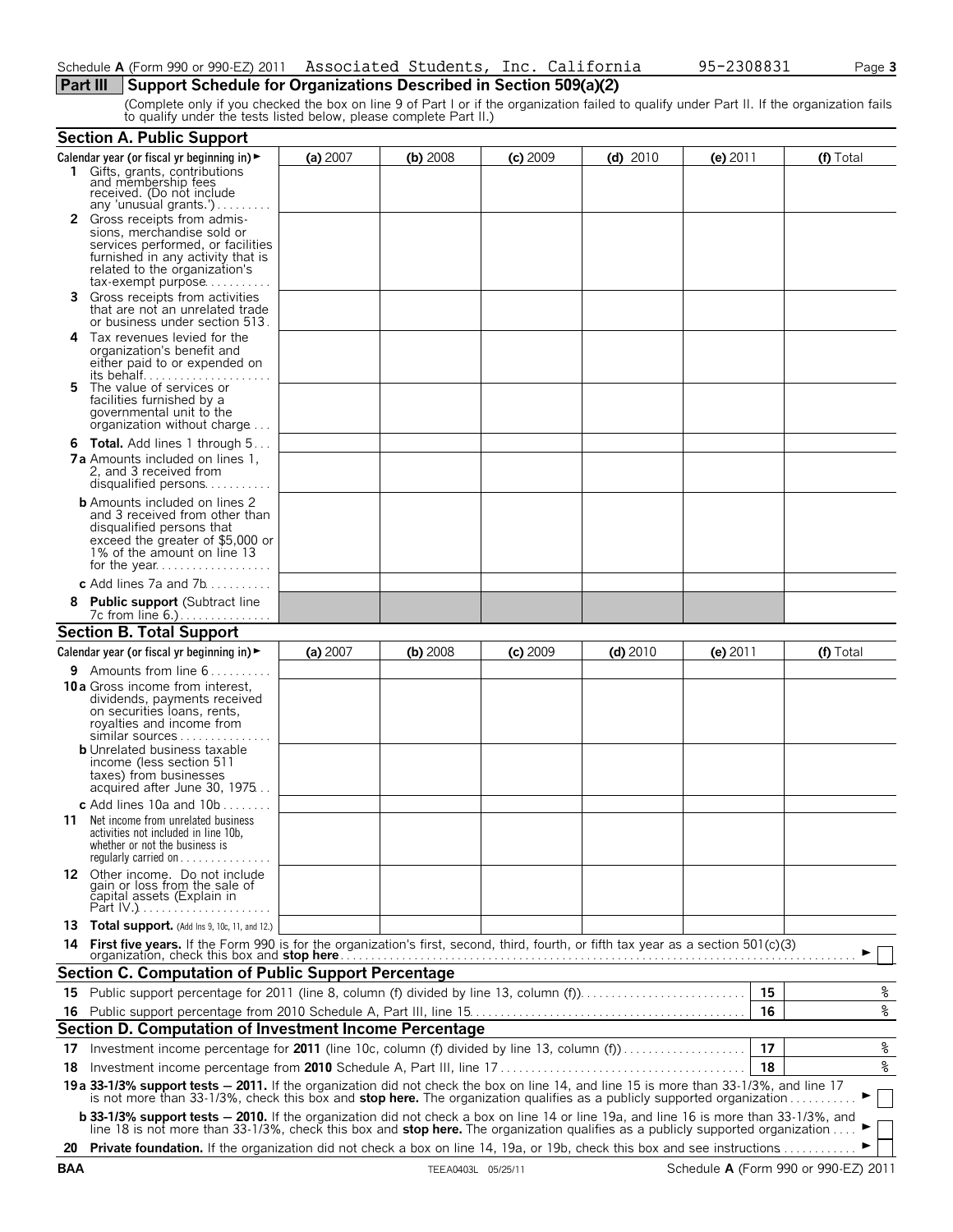Schedule **A** (Form 990 or 990-EZ) 2011 Page **4 Supplemental Information.** Complete this part to provide the explanations required by Part II, line 10; Part II, line 17a or 17b; and Part III, line 12. Also complete this part for any additional information. (See instructions). **Part IV** Associated Students, Inc. California 95-2308831

**BAA** Schedule **A** (Form 990 or 990-EZ) 2011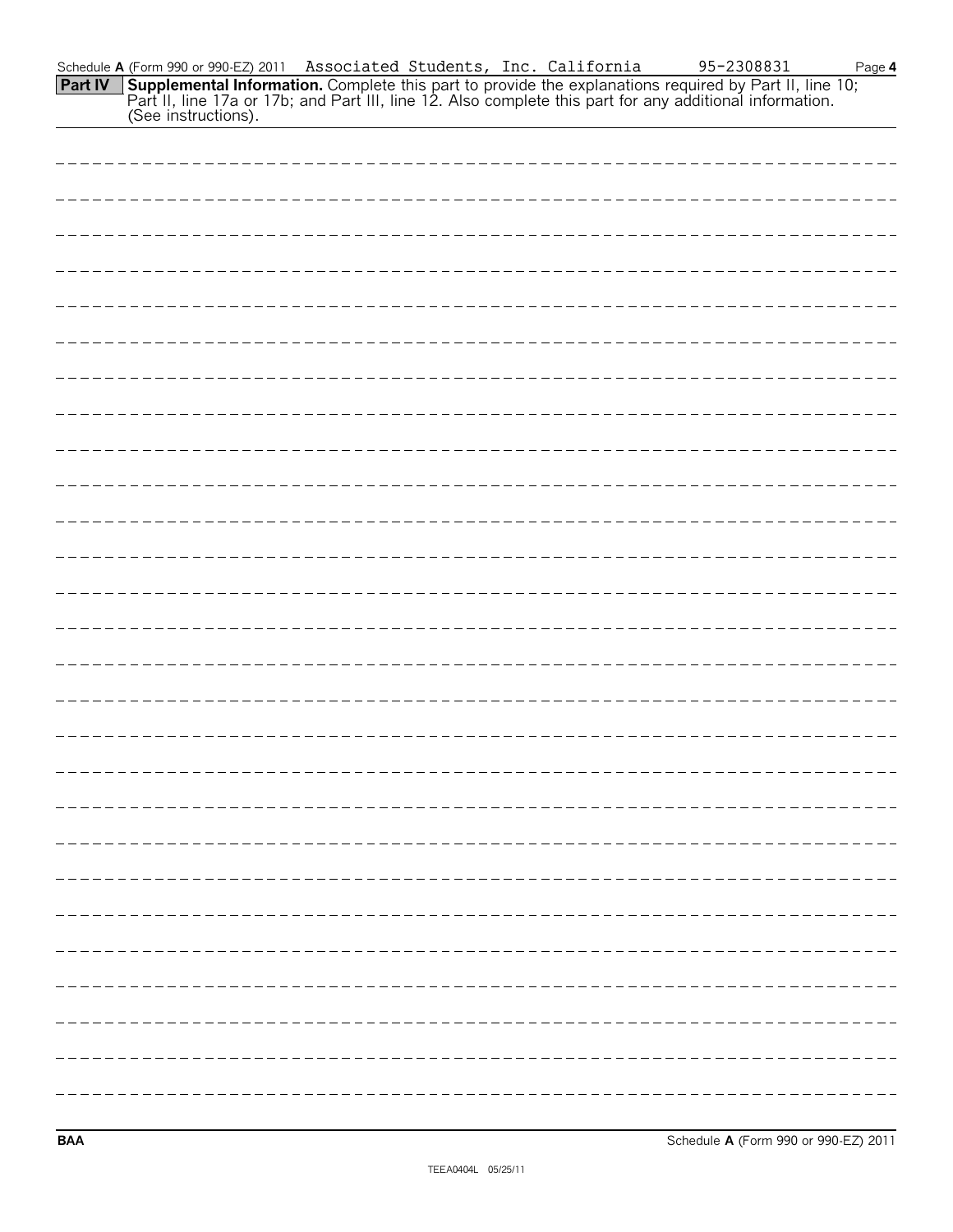# **2011 Schedule A, Part IV - Supplemental Information Page 5**

| <b>Client ASICPSLO</b>          |       | <b>Associated Students, Inc. California</b><br>Polytechnic State Univ San Luis Obispo |                    | 95-2308831           |                      |                    |
|---------------------------------|-------|---------------------------------------------------------------------------------------|--------------------|----------------------|----------------------|--------------------|
| 4/29/13                         |       |                                                                                       |                    |                      |                      | 01:17PM            |
| Part II, Line 10 - Other Income |       |                                                                                       |                    |                      |                      |                    |
| Nature and Source               |       | 2011                                                                                  | 2010               | 2009                 | 2008                 | 2007               |
| Other Revenue                   | Total | 302,961.<br>302,961                                                                   | 60,896.<br>60,896. | 112,258.<br>112,258. | 148,518.<br>148,518. | 90,543.<br>90,543. |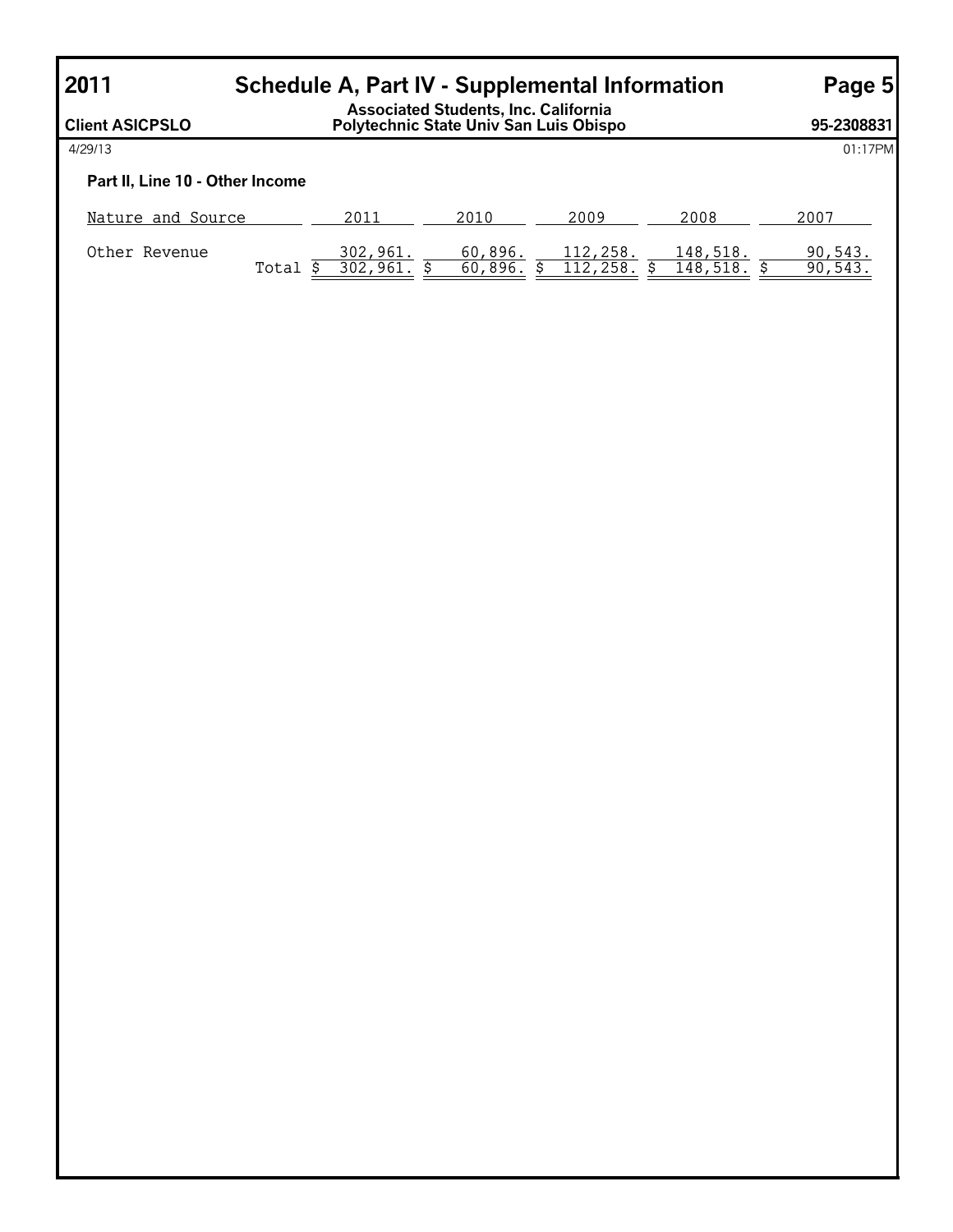|        | <b>SCHEDULE D</b><br>(Form 990)                        |                                                                                 | <b>Supplemental Financial Statements</b>                                                                                                                                                                                                                                                                                                                                                      |                      |                                 |                                            | OMB No. 1545-0047 |           |
|--------|--------------------------------------------------------|---------------------------------------------------------------------------------|-----------------------------------------------------------------------------------------------------------------------------------------------------------------------------------------------------------------------------------------------------------------------------------------------------------------------------------------------------------------------------------------------|----------------------|---------------------------------|--------------------------------------------|-------------------|-----------|
|        |                                                        |                                                                                 | ► Complete if the organization answered 'Yes,' to Form 990,                                                                                                                                                                                                                                                                                                                                   |                      |                                 |                                            |                   |           |
|        | Department of the Treasury<br>Internal Revenue Service |                                                                                 | Part IV, lines 6, 7, 8, 9, 10, 11a, 11b, 11c, 11d, 11e, 11f, 12a, or 12b.<br>► Attach to Form 990. ► See separate instructions.                                                                                                                                                                                                                                                               |                      |                                 | <b>Open to Public</b><br><b>Inspection</b> |                   |           |
|        | Name of the organization                               |                                                                                 |                                                                                                                                                                                                                                                                                                                                                                                               |                      | Employer identification number  |                                            |                   |           |
|        |                                                        | Associated Students, Inc. California<br>Polytechnic State Univ San Luis Obispo  |                                                                                                                                                                                                                                                                                                                                                                                               |                      | 95-2308831                      |                                            |                   |           |
|        | Part I                                                 |                                                                                 | Organizations Maintaining Donor Advised Funds or Other Similar Funds or Accounts. Complete if<br>the organization answered 'Yes' to Form 990, Part IV, line 6.                                                                                                                                                                                                                                |                      |                                 |                                            |                   |           |
|        |                                                        |                                                                                 | (a) Donor advised funds                                                                                                                                                                                                                                                                                                                                                                       |                      | (b) Funds and other accounts    |                                            |                   |           |
| 1      |                                                        | Total number at end of year                                                     |                                                                                                                                                                                                                                                                                                                                                                                               |                      |                                 |                                            |                   |           |
| 2<br>3 |                                                        | Aggregate contributions to (during year)<br>Aggregate grants from (during year) | <u> 1989 - Johann Barbara, martxa alemaniar amerikan a</u>                                                                                                                                                                                                                                                                                                                                    |                      |                                 |                                            |                   |           |
| 4      |                                                        | Aggregate value at end of year                                                  |                                                                                                                                                                                                                                                                                                                                                                                               |                      |                                 |                                            |                   |           |
| 5      |                                                        |                                                                                 | Did the organization inform all donors and donor advisors in writing that the assets held in donor advised<br>funds are the organization's property, subject to the organization's exclusive legal control?                                                                                                                                                                                   |                      |                                 | Yes                                        |                   | No        |
| 6      |                                                        |                                                                                 | Did the organization inform all grantees, donors, and donor advisors in writing that grant funds can be used only for charitable purposes and not for the benefit of the donor or donor advisor, or for any other                                                                                                                                                                             |                      |                                 |                                            |                   |           |
|        |                                                        |                                                                                 |                                                                                                                                                                                                                                                                                                                                                                                               |                      |                                 | <b>Yes</b>                                 |                   | No        |
|        |                                                        |                                                                                 | <b>Part II Conservation Easements.</b> Complete if the organization answered 'Yes' to Form 990, Part IV, line 7.                                                                                                                                                                                                                                                                              |                      |                                 |                                            |                   |           |
| 1.     |                                                        | Preservation of land for public use (e.g., recreation or education)             | Purpose(s) of conservation easements held by the organization (check all that apply).<br>Preservation of an historically important land area                                                                                                                                                                                                                                                  |                      |                                 |                                            |                   |           |
|        |                                                        | Protection of natural habitat                                                   | Preservation of a certified historic structure                                                                                                                                                                                                                                                                                                                                                |                      |                                 |                                            |                   |           |
|        |                                                        | Preservation of open space                                                      |                                                                                                                                                                                                                                                                                                                                                                                               |                      |                                 |                                            |                   |           |
| 2      | last day of the tax year.                              |                                                                                 | Complete lines 2a through 2d if the organization held a qualified conservation contribution in the form of a conservation easement on the                                                                                                                                                                                                                                                     |                      |                                 |                                            |                   |           |
|        |                                                        |                                                                                 |                                                                                                                                                                                                                                                                                                                                                                                               |                      | Held at the End of the Tax Year |                                            |                   |           |
|        |                                                        |                                                                                 |                                                                                                                                                                                                                                                                                                                                                                                               | 2a                   |                                 |                                            |                   |           |
|        |                                                        |                                                                                 | <b>c</b> Number of conservation easements on a certified historic structure included in (a)                                                                                                                                                                                                                                                                                                   | 2 <sub>b</sub><br>2c |                                 |                                            |                   |           |
|        |                                                        |                                                                                 | d Number of conservation easements included in (c) acquired after 8/17/06, and not on a historic                                                                                                                                                                                                                                                                                              | 2d                   |                                 |                                            |                   |           |
| 3      | tax year $\blacktriangleright$                         |                                                                                 | Number of conservation easements modified, transferred, released, extinguished, or terminated by the organization during the                                                                                                                                                                                                                                                                  |                      |                                 |                                            |                   |           |
|        |                                                        |                                                                                 | Number of states where property subject to conservation easement is located ►                                                                                                                                                                                                                                                                                                                 |                      |                                 |                                            |                   |           |
| 5      |                                                        |                                                                                 |                                                                                                                                                                                                                                                                                                                                                                                               |                      |                                 | Yes                                        |                   | No        |
|        | ►                                                      |                                                                                 | Staff and volunteer hours devoted to monitoring, inspecting, and enforcing conservation easements during the year                                                                                                                                                                                                                                                                             |                      |                                 |                                            |                   |           |
| 7      | ► \$                                                   |                                                                                 | Amount of expenses incurred in monitoring, inspecting, and enforcing conservation easements during the year                                                                                                                                                                                                                                                                                   |                      |                                 |                                            |                   |           |
| 8      |                                                        |                                                                                 | Does each conservation easement reported on line 2(d) above satisfy the requirements of section                                                                                                                                                                                                                                                                                               |                      |                                 | <b>PYes</b>                                |                   | <b>No</b> |
| 9      | conservation easements.                                |                                                                                 | In Part XIV, describe how the organization reports conservation easements in its revenue and expense statement, and balance sheet, and<br>include, if applicable, the text of the footnote to the organization's financial statements that describes the organization's accounting for                                                                                                        |                      |                                 |                                            |                   |           |
|        |                                                        |                                                                                 | Part III   Organizations Maintaining Collections of Art, Historical Treasures, or Other Similar Assets.<br>Complete if the organization answered 'Yes' to Form 990, Part IV, line 8.                                                                                                                                                                                                          |                      |                                 |                                            |                   |           |
|        |                                                        |                                                                                 | 1a If the organization elected, as permitted under SFAS 116 (ASC 958), not to report in its revenue statement and balance sheet works of<br>art, historical treasures, or other similar assets held for public exhibition, education, or research in furtherance of public service, provide,<br>in Part XIV, the text of the footnote to its financial statements that describes these items. |                      |                                 |                                            |                   |           |
|        |                                                        | following amounts relating to these items:                                      | <b>b</b> If the organization elected, as permitted under SFAS 116 (ASC 958), to report in its revenue statement and balance sheet works of art,<br>historical treasures, or other similar assets held for public exhibition, education, or research in furtherance of public service, provide the                                                                                             |                      |                                 |                                            |                   |           |
|        |                                                        |                                                                                 |                                                                                                                                                                                                                                                                                                                                                                                               |                      | $\blacktriangleright$ \$        |                                            |                   |           |
|        |                                                        |                                                                                 | 2 If the organization received or held works of art, historical treasures, or other similar assets for financial gain, provide the following amounts required to be reported under SFAS 116 (ASC 958) relating to these items:                                                                                                                                                                |                      |                                 |                                            |                   |           |
|        |                                                        |                                                                                 |                                                                                                                                                                                                                                                                                                                                                                                               |                      |                                 |                                            |                   |           |
|        |                                                        |                                                                                 | b Assets included in Form 990, Part X……………………………………………………………………………… ► \$<br>BAA For Paperwork Reduction Act Notice, see the Instructions for Form 990. TEEA3301L 05/25/11                                                                                                                                                                                                                     |                      |                                 | Schedule <b>D</b> (Form 990) 2011          |                   |           |
|        |                                                        |                                                                                 |                                                                                                                                                                                                                                                                                                                                                                                               |                      |                                 |                                            |                   |           |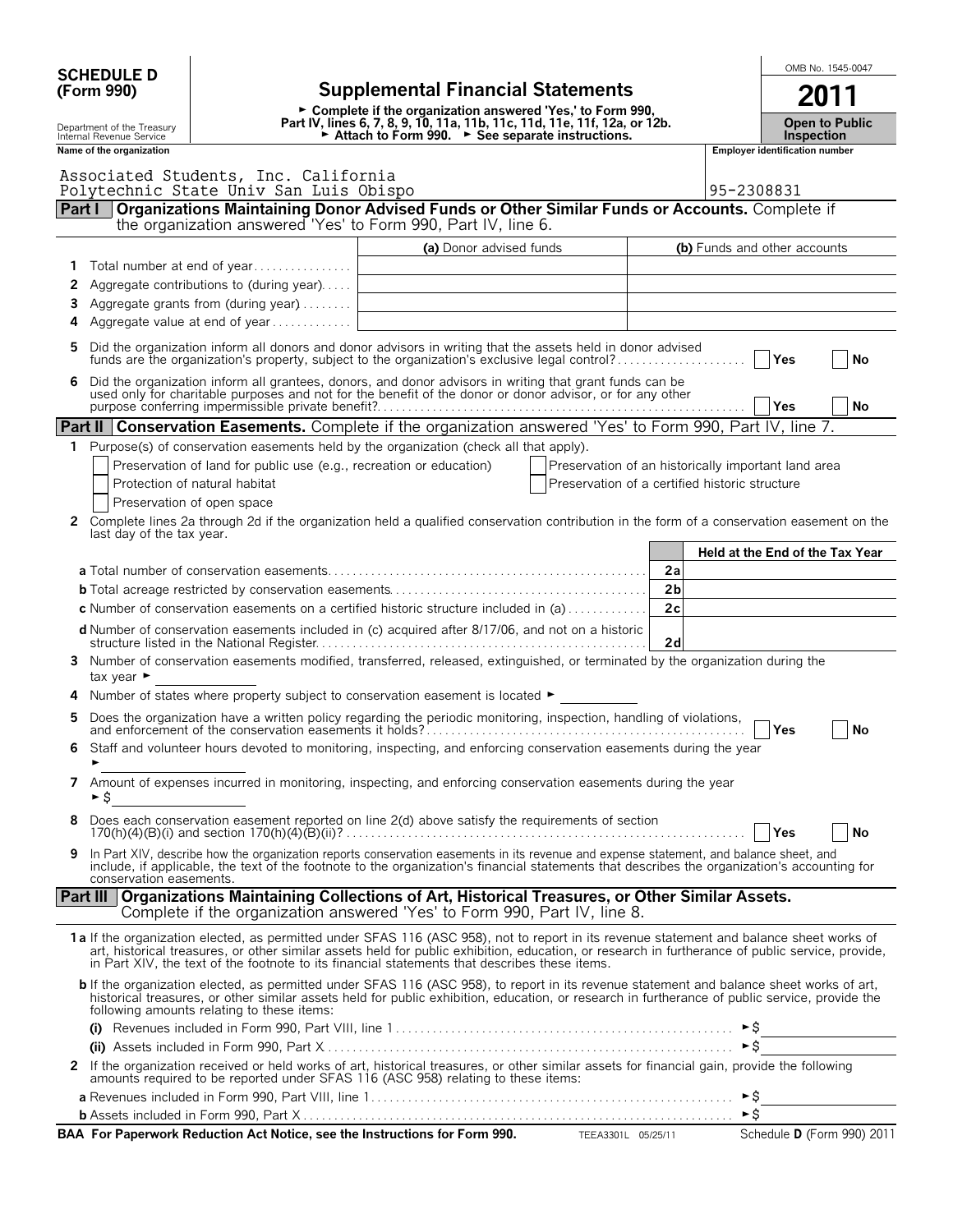| Schedule D (Form 990) 2011 Associated Students, Inc. California                                                                                                                                                                |                  |  |                                         |  |                                    |                                 | 95-2308831           |                |                     | Page 2                     |
|--------------------------------------------------------------------------------------------------------------------------------------------------------------------------------------------------------------------------------|------------------|--|-----------------------------------------|--|------------------------------------|---------------------------------|----------------------|----------------|---------------------|----------------------------|
| Organizations Maintaining Collections of Art, Historical Treasures, or Other Similar Assets (continued)<br>Part III                                                                                                            |                  |  |                                         |  |                                    |                                 |                      |                |                     |                            |
| Using the organization's acquisition, accession, and other records, check any of the following that are a significant use of its collection<br>3.<br>items (check all that apply):                                             |                  |  |                                         |  |                                    |                                 |                      |                |                     |                            |
| Public exhibition<br>a                                                                                                                                                                                                         |                  |  |                                         |  | Loan or exchange programs          |                                 |                      |                |                     |                            |
| Scholarly research<br>Other<br>b<br>e                                                                                                                                                                                          |                  |  |                                         |  |                                    |                                 |                      |                |                     |                            |
| Preservation for future generations<br>С<br>Provide a description of the organization's collections and explain how they further the organization's exempt purpose in<br>4<br>Part XIV.                                        |                  |  |                                         |  |                                    |                                 |                      |                |                     |                            |
| 5 During the year, did the organization solicit or receive donations of art, historical treasures, or other similar<br>assets to be sold to raise funds rather than to be maintained as part of the organization's collection? |                  |  |                                         |  |                                    |                                 |                      | <b>Yes</b>     |                     | No                         |
| <b>Escrow and Custodial Arrangements.</b> Complete if the organization answered 'Yes' to Form 990, Part IV,<br><b>Part IV</b><br>line 9, or reported an amount on Form 990, Part X, line 21.                                   |                  |  |                                         |  |                                    |                                 |                      |                |                     |                            |
| 1a Is the organization an agent, trustee, custodian, or other intermediary for contributions or other assets not                                                                                                               |                  |  |                                         |  |                                    |                                 |                      | Yes            |                     | No                         |
| <b>b</b> If 'Yes,' explain the arrangement in Part XIV and complete the following table:                                                                                                                                       |                  |  |                                         |  |                                    |                                 |                      | Amount         |                     |                            |
|                                                                                                                                                                                                                                |                  |  |                                         |  |                                    | 1c                              |                      |                |                     |                            |
|                                                                                                                                                                                                                                |                  |  |                                         |  |                                    | 1 <sub>d</sub>                  |                      |                |                     |                            |
|                                                                                                                                                                                                                                |                  |  |                                         |  |                                    | 1 e                             |                      |                |                     |                            |
|                                                                                                                                                                                                                                |                  |  |                                         |  |                                    |                                 |                      |                |                     |                            |
| <b>b</b> If 'Yes,' explain the arrangement in Part XIV.                                                                                                                                                                        |                  |  |                                         |  |                                    |                                 |                      | Yes            |                     | <b>No</b>                  |
| <b>Part V Endowment Funds.</b> Complete if the organization answered 'Yes' to Form 990, Part IV, line 10.                                                                                                                      |                  |  |                                         |  |                                    |                                 |                      |                |                     |                            |
|                                                                                                                                                                                                                                | (a) Current year |  | (b) Prior year                          |  | (c) Two years back                 |                                 | (d) Three years back |                | (e) Four years back |                            |
| 1a Beginning of year balance                                                                                                                                                                                                   |                  |  |                                         |  |                                    |                                 |                      |                |                     |                            |
| <b>b</b> Contributions                                                                                                                                                                                                         |                  |  |                                         |  |                                    |                                 |                      |                |                     |                            |
| c Net investment earnings, gains,                                                                                                                                                                                              |                  |  |                                         |  |                                    |                                 |                      |                |                     |                            |
| d Grants or scholarships                                                                                                                                                                                                       |                  |  |                                         |  |                                    |                                 |                      |                |                     |                            |
| <b>e</b> Other expenditures for facilities<br>and programs                                                                                                                                                                     |                  |  |                                         |  |                                    |                                 |                      |                |                     |                            |
| <b>f</b> Administrative expenses $\dots$                                                                                                                                                                                       |                  |  |                                         |  |                                    |                                 |                      |                |                     |                            |
| <b>g</b> End of year balance $\ldots \ldots \ldots$                                                                                                                                                                            |                  |  |                                         |  |                                    |                                 |                      |                |                     |                            |
| 2 Provide the estimated percentage of the current year end balance (line 1g, column (a)) held as:                                                                                                                              |                  |  |                                         |  |                                    |                                 |                      |                |                     |                            |
| a Board designated or quasi-endowment ►                                                                                                                                                                                        | ୡ                |  |                                         |  |                                    |                                 |                      |                |                     |                            |
| <b>b</b> Permanent endowment ►<br>c Temporarily restricted endowment ►                                                                                                                                                         |                  |  |                                         |  |                                    |                                 |                      |                |                     |                            |
| The percentages in lines 2a, 2b, and 2c should equal 100%.                                                                                                                                                                     |                  |  |                                         |  |                                    |                                 |                      |                |                     |                            |
| 3a Are there endowment funds not in the possession of the organization that are held and administered for the<br>organization by:                                                                                              |                  |  |                                         |  |                                    |                                 |                      |                | Yes                 | No.                        |
|                                                                                                                                                                                                                                |                  |  |                                         |  |                                    |                                 |                      | 3a(i)          |                     |                            |
|                                                                                                                                                                                                                                |                  |  |                                         |  |                                    |                                 |                      | 3a(ii)         |                     |                            |
| 4 Describe in Part XIV the intended uses of the organization's endowment funds.                                                                                                                                                |                  |  |                                         |  |                                    |                                 |                      | 3 <sub>b</sub> |                     |                            |
| <b>Part VI Land, Buildings, and Equipment.</b> See Form 990, Part X, line 10.                                                                                                                                                  |                  |  |                                         |  |                                    |                                 |                      |                |                     |                            |
| Description of property                                                                                                                                                                                                        |                  |  | (a) Cost or other basis<br>(investment) |  | (b) Cost or other<br>basis (other) | (c) Accumulated<br>depreciation |                      |                | (d) Book value      |                            |
|                                                                                                                                                                                                                                |                  |  |                                         |  |                                    |                                 |                      |                |                     |                            |
| c Leasehold improvements                                                                                                                                                                                                       |                  |  |                                         |  | 3,220,084.                         |                                 | 2, 156, 761.         |                |                     | 1,063,323.                 |
|                                                                                                                                                                                                                                |                  |  |                                         |  | 2,432,080.                         |                                 | 2,079,677.           |                |                     | 352,403.                   |
|                                                                                                                                                                                                                                |                  |  |                                         |  | 14,309.                            |                                 |                      |                |                     | 14,309.                    |
| Total. Add lines 1a through 1e. (Column (d) must equal Form 990, Part X, column (B), line 10(c).)                                                                                                                              |                  |  |                                         |  |                                    |                                 | ▶                    |                |                     | 1,430,035.                 |
| <b>BAA</b>                                                                                                                                                                                                                     |                  |  |                                         |  |                                    |                                 |                      |                |                     | Schedule D (Form 990) 2011 |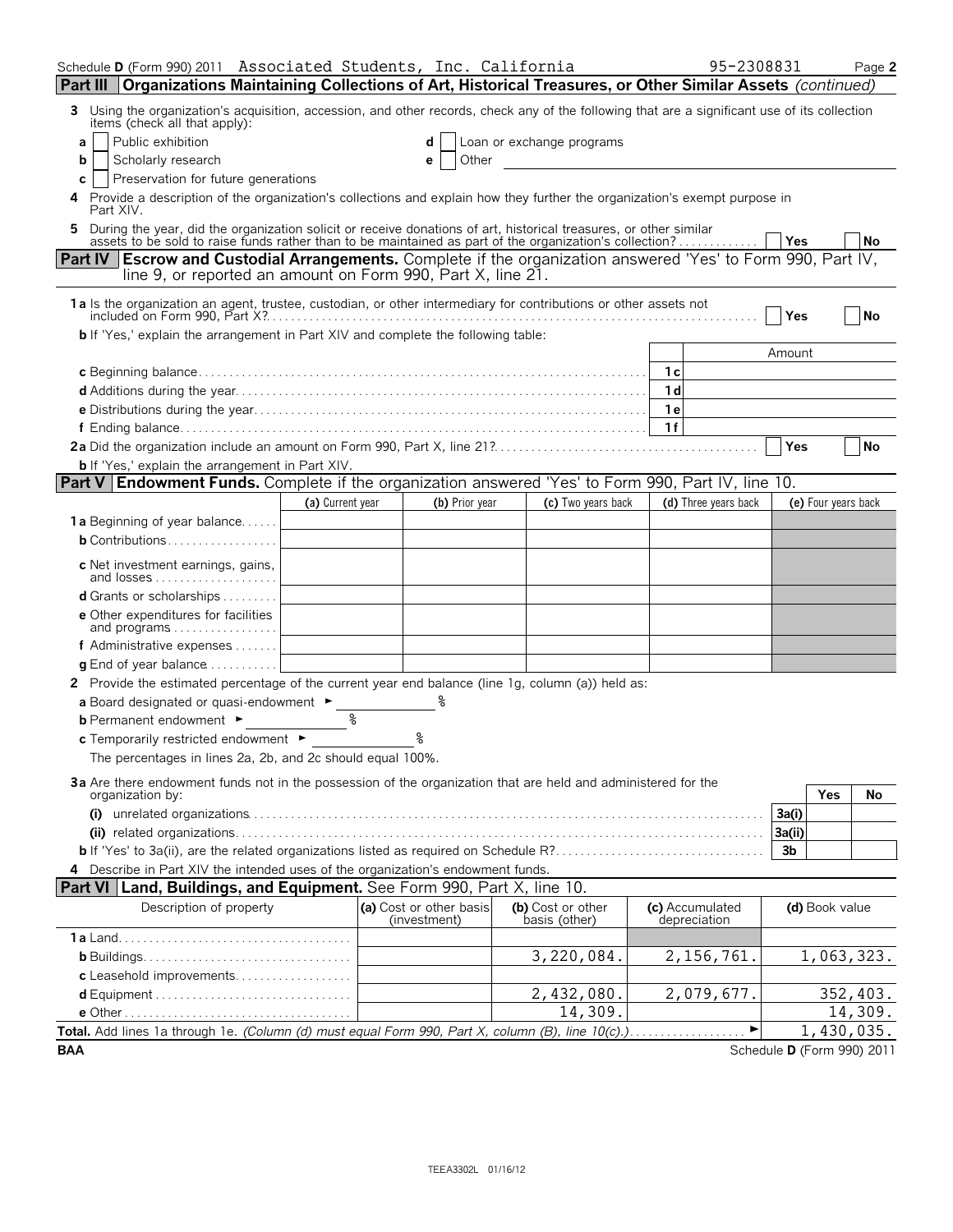|                |                                   | Part VII Investments - Other Securities. See Form 990, Part X, line 12.                                              |                 | N/A                                                          |                |
|----------------|-----------------------------------|----------------------------------------------------------------------------------------------------------------------|-----------------|--------------------------------------------------------------|----------------|
|                |                                   | (a) Description of security or category<br>(including name of security)                                              | (b) Book value  | (c) Method of valuation:<br>Cost or end-of-year market value |                |
|                | (1) Financial derivatives         |                                                                                                                      |                 |                                                              |                |
|                | (2) Closely-held equity interests |                                                                                                                      |                 |                                                              |                |
| (3) Other      |                                   | ________________________                                                                                             |                 |                                                              |                |
| (A)            |                                   | ___________________________                                                                                          |                 |                                                              |                |
|                |                                   |                                                                                                                      |                 |                                                              |                |
| <u>(C)</u>     |                                   | __________________________                                                                                           |                 |                                                              |                |
|                |                                   |                                                                                                                      |                 |                                                              |                |
|                |                                   |                                                                                                                      |                 |                                                              |                |
| (F)            |                                   | _________________________                                                                                            |                 |                                                              |                |
| (G)            |                                   | _________________________                                                                                            |                 |                                                              |                |
| (H)            |                                   |                                                                                                                      |                 |                                                              |                |
| $($ l $)$      |                                   |                                                                                                                      |                 |                                                              |                |
|                |                                   | Total. (Column (b) must equal Form 990 Part X, column (B) line 12.). $\blacktriangleright$                           |                 |                                                              |                |
|                |                                   | <b>Part VIII Investments - Program Related.</b> See Form 990, Part X, line 13.                                       |                 | N/A                                                          |                |
|                |                                   | (a) Description of investment type                                                                                   | (b) Book value  | (c) Method of valuation:<br>Cost or end-of-year market value |                |
| (1)            |                                   |                                                                                                                      |                 |                                                              |                |
| (2)            |                                   |                                                                                                                      |                 |                                                              |                |
| (3)            |                                   |                                                                                                                      |                 |                                                              |                |
| (4)            |                                   |                                                                                                                      |                 |                                                              |                |
| (5)            |                                   |                                                                                                                      |                 |                                                              |                |
| (6)            |                                   |                                                                                                                      |                 |                                                              |                |
| (7)            |                                   |                                                                                                                      |                 |                                                              |                |
| (8)            |                                   |                                                                                                                      |                 |                                                              |                |
| (9)            |                                   |                                                                                                                      |                 |                                                              |                |
| (10)           |                                   |                                                                                                                      |                 |                                                              |                |
| <b>Part IX</b> |                                   | Total. (Column (b) must equal Form 990, Part X, column (B) line 13.)<br>Other Assets. See Form 990, Part X, line 15. |                 |                                                              |                |
|                |                                   |                                                                                                                      | (a) Description |                                                              | (b) Book value |
|                | (1) Interest Receivable           |                                                                                                                      |                 |                                                              | 14,811.        |
|                | (2) Related Party Receivable      |                                                                                                                      |                 |                                                              | 1,094,371.     |
|                | (3) U.S. Bank SWIFT Pool          |                                                                                                                      |                 |                                                              | 5,521,379.     |
| (4)            |                                   |                                                                                                                      |                 |                                                              |                |
| (5)            |                                   |                                                                                                                      |                 |                                                              |                |
| (6)            |                                   |                                                                                                                      |                 |                                                              |                |
| (7)            |                                   |                                                                                                                      |                 |                                                              |                |
| (8)            |                                   |                                                                                                                      |                 |                                                              |                |
| (9)            |                                   |                                                                                                                      |                 |                                                              |                |
| (10)           |                                   |                                                                                                                      |                 |                                                              |                |
|                |                                   | Total. (Column (b) must equal Form 990, Part X, column (B), line 15.)                                                |                 | ▶                                                            | 6,630,561.     |
| <b>Part X</b>  |                                   | Other Liabilities. See Form 990, Part X, line 25.                                                                    |                 |                                                              |                |
|                |                                   | (a) Description of liability                                                                                         | (b) Book value  |                                                              |                |
|                | (1) Federal income taxes          |                                                                                                                      |                 |                                                              |                |
|                |                                   | (2) Accrued Payroll and Related Liabili                                                                              | 532,089.        |                                                              |                |
|                | (3) Funds Held for Others         |                                                                                                                      | 1, 143, 259.    |                                                              |                |
|                |                                   | (4) Post-retirement Benefit Payable                                                                                  | 4, 123, 126.    |                                                              |                |
|                | (5) Related Party Payable         |                                                                                                                      | 217,997.        |                                                              |                |
| (6)            |                                   |                                                                                                                      |                 |                                                              |                |
| (7)            |                                   |                                                                                                                      |                 |                                                              |                |
| (8)            |                                   |                                                                                                                      |                 |                                                              |                |
| (9)            |                                   |                                                                                                                      |                 |                                                              |                |
| (10)           |                                   |                                                                                                                      |                 |                                                              |                |
| (11)           |                                   |                                                                                                                      |                 |                                                              |                |
|                |                                   | Total. (Column (b) must equal Form 990, Part X, column (B) line 25.).                                                | 6,016,471.<br>▶ |                                                              |                |

**2** FIN 48 (ASC 740) Footnote. In Part XIV, provide the text of the footnote to the organization's financial statements that reports the organization's liability for uncertain tax positions under FIN 48 (ASC 740).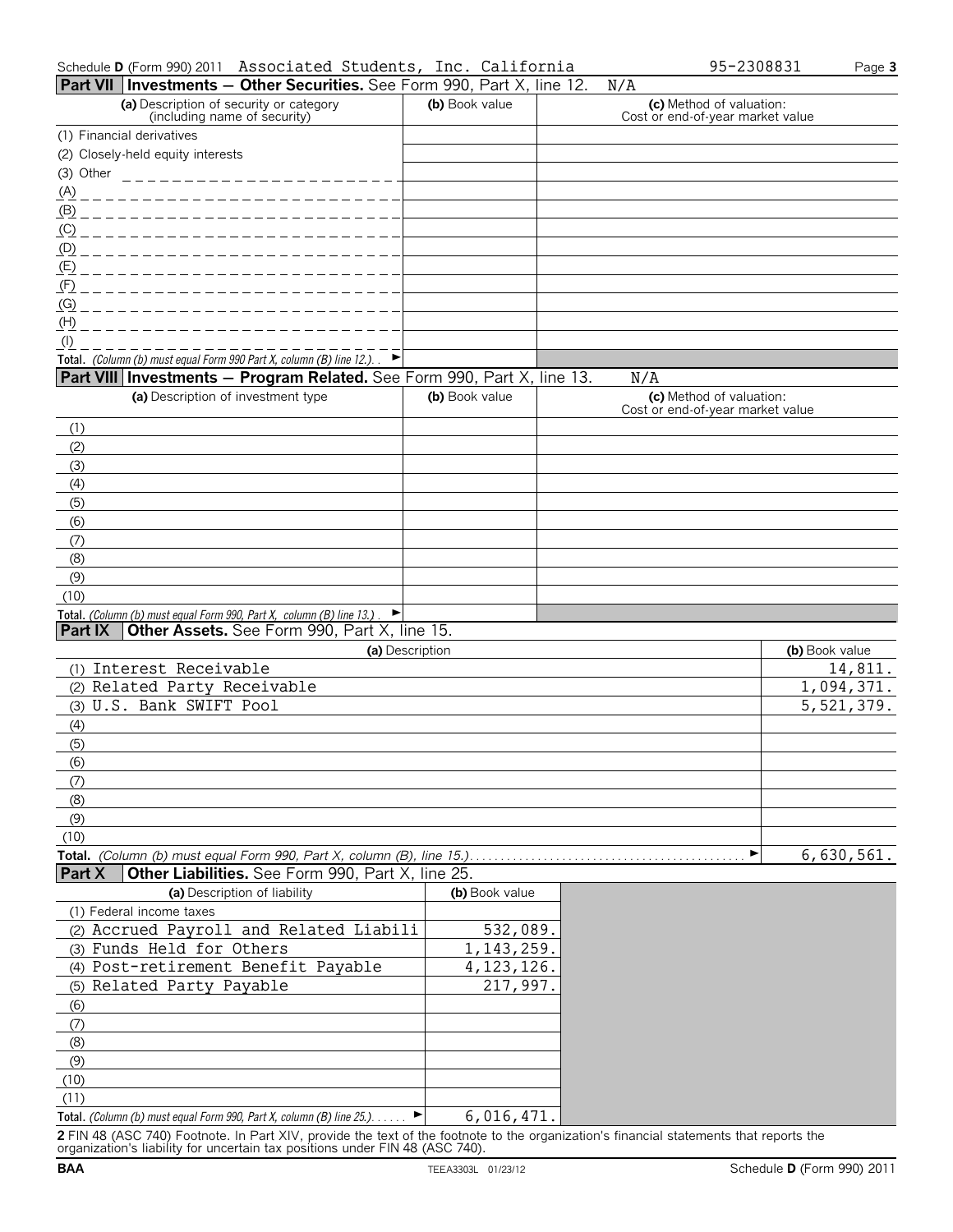|    | Schedule D (Form 990) 2011 Associated Students, Inc. California                                                                                                                                                                                                                                                              | 95-2308831 | Page 4      |
|----|------------------------------------------------------------------------------------------------------------------------------------------------------------------------------------------------------------------------------------------------------------------------------------------------------------------------------|------------|-------------|
|    | <b>Part XI</b>   Reconciliation of Change in Net Assets from Form 990 to Audited Financial Statements                                                                                                                                                                                                                        |            |             |
| 1. |                                                                                                                                                                                                                                                                                                                              |            | 12,722,131. |
| 2  |                                                                                                                                                                                                                                                                                                                              |            | 12,802,597. |
| З  |                                                                                                                                                                                                                                                                                                                              |            | $-80, 466.$ |
| 4  |                                                                                                                                                                                                                                                                                                                              |            |             |
| 5  |                                                                                                                                                                                                                                                                                                                              |            |             |
| 6  |                                                                                                                                                                                                                                                                                                                              |            |             |
|    |                                                                                                                                                                                                                                                                                                                              |            |             |
| 8  |                                                                                                                                                                                                                                                                                                                              |            |             |
| 9  |                                                                                                                                                                                                                                                                                                                              |            |             |
|    | 10 Excess or (deficit) for the year per audited financial statements. Combine lines 3 and 9                                                                                                                                                                                                                                  |            | $-80,466.$  |
|    | Part XII   Reconciliation of Revenue per Audited Financial Statements With Revenue per Return                                                                                                                                                                                                                                |            |             |
| 1. |                                                                                                                                                                                                                                                                                                                              | -1         | 12,722,131. |
| 2  | Amounts included on line 1 but not on Form 990, Part VIII, line 12:                                                                                                                                                                                                                                                          |            |             |
|    | 2a                                                                                                                                                                                                                                                                                                                           |            |             |
|    | 2 <sub>b</sub>                                                                                                                                                                                                                                                                                                               |            |             |
|    | 2c                                                                                                                                                                                                                                                                                                                           |            |             |
|    | 2d                                                                                                                                                                                                                                                                                                                           |            |             |
|    |                                                                                                                                                                                                                                                                                                                              | 2е         |             |
| 3. |                                                                                                                                                                                                                                                                                                                              | 3          | 12,722,131. |
|    | Amounts included on Form 990, Part VIII, line 12, but not on line 1:                                                                                                                                                                                                                                                         |            |             |
|    | <b>a</b> Investment expenses not included on Form 990, Part VIII, line 7b. 4a                                                                                                                                                                                                                                                |            |             |
|    |                                                                                                                                                                                                                                                                                                                              |            |             |
|    |                                                                                                                                                                                                                                                                                                                              | 4с         |             |
|    | 5 Total revenue. Add lines 3 and 4c. (This must equal Form 990, Part I, line 12.)                                                                                                                                                                                                                                            | 5          | 12,722,131. |
|    | Part XIII   Reconciliation of Expenses per Audited Financial Statements With Expenses per Return                                                                                                                                                                                                                             |            |             |
| 1. |                                                                                                                                                                                                                                                                                                                              | 1.         | 12,802,597. |
| 2  | Amounts included on line 1 but not on Form 990, Part IX, line 25:                                                                                                                                                                                                                                                            |            |             |
|    | 2a                                                                                                                                                                                                                                                                                                                           |            |             |
|    | 2 <sub>b</sub>                                                                                                                                                                                                                                                                                                               |            |             |
|    | 2c                                                                                                                                                                                                                                                                                                                           |            |             |
|    | 2d                                                                                                                                                                                                                                                                                                                           |            |             |
|    |                                                                                                                                                                                                                                                                                                                              | 2e         |             |
| 3  |                                                                                                                                                                                                                                                                                                                              | 3          | 12,802,597. |
|    | Amounts included on Form 990, Part IX, line 25, but not on line 1:                                                                                                                                                                                                                                                           |            |             |
|    | a Investment expenses not included on Form 990, Part VIII, line 7b.<br>4а                                                                                                                                                                                                                                                    |            |             |
|    | 4 <sub>b</sub>                                                                                                                                                                                                                                                                                                               |            |             |
|    | c Add lines 4a and 4b.<br>5 Total expenses. Add lines 3 and 4c. (This must equal Form 990, Part I, line 18.)                                                                                                                                                                                                                 | 4с<br>5    | 12,802,597. |
|    | <b>Part XIV Supplemental Information</b>                                                                                                                                                                                                                                                                                     |            |             |
|    | Complete this part to provide the descriptions required for Part II, lines 3, 5, and 9; Part III, lines 1a and 4; Part IV, lines 1b and 2b;<br>Part V, line 4; Part X, line 2; Part XI, line 8; Part XII, lines 2d and 4b; and Part XIII, lines 2d and 4b. Also complete this part to provide<br>any additional information. |            |             |
|    |                                                                                                                                                                                                                                                                                                                              |            |             |
|    |                                                                                                                                                                                                                                                                                                                              |            |             |
|    |                                                                                                                                                                                                                                                                                                                              |            |             |

 $- - -$ \_\_\_\_\_\_\_\_\_\_\_\_\_\_\_\_\_\_\_\_\_\_\_\_\_\_  $- - -$ \_\_\_\_\_\_\_\_\_\_\_\_\_\_\_\_\_\_\_\_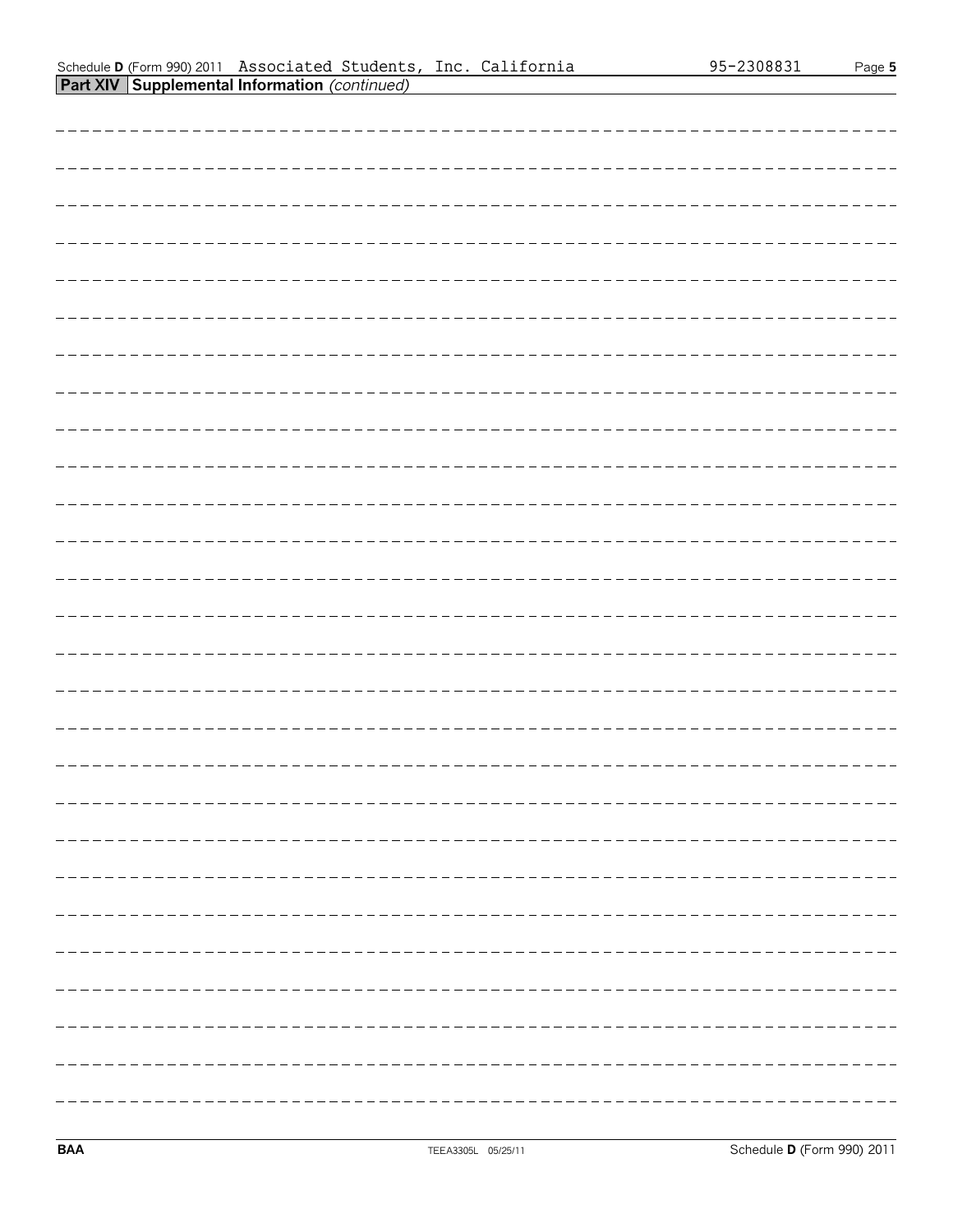| <b>SCHEDULE J</b>                                      | <b>Compensation Information</b>                                                                                                                                                                                                                                                                              |                                |                |     | OMB No. 1545-0047 |  |  |  |  |
|--------------------------------------------------------|--------------------------------------------------------------------------------------------------------------------------------------------------------------------------------------------------------------------------------------------------------------------------------------------------------------|--------------------------------|----------------|-----|-------------------|--|--|--|--|
| (Form 990)                                             | For certain Officers, Directors, Trustees, Key Employees, and Highest<br>2011<br><b>Compensated Employees</b>                                                                                                                                                                                                |                                |                |     |                   |  |  |  |  |
| Department of the Treasury<br>Internal Revenue Service | > Complete if the organization answered 'Yes' to Form 990, Part IV, line 23.<br><b>Open to Public</b><br>Attach to Form 990. See separate instructions.<br>Inspection                                                                                                                                        |                                |                |     |                   |  |  |  |  |
| Name of the organization                               |                                                                                                                                                                                                                                                                                                              | Employer identification number |                |     |                   |  |  |  |  |
|                                                        | Associated Students, Inc. California                                                                                                                                                                                                                                                                         | 95-2308831                     |                |     |                   |  |  |  |  |
| Part I                                                 | <b>Questions Regarding Compensation</b>                                                                                                                                                                                                                                                                      |                                |                |     |                   |  |  |  |  |
|                                                        | 1a Check the appropriate box(es) if the organization provided any of the following to or for a person listed in Form 990, Part<br>VII, Section A, line 1a. Complete Part III to provide any relevant information regarding these items.                                                                      |                                |                | Yes | No                |  |  |  |  |
|                                                        | First-class or charter travel<br>Housing allowance or residence for personal use                                                                                                                                                                                                                             |                                |                |     |                   |  |  |  |  |
| Travel for companions                                  | Payments for business use of personal residence                                                                                                                                                                                                                                                              |                                |                |     |                   |  |  |  |  |
|                                                        | Tax indemnification and gross-up payments<br>Health or social club dues or initiation fees                                                                                                                                                                                                                   |                                |                |     |                   |  |  |  |  |
|                                                        | Discretionary spending account<br>Personal services (e.g., maid, chauffeur, chef)                                                                                                                                                                                                                            |                                |                |     |                   |  |  |  |  |
|                                                        | <b>b</b> If any of the boxes on line 1a are checked, did the organization follow a written policy regarding payment or reimbursement or provision of all of the expenses described above? If 'No,' complete Part III to explain                                                                              |                                | 1 b            |     |                   |  |  |  |  |
|                                                        | 2 Did the organization require substantiation prior to reimbursing or allowing expenses incurred by all officers, directors,<br>trustees, and the CEO/Executive Director, regarding the items checked in line 1a?                                                                                            |                                | $\overline{2}$ |     |                   |  |  |  |  |
|                                                        | Indicate which, if any, of the following the filing organization used to establish the compensation of the organization's CEO/Executive Director. Check all that apply. Do not check any boxes for methods used by a related o<br>establish compensation of the CEO/Executive Director. Explain in Part III. |                                |                |     |                   |  |  |  |  |
| <b>X</b> Compensation committee                        | Written employment contract                                                                                                                                                                                                                                                                                  |                                |                |     |                   |  |  |  |  |
|                                                        | Independent compensation consultant<br>X Compensation survey or study                                                                                                                                                                                                                                        |                                |                |     |                   |  |  |  |  |
|                                                        | $X$ Approval by the board or compensation committee<br>Form 990 of other organizations                                                                                                                                                                                                                       |                                |                |     |                   |  |  |  |  |
| or a related organization:                             | During the year, did any person listed in Form 990, Part VII, Section A, line 1a with respect to the filing organization                                                                                                                                                                                     |                                | 4a             |     | Χ                 |  |  |  |  |
|                                                        | <b>b</b> Participate in, or receive payment from, a supplemental nonqualified retirement plan?                                                                                                                                                                                                               |                                | 4b             |     | X                 |  |  |  |  |
|                                                        | c Participate in, or receive payment from, an equity-based compensation arrangement?                                                                                                                                                                                                                         |                                | 4c             |     | X                 |  |  |  |  |
|                                                        | If 'Yes' to any of lines 4a-c, list the persons and provide the applicable amounts for each item in Part III.                                                                                                                                                                                                |                                |                |     |                   |  |  |  |  |
|                                                        | Only section 501(c)(3) and 501(c)(4) organizations must complete lines 5-9.                                                                                                                                                                                                                                  |                                |                |     |                   |  |  |  |  |
| contingent on the revenues of:                         | 5 For persons listed in Form 990, Part VII, Section A, line 1a, did the organization pay or accrue any compensation                                                                                                                                                                                          |                                |                |     |                   |  |  |  |  |
|                                                        |                                                                                                                                                                                                                                                                                                              |                                | 5a             |     | Χ                 |  |  |  |  |
|                                                        |                                                                                                                                                                                                                                                                                                              |                                | 5b             |     | X                 |  |  |  |  |
|                                                        | If 'Yes' to line 5a or 5b, describe in Part III.<br>6 For persons listed in Form 990, Part VII, Section A, line 1a, did the organization pay or accrue any compensation<br>contingent on the net earnings of:                                                                                                |                                |                |     |                   |  |  |  |  |
|                                                        |                                                                                                                                                                                                                                                                                                              |                                | 6a             |     | Χ                 |  |  |  |  |
|                                                        |                                                                                                                                                                                                                                                                                                              |                                | 6b             |     | X                 |  |  |  |  |
|                                                        | If 'Yes' to line 6a or 6b, describe in Part III.                                                                                                                                                                                                                                                             |                                |                |     |                   |  |  |  |  |
|                                                        | 7 For persons listed in Form 990, Part VII, Section A, line 1a, did the organization provide any non-fixed payments not                                                                                                                                                                                      |                                | $\overline{7}$ |     | Χ                 |  |  |  |  |
| 8                                                      | Were any amounts reported in Form 990, Part VII, paid or accrued pursuant to a contract that was subject to the initial contract exception described in Regulations section 53.4958-4(a)(3)? If 'Yes,' describe in Part III                                                                                  |                                | 8              |     | Χ                 |  |  |  |  |
| 9                                                      | If 'Yes' to line 8, did the organization also follow the rebuttable presumption procedure described in Regulations                                                                                                                                                                                           |                                | 9              |     |                   |  |  |  |  |
|                                                        | BAA For Paperwork Reduction Act Notice, see the Instructions for Form 990.                                                                                                                                                                                                                                   | Schedule J (Form 990) 2011     |                |     |                   |  |  |  |  |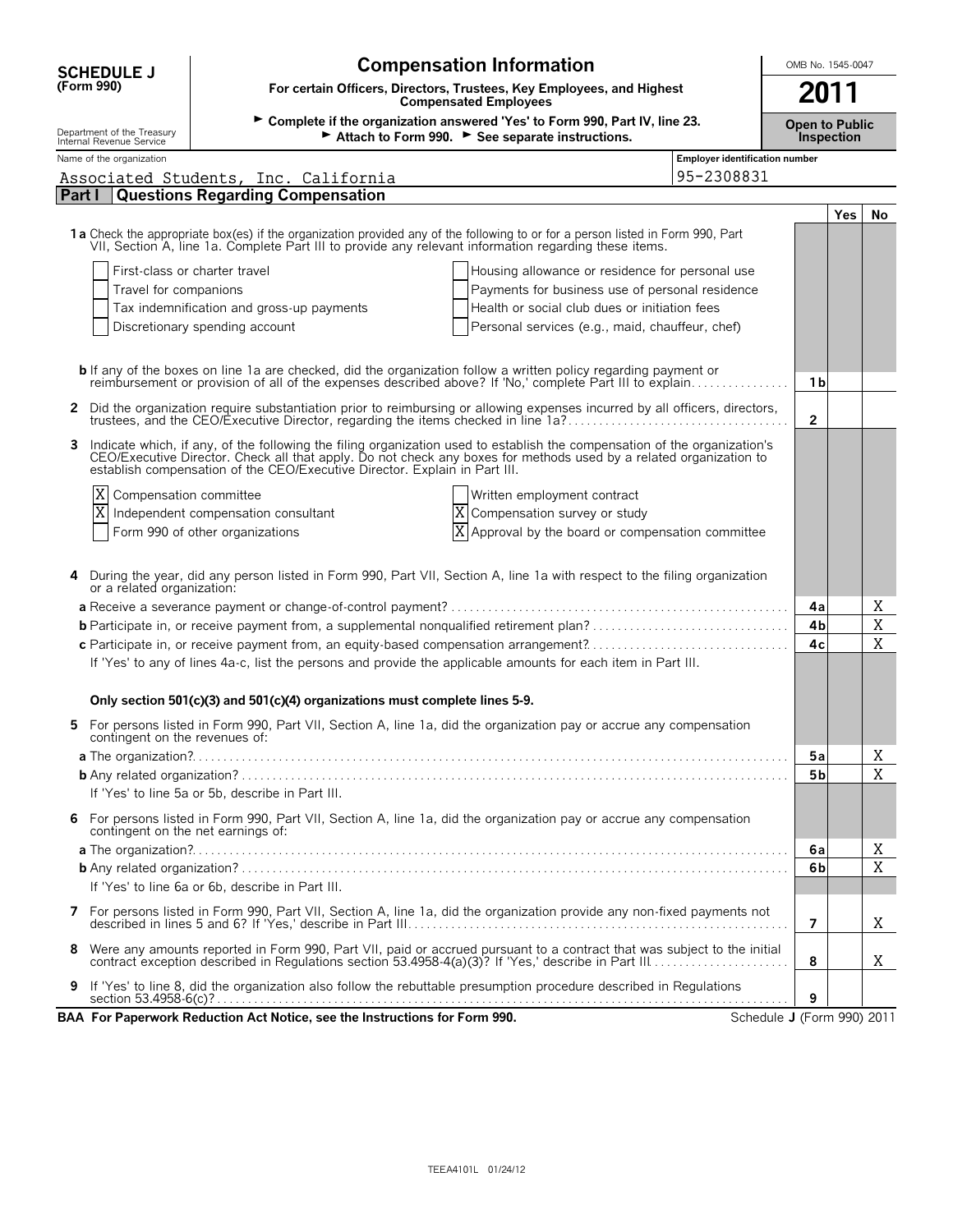### **Part II Officers, Directors, Trustees, Key Employees, and Highest Compensated Employees.** Use duplicate copies if additional space is needed.

For each individual whose compensation must be reported in Schedule J, report compensation from the organization on row (i) and from related organizations, described in the instructions on<br>row (ii). Do not list any individ

Note. The sum of columns (B)(i)-(iii) for each listed individual must equal the total amount of Form 990, Part VII, Section A, line 1a, applicable columns (D) and (E) amounts for that individual.

|                         |     |                          | (B) Breakdown of W-2 and/or 1099-MISC compensation |                                           | (C) Retirement and<br>other deferred | (D) Nontaxable<br>benefits | <b>(E)</b> Total of columns $(B)(i) \cdot (D)$ | (F) Compensation                          |
|-------------------------|-----|--------------------------|----------------------------------------------------|-------------------------------------------|--------------------------------------|----------------------------|------------------------------------------------|-------------------------------------------|
| (A) Name                |     | (i) Base<br>compensation | (ii) Bonus and incentive<br>compensation           | (iii) Other<br>reportable<br>compensation | compensation                         |                            |                                                | reported as deferred<br>in prior Form 990 |
| Richard Johnson         | (i) | 170,472                  | 0.                                                 | 1,139.                                    | 0.                                   | 30,883                     | 202,494                                        | $\boldsymbol{0}$ .                        |
|                         | (i) | 0                        | $\mathbf{0}$                                       | $\mathbf 0$                               | 0.                                   | $\Omega$                   | $\mathbf{0}$                                   | $\boldsymbol{0}$ .                        |
| Dwayne Brummett         | (i) | 120, 971                 | $\boldsymbol{0}$                                   | 569                                       | 0.                                   | 36,632                     | 158, 172                                       | $\overline{0}$ .                          |
| $\overline{2}$          | (i) | $\mathbf{0}$             | 0                                                  | $\mathbf{0}$                              | 0.                                   | 0                          | $\mathbf 0$                                    | $\boldsymbol{0}$ .                        |
| Marcy Maloney           | (i) | 123,387                  | $\mathbf 0$                                        | 569                                       | 0.                                   | 33,748                     | 157,704                                        | $\overline{0}$ .                          |
| $\overline{\mathbf{3}}$ | (i) | $\mathbf{0}$             | $\mathbf 0$                                        | 0.                                        | 0.                                   | $\Omega$                   | 0                                              | $\boldsymbol{0}$ .                        |
|                         | (i) |                          |                                                    |                                           |                                      |                            |                                                |                                           |
|                         | (i) |                          |                                                    |                                           |                                      |                            |                                                |                                           |
|                         | (i) |                          |                                                    |                                           |                                      |                            |                                                |                                           |
| 5                       | (i) |                          |                                                    |                                           |                                      |                            |                                                |                                           |
|                         | (i) |                          |                                                    |                                           |                                      |                            |                                                |                                           |
| -6                      | (i) |                          |                                                    |                                           |                                      |                            |                                                |                                           |
|                         | (i) |                          |                                                    |                                           |                                      |                            |                                                |                                           |
| 7                       | (i) |                          |                                                    |                                           |                                      |                            |                                                |                                           |
|                         | (i) |                          |                                                    |                                           |                                      |                            |                                                |                                           |
| 8                       | (i) |                          |                                                    |                                           |                                      |                            |                                                |                                           |
|                         | (i) |                          |                                                    |                                           |                                      |                            |                                                |                                           |
| 9                       | (i) |                          |                                                    |                                           |                                      |                            |                                                |                                           |
|                         | (i) |                          |                                                    |                                           |                                      |                            |                                                |                                           |
| 10                      | (i) |                          |                                                    |                                           |                                      |                            |                                                |                                           |
|                         | (i) |                          |                                                    |                                           |                                      |                            |                                                |                                           |
| 11                      | (i) |                          |                                                    |                                           |                                      |                            |                                                |                                           |
|                         | (i) |                          |                                                    |                                           |                                      |                            |                                                |                                           |
| 12                      | (i) |                          |                                                    |                                           |                                      |                            |                                                |                                           |
|                         | (i) |                          |                                                    |                                           |                                      |                            |                                                |                                           |
| 13                      | (i) |                          |                                                    |                                           |                                      |                            |                                                |                                           |
|                         | (i) |                          |                                                    |                                           |                                      |                            |                                                |                                           |
| 14                      | (i) |                          |                                                    |                                           |                                      |                            |                                                |                                           |
|                         | (i) |                          |                                                    |                                           |                                      |                            |                                                |                                           |
| 15                      | (i) |                          |                                                    |                                           |                                      |                            |                                                |                                           |
|                         | (i) |                          |                                                    |                                           |                                      |                            |                                                |                                           |
| $\frac{16}{BAA}$        | (i) |                          |                                                    |                                           |                                      |                            |                                                |                                           |
|                         |     |                          |                                                    | TEEA4102L 01/24/12                        |                                      |                            |                                                | Schedule J (Form 990) 2011                |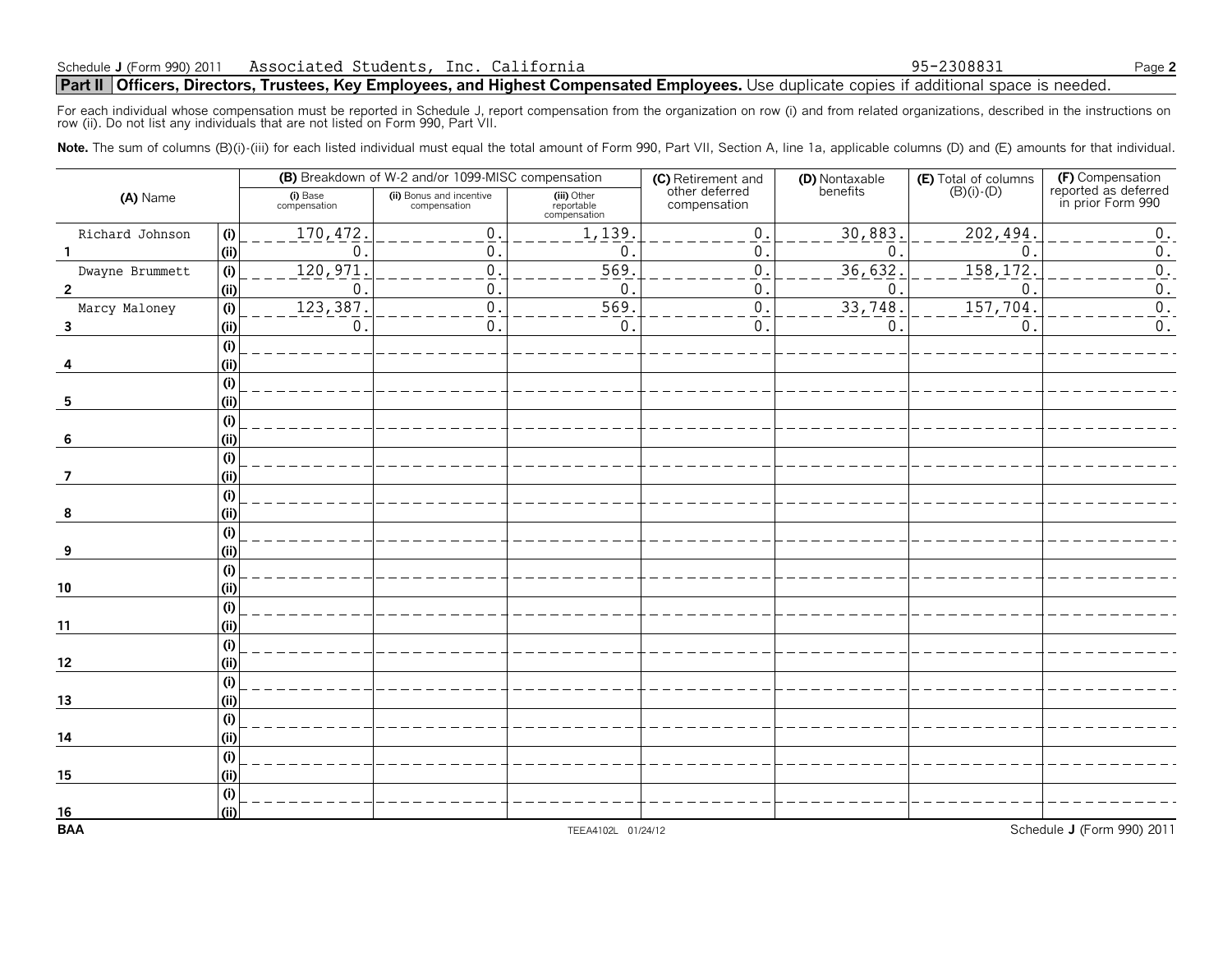## **Part III Supplemental Information**

Complete this part to provide the information, explanation, or descriptions required for Part I, lines 1a, 1b, 3, 4a, 4b, 4c, 5a, 5b, 6a, 6b, 7, and 8, for Part II. Also complete this part for any additional information.

**BAA** Schedule **J** (Form 990) 2011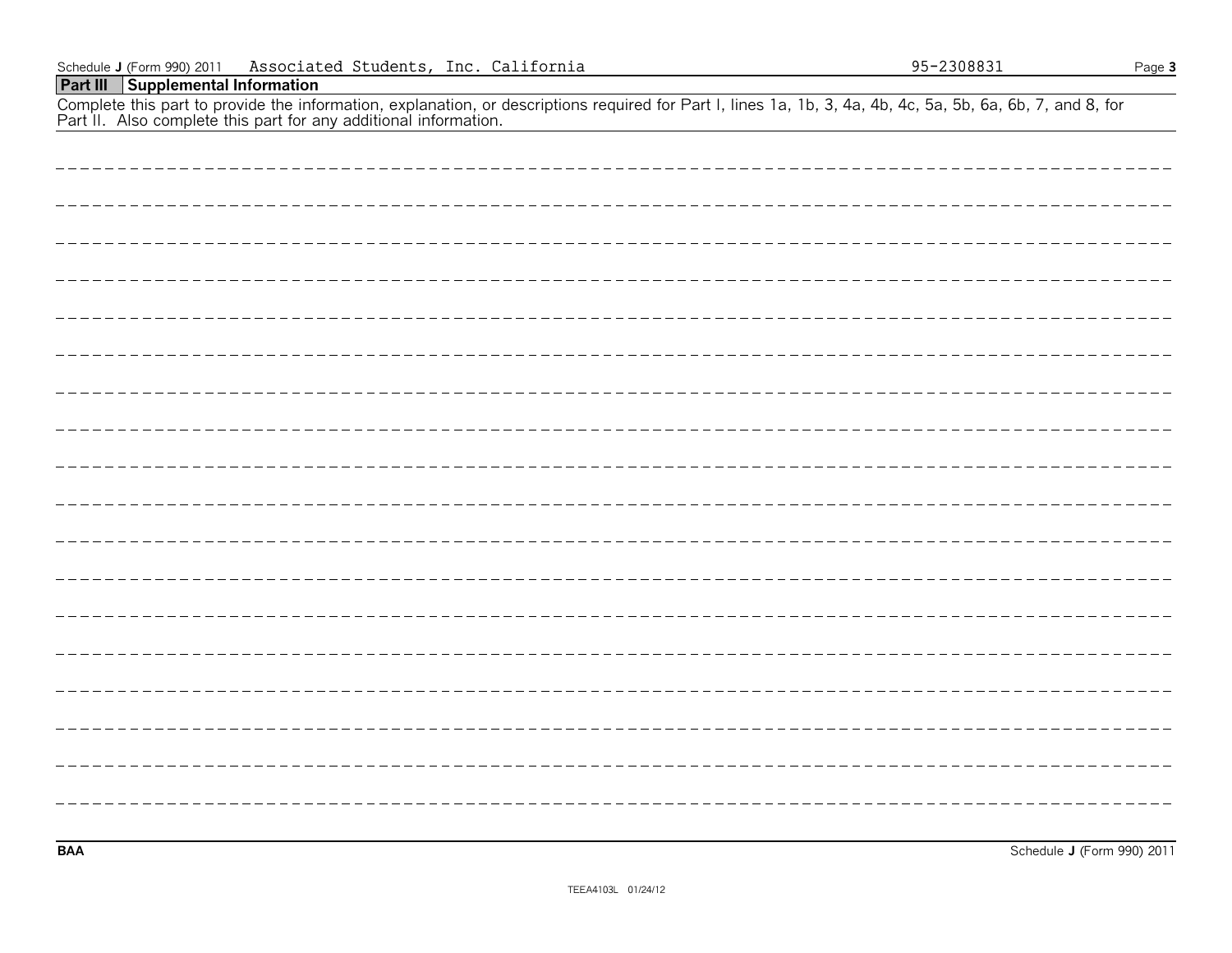# **SCHEDULE R**<br>(Form 990)

## **(Form 990) Related Organizations and Unrelated Partnerships 2011**

G **Complete if the organization answered 'Yes' to Form 990, Part IV, line 33, 34, 35, 36, or 37.** G **Attach to Form 990.** G **See separate instructions.**

OMB No. 1545-0047

**Open to Public Inspection**

Department of the Treasury Internal Revenue Service Name of the organization **Employer identification number** 

Associated Students, Inc. California Polytechnic State Univ San Luis Obispo 95-2308831

### **Part I | Identification of Disregarded Entities** (Complete if the organization answered 'Yes' to Form 990, Part IV, line 33.)

| (a)<br>Name, address, and EIN of disregarded entity                                                                                                                                                                          | (b)<br>Primary activity | (c)<br>Legal domicile (state<br>or foreign country) | (d)<br>Total income | (e)<br>End-of-year assets | (f)<br>Direct controlling<br>entity |
|------------------------------------------------------------------------------------------------------------------------------------------------------------------------------------------------------------------------------|-------------------------|-----------------------------------------------------|---------------------|---------------------------|-------------------------------------|
| (1)                                                                                                                                                                                                                          |                         |                                                     |                     |                           |                                     |
|                                                                                                                                                                                                                              |                         |                                                     |                     |                           |                                     |
| (2)                                                                                                                                                                                                                          |                         |                                                     |                     |                           |                                     |
|                                                                                                                                                                                                                              |                         |                                                     |                     |                           |                                     |
| (3)                                                                                                                                                                                                                          |                         |                                                     |                     |                           |                                     |
|                                                                                                                                                                                                                              |                         |                                                     |                     |                           |                                     |
| Part II   Identification of Related Tax-Exempt Organizations (Complete if the organization answered 'Yes' to Form 990, Part IV, line 34 because it had<br>one or more related tax-exempt organizations during the tax year.) |                         |                                                     |                     |                           |                                     |

| (a)<br>Name, address, and EIN of related organization                                               | (b)<br>Primary activity | (c)<br>Legal domicile (state<br>or foreign country) | (d)<br>Exempt Code<br>section | (e)<br>Public charity status<br>(if section 501(c)(3)) | (f)<br>Direct controlling<br>entity |     | $(g)$<br>Sec 512(b)(13)<br>controlled entity? |
|-----------------------------------------------------------------------------------------------------|-------------------------|-----------------------------------------------------|-------------------------------|--------------------------------------------------------|-------------------------------------|-----|-----------------------------------------------|
|                                                                                                     |                         |                                                     |                               |                                                        |                                     | Yes | No                                            |
| (1) CA Polytechnic St Univ, San Luis O<br>1 Grand Avenue<br>San Luis Obispo, CA 93407<br>77-0209717 | Higher Education        | CA                                                  | StofCA Agy                    |                                                        | N/A                                 |     | Χ                                             |
| (2)                                                                                                 |                         |                                                     |                               |                                                        |                                     |     |                                               |
|                                                                                                     |                         |                                                     |                               |                                                        |                                     |     |                                               |
|                                                                                                     |                         |                                                     |                               |                                                        |                                     |     |                                               |
| (3)                                                                                                 |                         |                                                     |                               |                                                        |                                     |     |                                               |
|                                                                                                     |                         |                                                     |                               |                                                        |                                     |     |                                               |
|                                                                                                     |                         |                                                     |                               |                                                        |                                     |     |                                               |
| (4)                                                                                                 |                         |                                                     |                               |                                                        |                                     |     |                                               |
|                                                                                                     |                         |                                                     |                               |                                                        |                                     |     |                                               |
|                                                                                                     |                         |                                                     |                               |                                                        |                                     |     |                                               |

**BAA For Paperwork Reduction Act Notice, see the Instructions for Form 990.** TEEA5001L 09/08/11 Schedule **R** (Form 990) 2011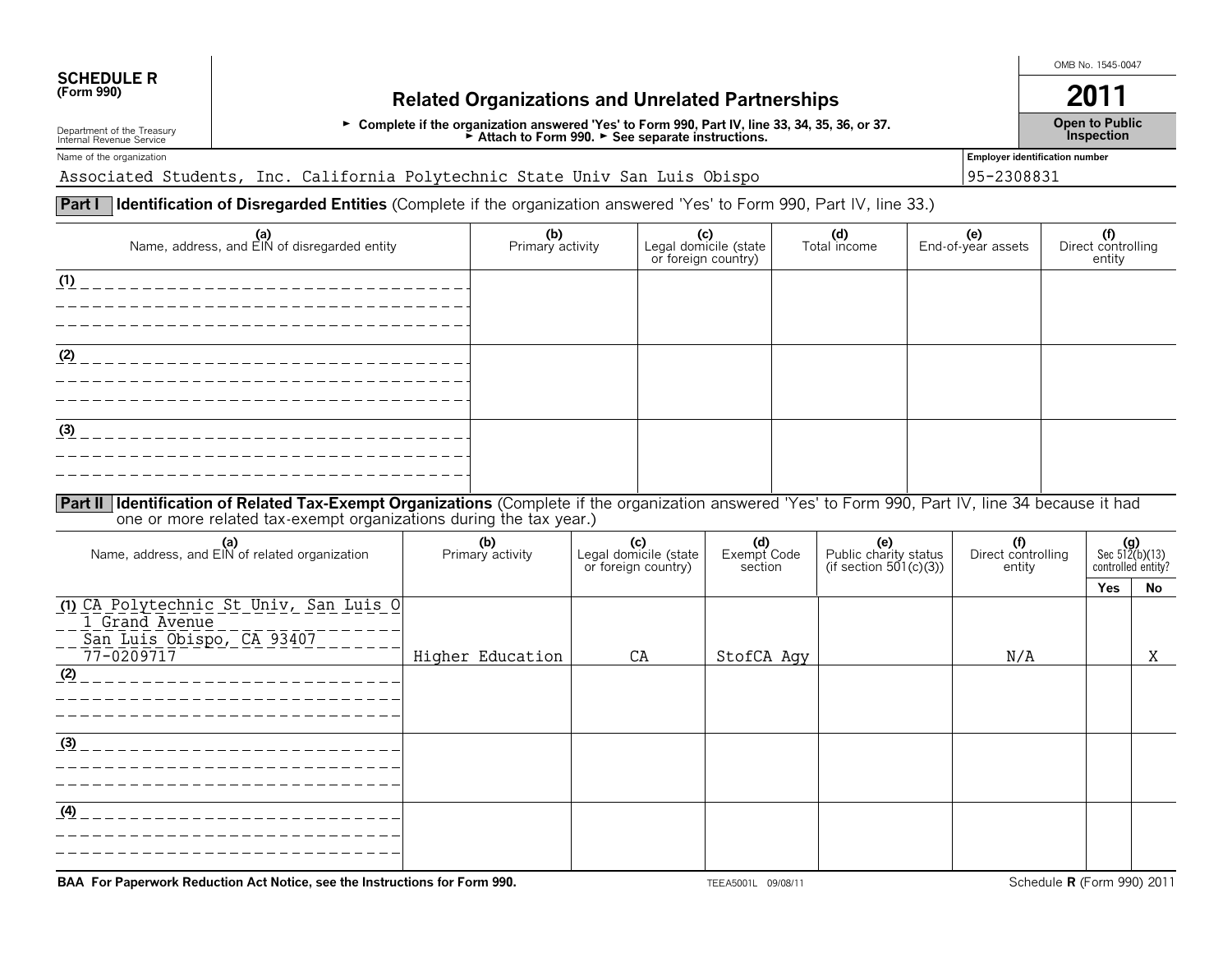Schedule **R** (Form 990) 2011 Associated Students, Inc. California Polytechnic State Univ San Luis Obispo 95-2308831 Page **2** 

**Identification of Related Organizations Taxable as a Partnership** (Complete if the organization answered 'Yes' to Form 990, Part IV, line 34 because it had one or more related organizations treated as a partnership during the tax year.) **Part III**

|                                                          | pecause it had one of more related organizations treated as a partnership during the tax year.)                                                                                                                                                                  |                                                  |                                     |                                                                                 |                                                       |                                                        |            |                                              |                                                               |                                           |           |                                |
|----------------------------------------------------------|------------------------------------------------------------------------------------------------------------------------------------------------------------------------------------------------------------------------------------------------------------------|--------------------------------------------------|-------------------------------------|---------------------------------------------------------------------------------|-------------------------------------------------------|--------------------------------------------------------|------------|----------------------------------------------|---------------------------------------------------------------|-------------------------------------------|-----------|--------------------------------|
| (a)<br>Name, address, and EIN of<br>related organization | (b)<br>Primary activity                                                                                                                                                                                                                                          | (c)<br>Legal<br>domicile<br>(state or<br>foreign | (d)<br>Direct<br>controlling entity | (e)<br>Predominant<br>income (related,<br>unrelated, excluded<br>from tax under | (f)<br>Share of total<br>income                       | (g)<br>Share of<br>end-of-year<br>assets               |            | (h)<br>Dispropor-<br>tionate<br>allocations? | (i)<br>Code V-UBI<br>amount in box<br>20 of Schedule<br>$K-1$ | (j)<br>General or<br>managing<br>partner? |           | (k)<br>Percentage<br>ownership |
|                                                          |                                                                                                                                                                                                                                                                  | country)                                         |                                     | sections 512-514)                                                               |                                                       |                                                        | <b>Yes</b> | <b>No</b>                                    | (Form 1065)                                                   | Yes                                       | <b>No</b> |                                |
| $(1)$ _ _ _ _ _ _ _ _ _ _ _ _ _                          |                                                                                                                                                                                                                                                                  |                                                  |                                     |                                                                                 |                                                       |                                                        |            |                                              |                                                               |                                           |           |                                |
|                                                          |                                                                                                                                                                                                                                                                  |                                                  |                                     |                                                                                 |                                                       |                                                        |            |                                              |                                                               |                                           |           |                                |
| $(2)$ _ _ _ _ _ _ _ _ _ _ _ _                            |                                                                                                                                                                                                                                                                  |                                                  |                                     |                                                                                 |                                                       |                                                        |            |                                              |                                                               |                                           |           |                                |
|                                                          |                                                                                                                                                                                                                                                                  |                                                  |                                     |                                                                                 |                                                       |                                                        |            |                                              |                                                               |                                           |           |                                |
| $\frac{(3)}{(2)}$ - - - - - - - - - - - -                |                                                                                                                                                                                                                                                                  |                                                  |                                     |                                                                                 |                                                       |                                                        |            |                                              |                                                               |                                           |           |                                |
|                                                          |                                                                                                                                                                                                                                                                  |                                                  |                                     |                                                                                 |                                                       |                                                        |            |                                              |                                                               |                                           |           |                                |
| <b>Part IV</b>                                           | Identification of Related Organizations Taxable as a Corporation or Trust (Complete if the organization answered 'Yes' to Form 990, Part IV,<br>line 34 because it had one or more related organizations treated as a corporation or trust during the tax year.) |                                                  |                                     |                                                                                 |                                                       |                                                        |            |                                              |                                                               |                                           |           |                                |
| (a)<br>Name, address, and EIN of related organization    |                                                                                                                                                                                                                                                                  |                                                  | (b)<br>Primary activity             | (c)<br>Legal domicile<br>country)                                               | (d)<br>Direct<br>(state or foreign controlling entity | (e)<br>Type of entity<br>(C corp, S corp,<br>or trust) |            | (f)                                          | Share of total income Share of end-of-year                    | (g)<br>assets                             |           | (h)<br>Percentage<br>ownership |
| (1) ________________________________                     |                                                                                                                                                                                                                                                                  |                                                  |                                     |                                                                                 |                                                       |                                                        |            |                                              |                                                               |                                           |           |                                |
|                                                          |                                                                                                                                                                                                                                                                  |                                                  |                                     |                                                                                 |                                                       |                                                        |            |                                              |                                                               |                                           |           |                                |
|                                                          |                                                                                                                                                                                                                                                                  |                                                  |                                     |                                                                                 |                                                       |                                                        |            |                                              |                                                               |                                           |           |                                |
|                                                          |                                                                                                                                                                                                                                                                  |                                                  |                                     |                                                                                 |                                                       |                                                        |            |                                              |                                                               |                                           |           |                                |
|                                                          |                                                                                                                                                                                                                                                                  |                                                  |                                     |                                                                                 |                                                       |                                                        |            |                                              |                                                               |                                           |           |                                |
|                                                          |                                                                                                                                                                                                                                                                  |                                                  |                                     |                                                                                 |                                                       |                                                        |            |                                              |                                                               |                                           |           |                                |
|                                                          |                                                                                                                                                                                                                                                                  |                                                  |                                     |                                                                                 |                                                       |                                                        |            |                                              |                                                               |                                           |           |                                |
|                                                          |                                                                                                                                                                                                                                                                  |                                                  |                                     |                                                                                 |                                                       |                                                        |            |                                              |                                                               |                                           |           |                                |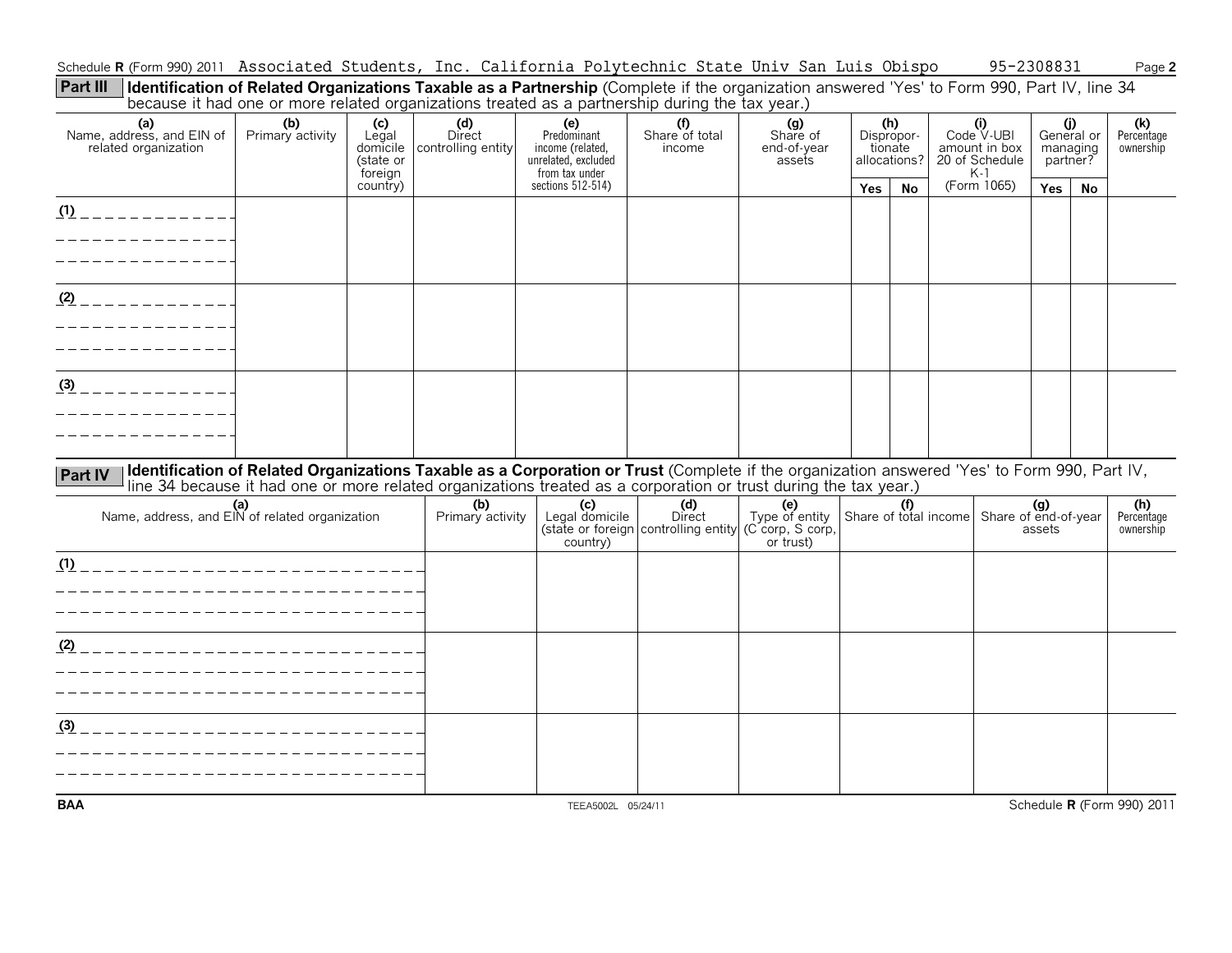## **Part V | Transactions With Related Organizations** (Complete if the organization answered 'Yes' to Form 990, Part IV, line 34, 35, 35a, or 36.)

| <b>Note.</b> Complete line 1 if any entity is listed in Parts II, III, or IV of this schedule.                                                                                 |     |     |                | <b>Yes</b> | No               |
|--------------------------------------------------------------------------------------------------------------------------------------------------------------------------------|-----|-----|----------------|------------|------------------|
| During the tax year did the organization engage in any of the following transactions with one or more related organizations listed in Parts II-IV?                             |     |     |                |            |                  |
|                                                                                                                                                                                |     |     | - 1 a          |            | X                |
|                                                                                                                                                                                |     |     | 1 <sub>b</sub> |            | X                |
|                                                                                                                                                                                |     |     | 1c             | X          |                  |
|                                                                                                                                                                                |     |     | 1d             |            | X                |
|                                                                                                                                                                                |     |     | 1 e            |            | X                |
|                                                                                                                                                                                |     |     |                |            |                  |
|                                                                                                                                                                                |     |     | 1f             |            | X                |
|                                                                                                                                                                                |     |     | 1 a            |            | X                |
|                                                                                                                                                                                |     |     | 1h             |            | X                |
|                                                                                                                                                                                |     |     |                |            | X                |
|                                                                                                                                                                                |     |     |                |            |                  |
|                                                                                                                                                                                |     |     | -1 i           |            | X                |
|                                                                                                                                                                                |     |     | 1k             | X          |                  |
|                                                                                                                                                                                |     |     | 11             | X          |                  |
|                                                                                                                                                                                |     |     | 1 <sub>m</sub> |            | X                |
|                                                                                                                                                                                |     |     | 1n             |            | X                |
|                                                                                                                                                                                |     |     |                |            |                  |
|                                                                                                                                                                                |     |     |                |            |                  |
|                                                                                                                                                                                |     |     |                |            | $\boldsymbol{X}$ |
|                                                                                                                                                                                |     |     |                |            |                  |
|                                                                                                                                                                                |     |     | 1q             |            | Χ                |
|                                                                                                                                                                                |     |     | 1r             |            | X                |
| 2 If the answer to any of the above is 'Yes,' see the instructions for information on who must complete this line, including covered relationships and transaction thresholds. |     |     |                |            |                  |
| (a)                                                                                                                                                                            | (b) | (c) |                | (d)        |                  |

| (a)<br>Name of other organization           |                    | (b)<br>Transaction<br>type $(a-r)$ | (c)<br>Amount involved | Method of determining<br>amount involved |
|---------------------------------------------|--------------------|------------------------------------|------------------------|------------------------------------------|
| (1) CA Polytechnic St Univ, San Luis Obispo |                    | $\mathbf{C}$                       |                        | 25,832. Payment                          |
| (2) CA Polytechnic St Univ, San Luis Obispo |                    | k.                                 | 262,489. Payment       |                                          |
| (3) CA Polytechnic St Univ, San Luis Obispo |                    |                                    | 1, 107, 549. Payment   |                                          |
| (4)                                         |                    |                                    |                        |                                          |
| (5)                                         |                    |                                    |                        |                                          |
| (6)<br><b>BAA</b>                           | TEEA5003L 05/24/11 |                                    |                        | Schedule R (Form 990) 2011               |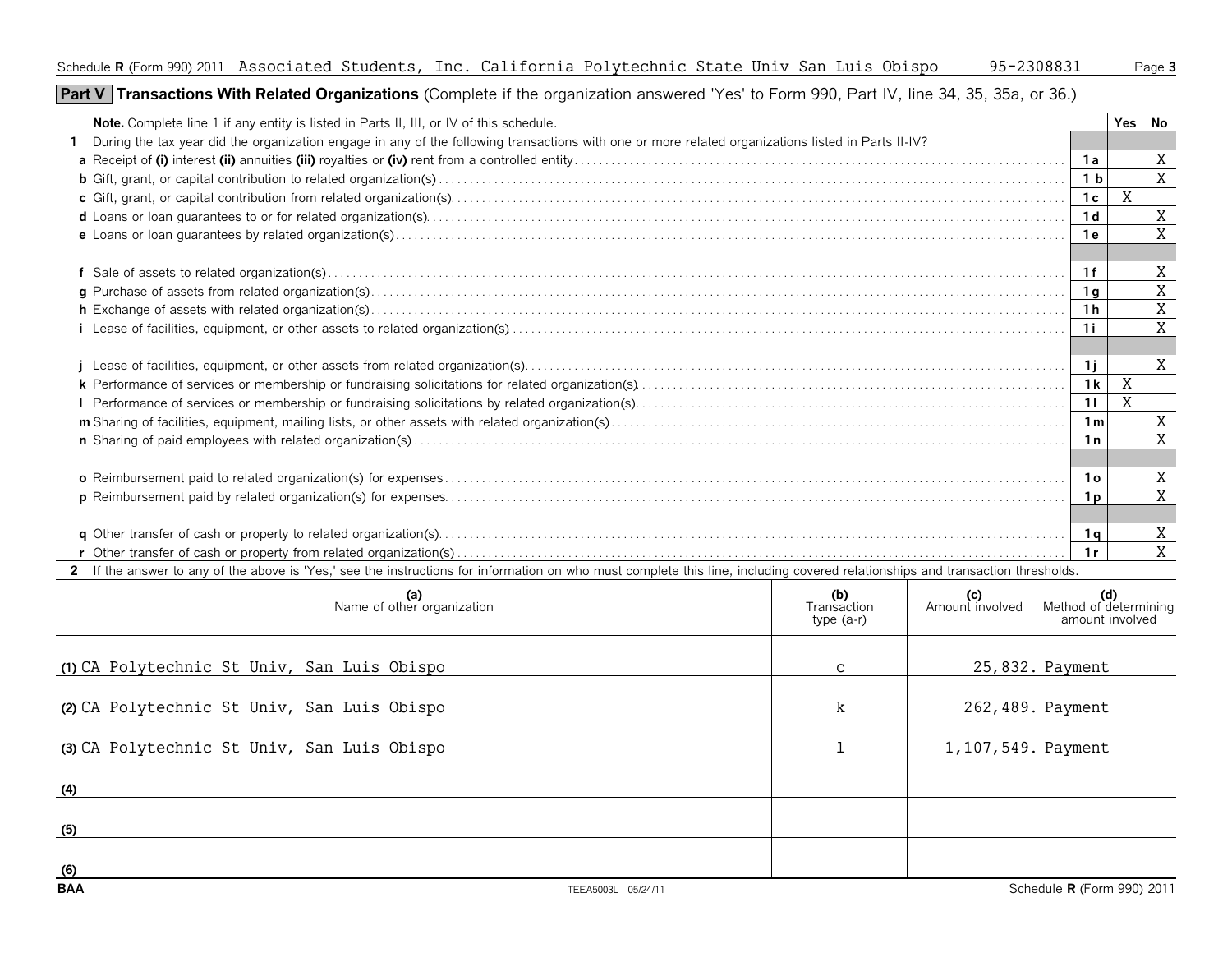### **Unrelated Organizations Taxable as a Partnership** (Complete if the organization answered 'Yes' to Form 990, Part IV, line 37.) **Part VI**

Provide the following information for each entity taxed as a partnership through which the organization conducted more than five percent of its activities (measured by total assets or gross revenue) that was not a related organization. See instructions regarding exclusion for certain investment partnerships.

|                                                                                                                      |                         | $\tilde{\phantom{a}}$                                  |                                                                                                               |                               |                                    |                                 |                                          |            |                                |                                                                                    |                      |                   |                                |
|----------------------------------------------------------------------------------------------------------------------|-------------------------|--------------------------------------------------------|---------------------------------------------------------------------------------------------------------------|-------------------------------|------------------------------------|---------------------------------|------------------------------------------|------------|--------------------------------|------------------------------------------------------------------------------------|----------------------|-------------------|--------------------------------|
| (a)<br>Name, address, and EIN of entity                                                                              | (b)<br>Primary activity | (c)<br>Legal domicile<br>(state or foreign<br>country) | (d)<br>Predominant<br>income<br>The Collection<br>The Collection<br>Trom tax under<br>Section 512-514)<br>Yes | $501(c)(3)$<br>organizations? | (e)<br>Are all partners<br>section | (f)<br>Share of<br>total income | (g)<br>Share of<br>end-of-year<br>assets | Dispropor- | (h)<br>tionate<br>allocations? | $(i)$<br>Code $\vee$ -UBI<br>amount in box<br>20 of Schedule<br>K-1<br>Form (1065) | managing<br>partner? | (j)<br>General or | (k)<br>Percentage<br>ownership |
|                                                                                                                      |                         |                                                        |                                                                                                               |                               | No                                 |                                 |                                          | Yes        | No                             |                                                                                    | Yes                  | No                |                                |
|                                                                                                                      |                         |                                                        |                                                                                                               |                               |                                    |                                 |                                          |            |                                |                                                                                    |                      |                   |                                |
| <u>(1) _ _ _ _ _ _ _ _ _ _ _ _ _ _</u> _                                                                             |                         |                                                        |                                                                                                               |                               |                                    |                                 |                                          |            |                                |                                                                                    |                      |                   |                                |
|                                                                                                                      |                         |                                                        |                                                                                                               |                               |                                    |                                 |                                          |            |                                |                                                                                    |                      |                   |                                |
| $(2)$ _ _ _ _ _ _ _ _ _ _ _ _ _ _ _ _ _                                                                              |                         |                                                        |                                                                                                               |                               |                                    |                                 |                                          |            |                                |                                                                                    |                      |                   |                                |
| <u> 1989 - Johann Barn, amerikan bestean ing dikenali di pada 1989 - Pada Barn, anggota pada 1989 - Pada Barn, a</u> |                         |                                                        |                                                                                                               |                               |                                    |                                 |                                          |            |                                |                                                                                    |                      |                   |                                |
| _ _ _ _ _ _ _ _ _ _ _ _ _ _ _ _ _                                                                                    |                         |                                                        |                                                                                                               |                               |                                    |                                 |                                          |            |                                |                                                                                    |                      |                   |                                |
|                                                                                                                      |                         |                                                        |                                                                                                               |                               |                                    |                                 |                                          |            |                                |                                                                                    |                      |                   |                                |
| $(4)$ _ _ _ _ _ _ _ _ _ _ _ _ _ _ _ _                                                                                |                         |                                                        |                                                                                                               |                               |                                    |                                 |                                          |            |                                |                                                                                    |                      |                   |                                |
| <u>(5) _ _ _ _ _ _ _ _ _ _ _ _ _ _ _</u>                                                                             |                         |                                                        |                                                                                                               |                               |                                    |                                 |                                          |            |                                |                                                                                    |                      |                   |                                |
| $\underline{(6)}$ _ _ _ _ _ _ _ _ _ _ _ _ _ _ _ _<br>_ _ _ _ _ _ _ _ _ _ _ _ _ _                                     |                         |                                                        |                                                                                                               |                               |                                    |                                 |                                          |            |                                |                                                                                    |                      |                   |                                |
| <u>m________________</u>                                                                                             |                         |                                                        |                                                                                                               |                               |                                    |                                 |                                          |            |                                |                                                                                    |                      |                   |                                |
| (8)<br>_____________                                                                                                 |                         |                                                        |                                                                                                               |                               |                                    |                                 |                                          |            |                                |                                                                                    |                      |                   |                                |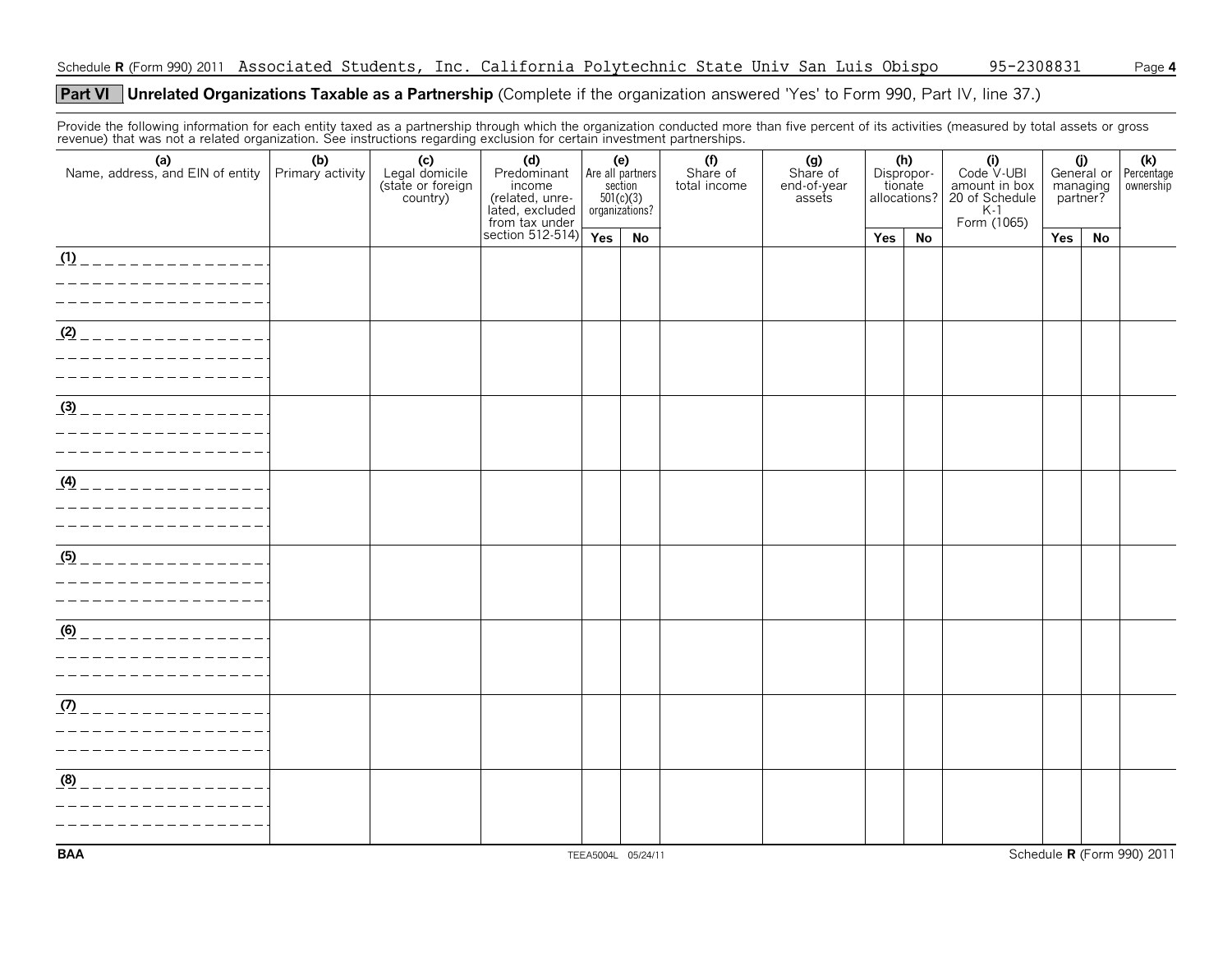| Schedule <b>R</b> (Form 990) 2011                                                                                    | Page 5 |
|----------------------------------------------------------------------------------------------------------------------|--------|
| <b>Part VII</b> Supplemental Information                                                                             |        |
| Complete this part to provide additional information for responses to questions on Schedule R<br>(see instructions). |        |

| ----- |
|-------|
|       |
|       |
|       |
|       |
|       |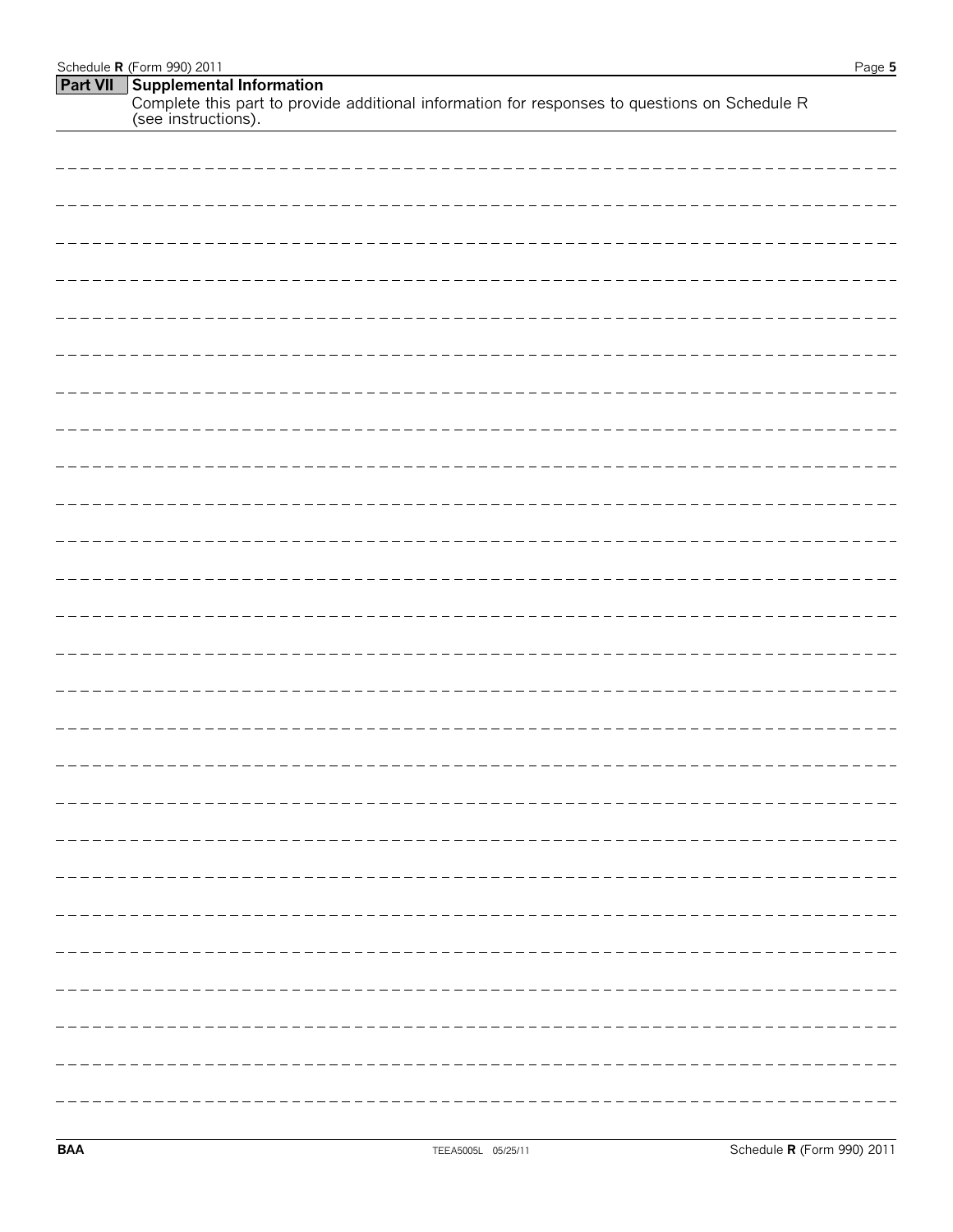| <b>SCHEDULE O</b> |                      |
|-------------------|----------------------|
|                   | (Form 990 or 990-EZ) |

Department of the Treasury Internal Revenue Service

## OMB No. 1545-0047 **SCHEDULE O (Form 990 or 990-EZ) Supplemental Information to Form 990 or 990-EZ**

**Complete to provide information for responses to specific questions on Form 990 or 990-EZ or to provide any additional information.** G **Attach to Form 990 or 990-EZ.**

**2011**

**Open to Public Inspection**

| Name of the organization Associated Students, Inc. California | <b>Employer identification number</b> |
|---------------------------------------------------------------|---------------------------------------|
| Polytechnic State Univ San Luis Obispo                        | 95-2308831                            |

| Form 990, Part III, Line 1 - Organization Mission                                    |
|--------------------------------------------------------------------------------------|
| To conduct and sponsor the activities for the convenience of the students, faculty   |
| and staff and as a part of the education program of the California Polytechnic State |
| University. To provide extra-curricular activities for the convenience of the        |
| students, faculty and staff, as a part of the education program of the University.   |
| Form 990, Part VI, Line 4 - Significant Changes to Organizational Documents          |
| 1. Updated bylaw items 7.4.4.5 and 7.8 to replace the word "stipend" with            |
| "scholarship" as recommended by the Internal Review Committee and Business and       |
| Finance Committee to comply with CSU direction.                                      |
|                                                                                      |
| Changed ASI Recruitment & Development Committee membership requirements by<br>2.     |
| modifying item 4.3.5 to clarify voting member status for members who are seeking     |
| elected office.                                                                      |
| Form 990, Part VI, Line 6 - Explanation of Classes of Members or Shareholder         |
| Members are limited to individuals regularly admitted and enrolled as matriculating  |
| students at the University.                                                          |
| Form 990, Part VI, Line 7a - How Members or Shareholders Elect Governing Body        |
| The election of Directors, is handled by an annual general election of Members held  |
| each Spring Quarter.                                                                 |
| Form 990, Part VI, Line 11b - Form 990 Review Process                                |
|                                                                                      |
| Internal review committee will meet and review the document and share with the Board |
| of Directors.                                                                        |
| Form 990, Part VI, Line 12c - Explanation of Monitoring and Enforcement of Conflicts |
| All transactions involving any board member, officer or key employee are reviewed    |
| and individuals are notified of any real or perceived conflict.                      |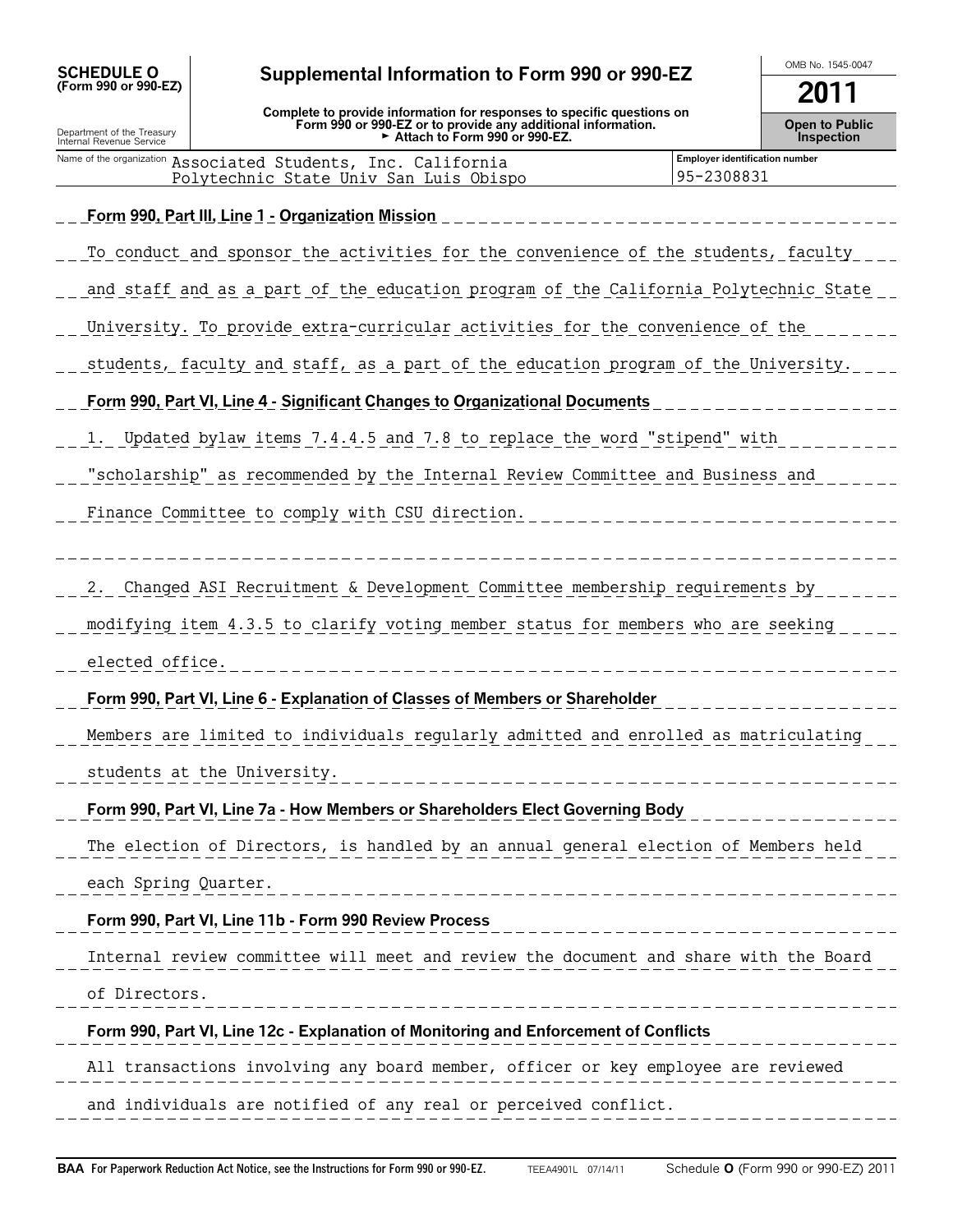| Schedule O (Form 990 or 990-EZ) 2011                                                                    | Page 2                                       |
|---------------------------------------------------------------------------------------------------------|----------------------------------------------|
| Name of the organization Associated Students, Inc. California<br>Polytechnic State Univ San Luis Obispo | Employer identification number<br>95-2308831 |
| Form 990, Part VI, Line 15b - Compensation Review & Approval Process for Officers & Key Employees       |                                              |
| 15a & 15b - The Board of Directors review and approve.                                                  |                                              |
| Form 990, Part VI, Line 19 - Other Organization Documents Publicly Available                            |                                              |
| Documents are available on-line at the organization's web site and for physical                         |                                              |
| inspection at corporate offices.                                                                        |                                              |
|                                                                                                         |                                              |
|                                                                                                         |                                              |
|                                                                                                         |                                              |
|                                                                                                         |                                              |
|                                                                                                         |                                              |
|                                                                                                         |                                              |
|                                                                                                         |                                              |
|                                                                                                         |                                              |
|                                                                                                         |                                              |
|                                                                                                         |                                              |
|                                                                                                         |                                              |
|                                                                                                         |                                              |
|                                                                                                         |                                              |
|                                                                                                         |                                              |
|                                                                                                         |                                              |
|                                                                                                         |                                              |
|                                                                                                         |                                              |
|                                                                                                         |                                              |
|                                                                                                         |                                              |
|                                                                                                         |                                              |
|                                                                                                         |                                              |
|                                                                                                         |                                              |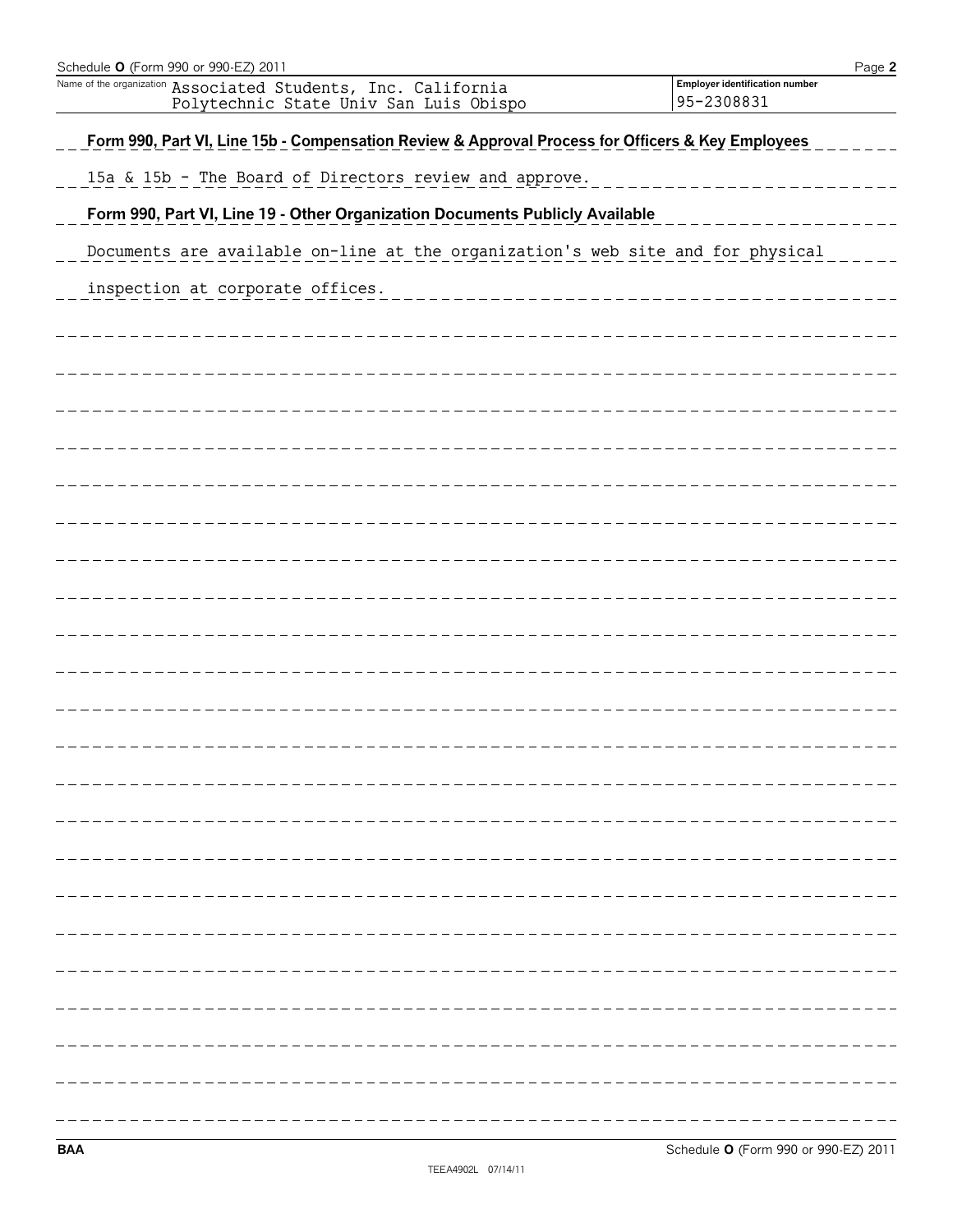|              |                                                    |                   | <b>Exempt Organization Business Income Tax Return</b>                                                                                             |                |                                                  |                    |                                  |                |                 |                           | OMB No. 1545-0687                                             |
|--------------|----------------------------------------------------|-------------------|---------------------------------------------------------------------------------------------------------------------------------------------------|----------------|--------------------------------------------------|--------------------|----------------------------------|----------------|-----------------|---------------------------|---------------------------------------------------------------|
|              | Form $990 - T$                                     |                   | (and proxy tax under section 6033(e))<br>For calendar year 2011 or other tax year beginning $7/01$                                                |                |                                                  |                    | , 2011,                          |                |                 |                           | 2011                                                          |
|              | Department of the Treasury                         |                   | and ending $6/30$                                                                                                                                 |                | , 2012                                           |                    |                                  |                |                 |                           |                                                               |
|              | Internal Revenue Service                           |                   |                                                                                                                                                   |                | $\blacktriangleright$ See separate instructions. |                    |                                  |                |                 |                           | Open to Public Inspection for<br>501(c)(3) Organizations Only |
| Α            | Check box if<br>address changed                    |                   | $\left($                                                                                                                                          |                | Check box if name changed and see instructions.) |                    |                                  | D              |                 | (Employees' trust,        | <b>Employer identification number</b>                         |
| в            | Exempt under section                               | Print             | Associated Students, Inc. California<br>Polytechnic State Univ San Luis Obispo                                                                    |                |                                                  |                    |                                  |                |                 | see instructions.)        |                                                               |
|              | $X$ 501( c )(3)                                    | or<br><b>Type</b> | 1 Grand Avenue, Bldg. 65 #212                                                                                                                     |                |                                                  |                    |                                  |                |                 | 95-2308831                |                                                               |
|              | 220(e)<br>408(e)                                   |                   | San Luis Obispo, CA 93407                                                                                                                         |                |                                                  |                    |                                  | Е.             |                 | codes (See instructions.) | <b>Unrelated business activity</b>                            |
|              | 408A<br>530(a)<br>529(a)                           |                   |                                                                                                                                                   |                |                                                  |                    |                                  |                |                 | 713990                    |                                                               |
| C            | Book value of all assets at<br>end of year         |                   | F Group exemption number (See instructions.) ▶                                                                                                    |                |                                                  |                    |                                  |                |                 |                           |                                                               |
|              |                                                    |                   | 8, 778, 790. G Check organization type $\blacktriangleright \boxed{X}$ 501(c) corporation                                                         |                |                                                  |                    | $501(c)$ trust                   | $401(a)$ trust |                 |                           | Other trust                                                   |
| н            |                                                    |                   | Describe the organization's primary unrelated business activity.                                                                                  |                |                                                  |                    |                                  |                |                 |                           |                                                               |
|              | Summer Youth Swim Lesson Programs                  |                   |                                                                                                                                                   |                |                                                  |                    |                                  |                |                 |                           |                                                               |
| $\mathbf{L}$ |                                                    |                   | During the tax year, was the corporation a subsidiary in an affiliated group or a parent-subsidiary controlled group? $\blacktriangleright$   Yes |                |                                                  |                    |                                  |                |                 |                           | X No                                                          |
|              |                                                    |                   | If 'Yes,' enter the name and identifying number of the parent corporation ►                                                                       |                |                                                  |                    |                                  |                |                 |                           |                                                               |
| J            | The books are in care of. ► Dwayne Brummett        |                   |                                                                                                                                                   |                |                                                  |                    | Telephone number. ▶ 805-756-1281 |                |                 |                           |                                                               |
| Part I       |                                                    |                   | <b>Unrelated Trade or Business Income</b>                                                                                                         |                | (A) Income                                       |                    |                                  | (B) Expenses   |                 |                           | (C) Net                                                       |
|              | 1a Gross receipts or sales 5, 753.                 |                   |                                                                                                                                                   |                |                                                  |                    |                                  |                |                 |                           |                                                               |
|              |                                                    |                   |                                                                                                                                                   | 1с             |                                                  | 5,753.             |                                  |                |                 |                           |                                                               |
|              |                                                    |                   |                                                                                                                                                   | $\overline{2}$ |                                                  |                    |                                  |                |                 |                           |                                                               |
| 3            |                                                    |                   | Gross profit. Subtract line 2 from line 1c                                                                                                        | 3              |                                                  | 5,753.             |                                  |                |                 |                           |                                                               |
|              |                                                    |                   | 4a Capital gain net income (attach Schedule D)                                                                                                    | 4a             |                                                  |                    |                                  |                |                 |                           |                                                               |
|              |                                                    |                   | <b>b</b> Net gain (loss) (Form 4797, Part II, line 17) (attach Form 4797). $\ldots$                                                               | 4 <sub>b</sub> |                                                  |                    |                                  |                |                 |                           |                                                               |
| 5.           | Income (loss) from partnerships and S corporations |                   |                                                                                                                                                   | 4 <sub>c</sub> |                                                  |                    |                                  |                |                 |                           |                                                               |
|              |                                                    |                   |                                                                                                                                                   | 5              |                                                  |                    |                                  |                |                 |                           |                                                               |
| 6            |                                                    |                   |                                                                                                                                                   | 6              |                                                  |                    |                                  |                |                 |                           |                                                               |
| 7            |                                                    |                   | Unrelated debt-financed income (Schedule E)                                                                                                       | $\overline{7}$ |                                                  |                    |                                  |                |                 |                           |                                                               |
| 8            |                                                    |                   | Interest, annuities, royalties, and rents from controlled                                                                                         | 8              |                                                  |                    |                                  |                |                 |                           |                                                               |
| 9            |                                                    |                   | Investment income of a section $501(c)(7)$ , (9), or (17) organization (Sch G)                                                                    | 9              |                                                  |                    |                                  |                |                 |                           |                                                               |
| 10           |                                                    |                   | Exploited exempt activity income (Schedule I)                                                                                                     | 10             |                                                  |                    |                                  |                |                 |                           |                                                               |
| 11           |                                                    |                   |                                                                                                                                                   | 11             |                                                  |                    |                                  |                |                 |                           |                                                               |
| 12           | Other income (See instructions; attach schedule.)  |                   |                                                                                                                                                   |                |                                                  |                    |                                  |                |                 |                           |                                                               |
|              |                                                    |                   |                                                                                                                                                   | 12             |                                                  |                    |                                  |                |                 |                           |                                                               |
|              |                                                    |                   |                                                                                                                                                   | 13             |                                                  | 5,753.             |                                  |                | 0.              |                           | 5,753.                                                        |
| Part II      |                                                    |                   | <b>Deductions Not Taken Elsewhere</b> (See instructions for limitations on deductions.)                                                           |                |                                                  |                    |                                  |                |                 |                           |                                                               |
|              |                                                    |                   | (Except for contributions, deductions must be directly connected with the unrelated business income.)                                             |                |                                                  |                    |                                  |                |                 |                           |                                                               |
| 14           |                                                    |                   |                                                                                                                                                   |                |                                                  |                    |                                  |                | 14              |                           |                                                               |
| 15           |                                                    |                   |                                                                                                                                                   |                |                                                  |                    |                                  |                | 15              |                           |                                                               |
| 16           |                                                    |                   |                                                                                                                                                   |                |                                                  |                    |                                  |                | 16              |                           |                                                               |
| 17           |                                                    |                   |                                                                                                                                                   |                |                                                  |                    |                                  |                | 17              |                           |                                                               |
| 18<br>19     |                                                    |                   |                                                                                                                                                   |                |                                                  |                    |                                  |                | 18<br>19        |                           |                                                               |
| 20           |                                                    |                   |                                                                                                                                                   |                |                                                  |                    |                                  |                | 20              |                           |                                                               |
| 21           |                                                    |                   |                                                                                                                                                   |                |                                                  |                    |                                  |                |                 |                           |                                                               |
| 22           |                                                    |                   |                                                                                                                                                   |                |                                                  |                    |                                  |                | 22 <sub>b</sub> |                           |                                                               |
| 23           |                                                    |                   |                                                                                                                                                   |                |                                                  |                    |                                  |                | 23              |                           |                                                               |
| 24           |                                                    |                   |                                                                                                                                                   |                |                                                  |                    |                                  |                | 24              |                           |                                                               |
| 25           |                                                    |                   |                                                                                                                                                   |                |                                                  |                    |                                  |                | 25              |                           |                                                               |
| 26           |                                                    |                   |                                                                                                                                                   |                |                                                  |                    |                                  |                | 26              |                           |                                                               |
| 27           |                                                    |                   |                                                                                                                                                   |                |                                                  |                    |                                  |                | 27              |                           |                                                               |
| 28           |                                                    |                   |                                                                                                                                                   |                |                                                  |                    |                                  |                | 28              |                           |                                                               |
| 29           |                                                    |                   |                                                                                                                                                   |                |                                                  |                    |                                  |                | 29              |                           | 7,659.<br>$-1,906.$                                           |
| 30<br>31     |                                                    |                   | Unrelated business taxable income before net operating loss deduction. Subtract line 29 from line 13                                              |                |                                                  |                    |                                  |                | 30<br>31        |                           |                                                               |
| 32           |                                                    |                   | Unrelated business taxable income before specific deduction. Subtract line 31 from line 30                                                        |                |                                                  |                    |                                  |                | 32              |                           | $-1,906.$                                                     |
| 33           |                                                    |                   | Specific deduction (Generally \$1,000, but see line 33 instructions for exceptions.)                                                              |                |                                                  |                    |                                  |                | 33              |                           |                                                               |
| 34           |                                                    |                   | Unrelated business taxable income. Subtract line 33 from line 32. If line 33 is greater than line 32, enter                                       |                |                                                  |                    |                                  |                |                 |                           |                                                               |
|              |                                                    |                   |                                                                                                                                                   |                |                                                  |                    |                                  |                | 34              |                           | $-1,906.$                                                     |
|              |                                                    |                   | BAA For Paperwork Reduction Act Notice, see instructions.                                                                                         |                |                                                  | TEEA0205L 12/12/11 |                                  |                |                 |                           | Form 990-T (2011)                                             |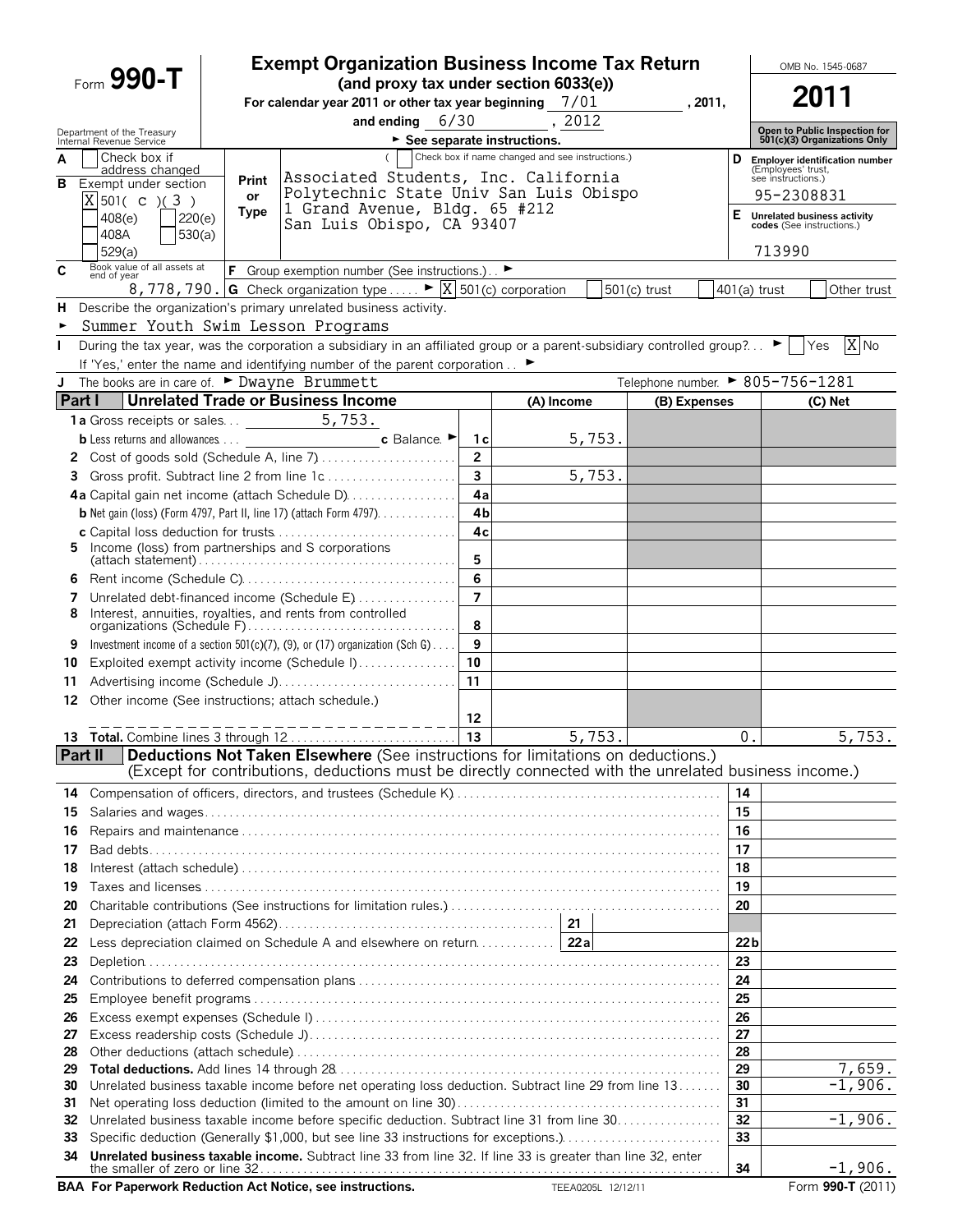|              | Form 990-T (2011) Associated Students, Inc. California                                                                                                                                                                         |                                                                                              |       |                                                 |                                |                | 95-2308831                                                            | Page 2            |       |
|--------------|--------------------------------------------------------------------------------------------------------------------------------------------------------------------------------------------------------------------------------|----------------------------------------------------------------------------------------------|-------|-------------------------------------------------|--------------------------------|----------------|-----------------------------------------------------------------------|-------------------|-------|
|              | <b>Part III   Tax Computation</b>                                                                                                                                                                                              |                                                                                              |       |                                                 |                                |                |                                                                       |                   |       |
|              | 35 Organizations Taxable as Corporations. See instructions for tax computation.                                                                                                                                                |                                                                                              |       |                                                 |                                |                |                                                                       |                   |       |
|              | Controlled group members (sections 1561 and 1563) check here ▶    . See instructions and:                                                                                                                                      |                                                                                              |       |                                                 |                                |                |                                                                       |                   |       |
|              |                                                                                                                                                                                                                                |                                                                                              |       |                                                 |                                |                |                                                                       |                   |       |
|              | a Enter your share of the \$50,000, \$25,000, and \$9,925,000 taxable income brackets (in that order):<br>$(1)$ $\frac{1}{2}$<br>$(2)$ $\frac{1}{2}$                                                                           | $(3)$ $\frac{1}{2}$                                                                          |       |                                                 |                                |                |                                                                       |                   |       |
|              | <b>b</b> Enter organization's share of: (1) Additional 5% tax (not more than $$11,750$ )                                                                                                                                       |                                                                                              |       |                                                 |                                |                |                                                                       |                   |       |
|              |                                                                                                                                                                                                                                |                                                                                              |       |                                                 |                                |                |                                                                       |                   |       |
|              |                                                                                                                                                                                                                                |                                                                                              |       |                                                 |                                |                |                                                                       |                   |       |
|              |                                                                                                                                                                                                                                |                                                                                              |       |                                                 |                                | 35c            |                                                                       |                   | 0.    |
|              | 36 Trusts Taxable at Trust Rates. See instructions for tax computation. Income tax on the amount                                                                                                                               |                                                                                              |       |                                                 |                                |                |                                                                       |                   |       |
|              | on line 34 from:                                                                                                                                                                                                               |                                                                                              |       |                                                 |                                | 36             |                                                                       |                   |       |
|              |                                                                                                                                                                                                                                |                                                                                              |       |                                                 | ►∣                             | 37             |                                                                       |                   |       |
| 38           |                                                                                                                                                                                                                                |                                                                                              |       |                                                 |                                | 38             |                                                                       |                   |       |
|              |                                                                                                                                                                                                                                |                                                                                              |       |                                                 |                                | 39             |                                                                       |                   | 0.    |
|              | Part IV   Tax and Payments                                                                                                                                                                                                     |                                                                                              |       |                                                 |                                |                |                                                                       |                   |       |
|              | 40 a Foreign tax credit (corporations attach Form 1118; trusts attach Form 1116)                                                                                                                                               |                                                                                              |       | 40 al                                           |                                |                |                                                                       |                   |       |
|              |                                                                                                                                                                                                                                |                                                                                              |       | 40 b                                            |                                |                |                                                                       |                   |       |
|              | c General business credit. Attach Form 3800 (see instructions)                                                                                                                                                                 |                                                                                              |       | 40 <sub>c</sub>                                 |                                |                |                                                                       |                   |       |
|              | d Credit for prior year minimum tax (attach Form 8801 or 8827)                                                                                                                                                                 |                                                                                              |       | 40 d                                            |                                |                |                                                                       |                   |       |
|              |                                                                                                                                                                                                                                |                                                                                              |       |                                                 |                                | 40 e           |                                                                       |                   | $0$ . |
|              |                                                                                                                                                                                                                                |                                                                                              |       |                                                 |                                | 41             |                                                                       |                   | $0$ . |
|              | 42 Other taxes. Check if from:   Form 4255 Form 8611   Form 8697 Form 8866                                                                                                                                                     |                                                                                              |       |                                                 |                                |                |                                                                       |                   |       |
|              |                                                                                                                                                                                                                                |                                                                                              |       |                                                 |                                | 42             |                                                                       |                   |       |
|              |                                                                                                                                                                                                                                |                                                                                              |       |                                                 |                                | 43             |                                                                       |                   | 0.    |
|              | 44 a Payments: A 2010 overpayment credited to 2011                                                                                                                                                                             |                                                                                              |       | 44 a                                            |                                |                |                                                                       |                   |       |
|              |                                                                                                                                                                                                                                |                                                                                              |       | 44 bl                                           |                                |                |                                                                       |                   |       |
|              |                                                                                                                                                                                                                                |                                                                                              |       | 44 c                                            |                                |                |                                                                       |                   |       |
|              | d Foreign organizations: Tax paid or withheld at source (see instructions)                                                                                                                                                     |                                                                                              |       | 44 dl                                           |                                |                |                                                                       |                   |       |
|              |                                                                                                                                                                                                                                |                                                                                              |       | 44 e                                            |                                |                |                                                                       |                   |       |
|              | f Credit for small employer health insurance premiums (Attach Form 8941)                                                                                                                                                       |                                                                                              |       | 44 f                                            |                                |                |                                                                       |                   |       |
|              | g Other credits and payments:                                                                                                                                                                                                  |                                                                                              |       |                                                 |                                |                |                                                                       |                   |       |
|              | Form 4136                                                                                                                                                                                                                      | Other $\overline{\phantom{a}}$ Total $\overline{\phantom{a}}$ P $\overline{\phantom{a}}$ 44g |       |                                                 |                                |                |                                                                       |                   |       |
|              |                                                                                                                                                                                                                                |                                                                                              |       |                                                 |                                | 45             |                                                                       |                   | 0.    |
| 46           | Estimated tax penalty (see instructions). Check if Form 2220 is attached                                                                                                                                                       |                                                                                              |       |                                                 |                                | 46             |                                                                       |                   |       |
| 47           | Tax due. If line 45 is less than the total of lines 43 and 46, enter amount owed                                                                                                                                               |                                                                                              |       |                                                 |                                | 47             |                                                                       |                   |       |
| 48           | Overpayment. If line 45 is larger than the total of lines 43 and 46, enter amount overpaid                                                                                                                                     |                                                                                              |       |                                                 |                                | 48             |                                                                       |                   |       |
| 49           | Enter the amount of line 48 you want: Credited to 2012 estimated tax $\blacktriangleright$                                                                                                                                     |                                                                                              |       |                                                 | Refunded $\blacktriangleright$ | 49             |                                                                       |                   |       |
|              | <b>Part V</b> Statements Regarding Certain Activities and Other Information (see instructions)                                                                                                                                 |                                                                                              |       |                                                 |                                |                |                                                                       |                   |       |
|              | At any time during the 2011 calendar year, did the organization have an interest in or a signature or other authority over a                                                                                                   |                                                                                              |       |                                                 |                                |                |                                                                       | Yes<br>No.        |       |
|              | financial account (bank, securities, or other) in a foreign country? If YES, the organization may have to file Form TD F 90-22.1                                                                                               |                                                                                              |       |                                                 |                                |                |                                                                       |                   |       |
|              | Report of Foreign Bank and Financial Accounts. If YES, enter the name of the foreign country here ▶                                                                                                                            |                                                                                              |       |                                                 |                                |                |                                                                       | Χ                 |       |
|              |                                                                                                                                                                                                                                |                                                                                              |       |                                                 |                                |                |                                                                       | X                 |       |
|              | 2 During the tax year, did the organization receive a distribution from, or was it the grantor of, or transferor to, a foreign trust?.                                                                                         |                                                                                              |       |                                                 |                                |                |                                                                       |                   |       |
|              | If YES, see instructions for other forms the organization may have to file.                                                                                                                                                    |                                                                                              |       |                                                 |                                |                |                                                                       |                   |       |
|              | 3 Enter the amount of tax-exempt interest received or accrued during the tax year $\triangleright$ \$                                                                                                                          |                                                                                              |       |                                                 | 0.                             |                |                                                                       |                   |       |
|              | Schedule A - Cost of Goods Sold. Enter method of inventory valuation $\blacktriangleright$                                                                                                                                     |                                                                                              |       |                                                 |                                |                |                                                                       |                   |       |
| 1            | Inventory at beginning of year                                                                                                                                                                                                 | 1                                                                                            | 6     | Inventory at end of year $\dots$                |                                | 6              |                                                                       |                   |       |
| 2            | Purchases                                                                                                                                                                                                                      | $\overline{\mathbf{c}}$                                                                      | 7     | Cost of goods sold. Subtract                    |                                |                |                                                                       |                   |       |
| 3.           | Cost of labor                                                                                                                                                                                                                  | 3                                                                                            |       | line 6 from line 5. Enter here                  |                                |                |                                                                       |                   |       |
|              | 4a Additional section 263A costs (attach schedule)                                                                                                                                                                             |                                                                                              |       | and in Part I, line $2$                         |                                | $\overline{7}$ |                                                                       |                   |       |
|              |                                                                                                                                                                                                                                | 4a                                                                                           |       |                                                 |                                |                |                                                                       | Yes.<br><b>No</b> |       |
|              | <b>b</b> Other costs                                                                                                                                                                                                           | 4b                                                                                           | 8     | Do the rules of section 263A (with respect to   |                                |                |                                                                       |                   |       |
| 5            | (attach sch)<br><b>Total.</b> Add lines 1 through 4b                                                                                                                                                                           | 5                                                                                            |       | property produced or acquired for resale) apply |                                |                |                                                                       |                   |       |
|              |                                                                                                                                                                                                                                |                                                                                              |       |                                                 |                                |                |                                                                       |                   |       |
| Sign         | Under penalties of perjury, I declare that I have examined this return, including accompanying schedules and statements, and to the best of my knowledge and belief, it is true, correct, and complete. Declaration of prepare |                                                                                              |       |                                                 |                                |                |                                                                       |                   |       |
| <b>Here</b>  |                                                                                                                                                                                                                                |                                                                                              |       | Int Exec Dir                                    |                                |                | May the IRS discuss this return with<br>the preparer shown below (see |                   |       |
|              | Signature of officer                                                                                                                                                                                                           | Date                                                                                         | Title |                                                 |                                | instructions)? |                                                                       | Yes               | No l  |
|              | Print/Type preparer's name                                                                                                                                                                                                     | Preparer's signature                                                                         |       | Date                                            | Check                          | if             | PTIN                                                                  |                   |       |
| Paid<br>Pre- | Rolland Vasin                                                                                                                                                                                                                  | Rolland Vasin                                                                                |       |                                                 | self-employed                  |                | P00644882                                                             |                   |       |
| parer        | Vasin, Heyn & Company<br>Firm's name                                                                                                                                                                                           |                                                                                              |       |                                                 | Firm's EIN > 95-4401626        |                |                                                                       |                   |       |
| Use          | Firm's address > 5000 N. Parkway Calabasas #201                                                                                                                                                                                |                                                                                              |       |                                                 |                                |                |                                                                       |                   |       |
| Only         | Calabasas, CA 91302                                                                                                                                                                                                            |                                                                                              |       |                                                 |                                |                | $(818)$ 222-3500                                                      |                   |       |
|              |                                                                                                                                                                                                                                |                                                                                              |       |                                                 | Phone no.                      |                |                                                                       |                   |       |
| <b>BAA</b>   |                                                                                                                                                                                                                                | TEEA0202L 12/12/11                                                                           |       |                                                 |                                |                |                                                                       | Form 990-T (2011) |       |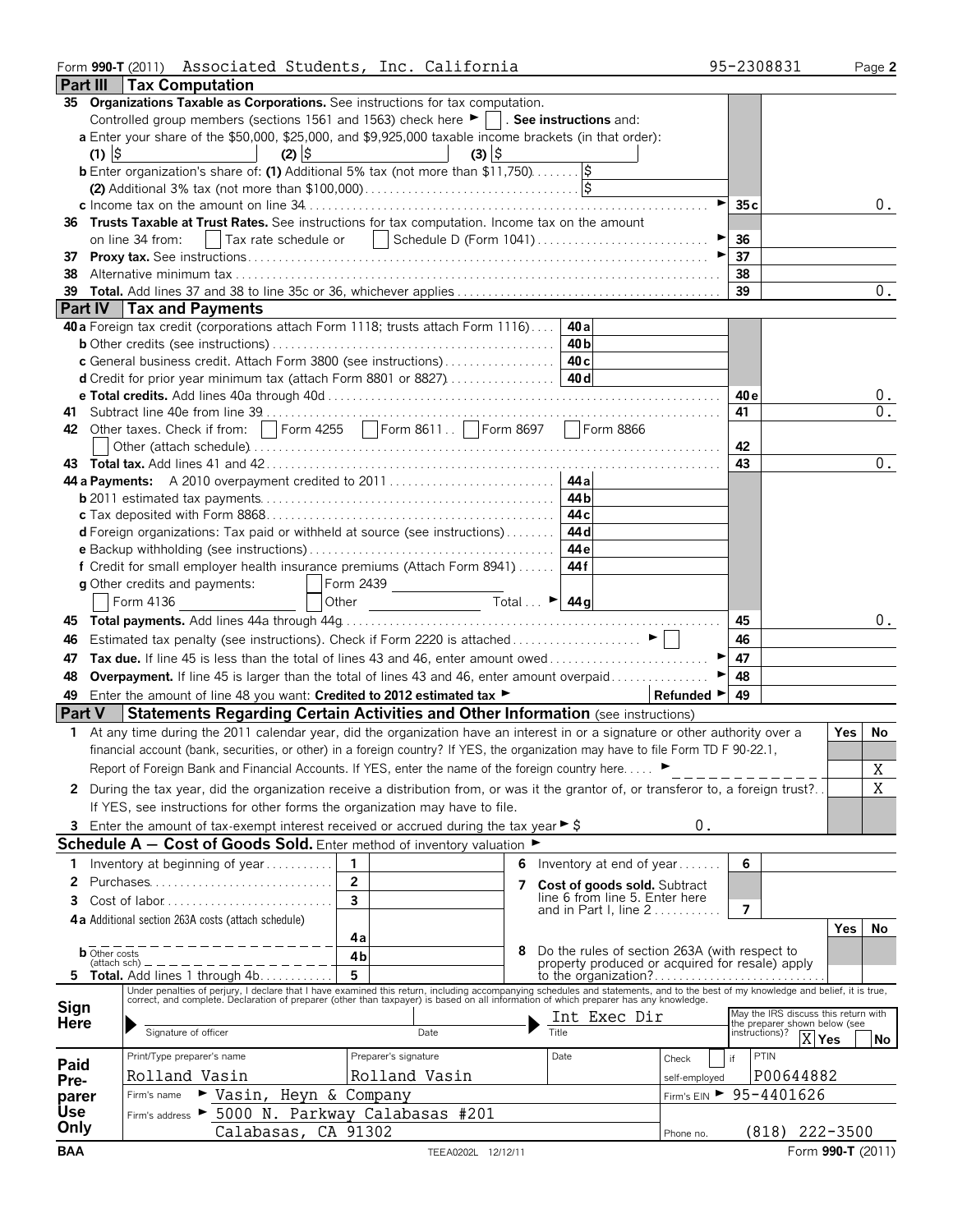**Schedule C** – **Rent Income (From Real Property and Personal Property Leased With Real Property)** (see instructions)

**1** Description of property

| (2) |                            |  |
|-----|----------------------------|--|
| (3) |                            |  |
| (4) |                            |  |
|     | 2 Dont rocojued or accrued |  |

|                                                                                                                              | <b>2</b> Rent received or accrued                                                                                                                             |                                                                                                                |
|------------------------------------------------------------------------------------------------------------------------------|---------------------------------------------------------------------------------------------------------------------------------------------------------------|----------------------------------------------------------------------------------------------------------------|
| (a) From personal property<br>(if the percentage of rent for personal<br>property is more than 10% but<br>not more than 50%) | <b>(b)</b> From real and personal property<br>(if the percentage of rent for<br>personal property exceeds 50% or<br>if the rent is based on profit or income) | <b>3(a)</b> Deductions directly connected<br>with the income in columns $2(a)$ and $2(b)$<br>(attach schedule) |
|                                                                                                                              |                                                                                                                                                               |                                                                                                                |
| (2)                                                                                                                          |                                                                                                                                                               |                                                                                                                |
| (3)                                                                                                                          |                                                                                                                                                               |                                                                                                                |
| (4)                                                                                                                          |                                                                                                                                                               |                                                                                                                |
| Total                                                                                                                        | Total                                                                                                                                                         |                                                                                                                |
|                                                                                                                              |                                                                                                                                                               | (b) Total deductions. Enter                                                                                    |

here and on page 1, Part<br>I, line 6, column  $(B)$  . . . . .  $\blacktriangleright$ 

**(c) Total income.** Add totals of columns 2(a) and 2(b). Enter<br>here and on page 1, Part I, line 6, column (A). . . . . . . . . . . ▶

**Schedule E - Unrelated Debt-Financed Income** (see instructions)

|                                                                                                           | 1 Description of debt-financed property                                                           |                                                               |                                       | <b>2</b> Gross income from<br>or allocable to |                                                                                                  |                       | <b>3</b> Deductions directly connected with or allocable to<br>debt-financed property                          |
|-----------------------------------------------------------------------------------------------------------|---------------------------------------------------------------------------------------------------|---------------------------------------------------------------|---------------------------------------|-----------------------------------------------|--------------------------------------------------------------------------------------------------|-----------------------|----------------------------------------------------------------------------------------------------------------|
|                                                                                                           |                                                                                                   |                                                               |                                       | debt-financed property                        | (a) Straight line<br>depreciation (attach sch)                                                   |                       | (b) Other deductions<br>(attach schedule)                                                                      |
| (1)                                                                                                       |                                                                                                   |                                                               |                                       |                                               |                                                                                                  |                       |                                                                                                                |
| (2)                                                                                                       |                                                                                                   |                                                               |                                       |                                               |                                                                                                  |                       |                                                                                                                |
| (3)                                                                                                       |                                                                                                   |                                                               |                                       |                                               |                                                                                                  |                       |                                                                                                                |
| (4)                                                                                                       |                                                                                                   |                                                               |                                       |                                               |                                                                                                  |                       |                                                                                                                |
| 4 Amount of average<br>acquisition debt on or<br>allocable to debt-financed<br>property (attach schedule) | <b>5</b> Average adjusted basis of<br>or allocable to debt-financed<br>property (attach schedule) |                                                               |                                       | 6 Column 4<br>divided by<br>column 5          | <b>7</b> Gross income<br>reportable<br>(column <sup>'</sup> 2 x column 6)                        |                       | <b>8</b> Allocable deductions<br>(column 6 x total of<br>columns $3(a)$ and $3(b)$ )                           |
| (1)                                                                                                       |                                                                                                   |                                                               |                                       | %                                             |                                                                                                  |                       |                                                                                                                |
| (2)                                                                                                       |                                                                                                   |                                                               |                                       | နွ                                            |                                                                                                  |                       |                                                                                                                |
| (3)                                                                                                       |                                                                                                   |                                                               |                                       | కి                                            |                                                                                                  |                       |                                                                                                                |
| (4)                                                                                                       |                                                                                                   |                                                               |                                       | ٩,                                            |                                                                                                  |                       |                                                                                                                |
|                                                                                                           |                                                                                                   |                                                               |                                       |                                               |                                                                                                  | $\blacktriangleright$ | Enter here and on page 1, Enter here and on page 1,<br>Part I, line 7, column (A). Part I, line 7, column (B). |
|                                                                                                           |                                                                                                   |                                                               |                                       |                                               |                                                                                                  |                       |                                                                                                                |
| Schedule F - Interest, Annuities, Royalties, and Rents From Controlled Organizations (see instructions)   |                                                                                                   |                                                               |                                       |                                               |                                                                                                  |                       |                                                                                                                |
|                                                                                                           |                                                                                                   | <b>Exempt Controlled Organizations</b>                        |                                       |                                               |                                                                                                  |                       |                                                                                                                |
| 1 Name of controlled<br>organization                                                                      | 2 Employer<br>identification<br>number                                                            | <b>3</b> Net unrelated<br>income (loss)<br>(see instructions) |                                       | 4 Total of specified<br>payments made         | 5 Part of column 4<br>that is included<br>in the controlling<br>organization's<br>gross income   |                       | 6 Deductions directly<br>connected with income<br>in column 5                                                  |
| (1)                                                                                                       |                                                                                                   |                                                               |                                       |                                               |                                                                                                  |                       |                                                                                                                |
| (2)                                                                                                       |                                                                                                   |                                                               |                                       |                                               |                                                                                                  |                       |                                                                                                                |
| (3)                                                                                                       |                                                                                                   |                                                               |                                       |                                               |                                                                                                  |                       |                                                                                                                |
| (4)                                                                                                       |                                                                                                   |                                                               |                                       |                                               |                                                                                                  |                       |                                                                                                                |
| Nonexempt Controlled Organizations                                                                        |                                                                                                   |                                                               |                                       |                                               |                                                                                                  |                       |                                                                                                                |
| <b>7</b> Taxable Income                                                                                   | <b>8</b> Net unrelated<br>income (loss)<br>(see instructions)                                     |                                                               | 9 Total of specified<br>payments made |                                               | <b>10</b> Part of column 9 that is<br>included in the controlling<br>organization's gross income |                       | <b>11 Deductions directly</b><br>connected with income<br>in column 10                                         |
| (1)                                                                                                       |                                                                                                   |                                                               |                                       |                                               |                                                                                                  |                       |                                                                                                                |
| (2)                                                                                                       |                                                                                                   |                                                               |                                       |                                               |                                                                                                  |                       |                                                                                                                |
| (3)                                                                                                       |                                                                                                   |                                                               |                                       |                                               |                                                                                                  |                       |                                                                                                                |
| (4)                                                                                                       |                                                                                                   |                                                               |                                       |                                               |                                                                                                  |                       |                                                                                                                |
|                                                                                                           |                                                                                                   |                                                               |                                       | Add columns 5 and 10. Enter<br>8, column (A). | here and on page 1, Part I, line                                                                 |                       | Add columns 6 and 11. Enter<br>here and on page 1, Part I, line<br>8, column (B).                              |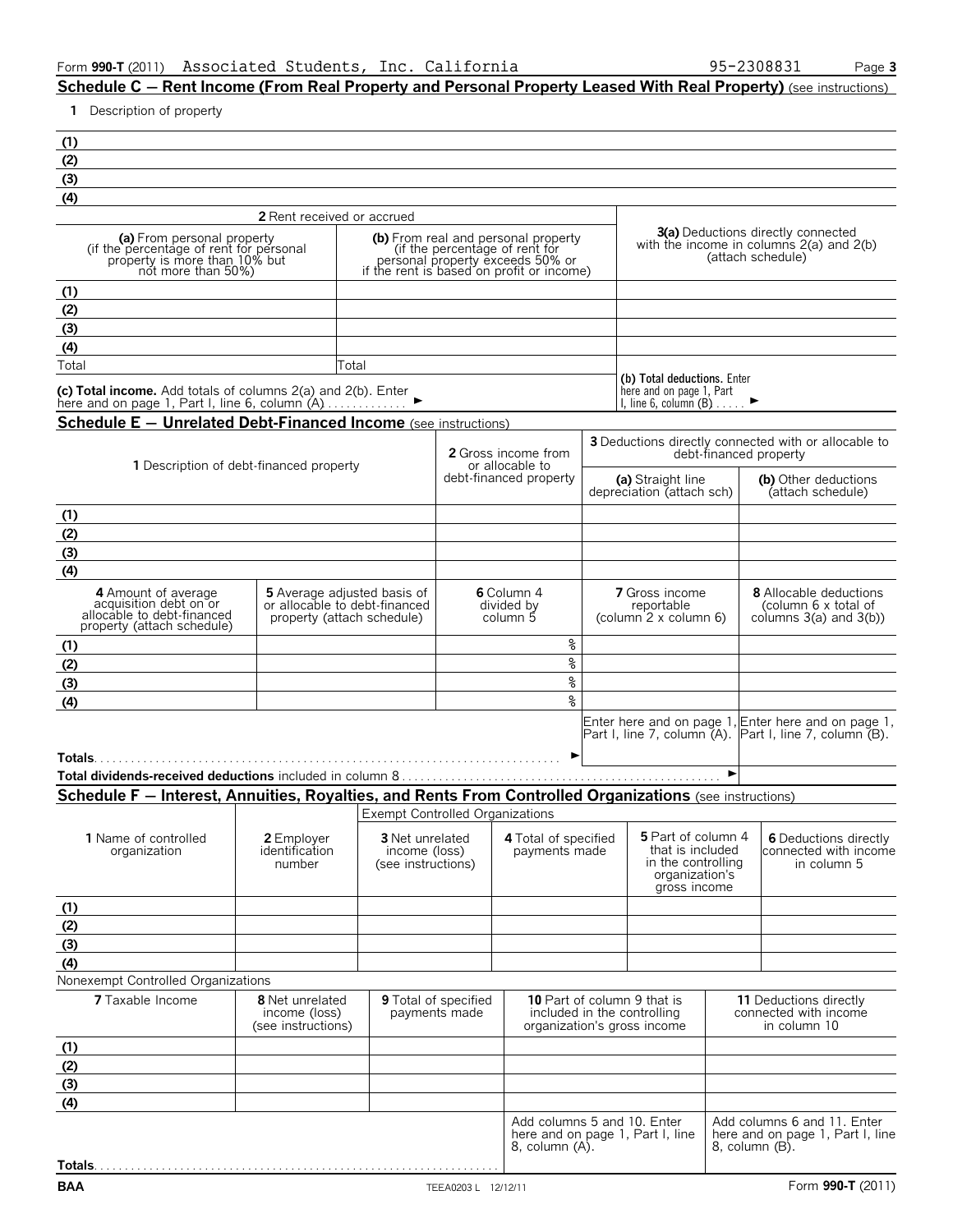| Form 990-T (2011) Associated Students, Inc. California                                                                                                          |                                                                         |                                                                                        |                                                                                                                                           |                                                                                |    | 95-2308831                                | Page 4                                                                                       |
|-----------------------------------------------------------------------------------------------------------------------------------------------------------------|-------------------------------------------------------------------------|----------------------------------------------------------------------------------------|-------------------------------------------------------------------------------------------------------------------------------------------|--------------------------------------------------------------------------------|----|-------------------------------------------|----------------------------------------------------------------------------------------------|
| Schedule G - Investment Income of a Section 501(c)(7), (9), or (17) Organization (see instructions)                                                             |                                                                         |                                                                                        |                                                                                                                                           |                                                                                |    |                                           |                                                                                              |
| 1 Description of income                                                                                                                                         | 2 Amount of income                                                      |                                                                                        | <b>3</b> Deductions<br>directly connected<br>(attach schedule)                                                                            | 4 Set-asides<br>(attach schedule)                                              |    |                                           | <b>5</b> Total deductions and<br>set-asides (column 3<br>plus column 4)                      |
| (1)                                                                                                                                                             |                                                                         |                                                                                        |                                                                                                                                           |                                                                                |    |                                           |                                                                                              |
| (2)                                                                                                                                                             |                                                                         |                                                                                        |                                                                                                                                           |                                                                                |    |                                           |                                                                                              |
| (3)                                                                                                                                                             |                                                                         |                                                                                        |                                                                                                                                           |                                                                                |    |                                           |                                                                                              |
| (4)                                                                                                                                                             |                                                                         |                                                                                        |                                                                                                                                           |                                                                                |    |                                           |                                                                                              |
|                                                                                                                                                                 | Enter here and on page 1,<br>Part I, line 9, column (A).                |                                                                                        |                                                                                                                                           |                                                                                |    |                                           | Enter here and on page 1,<br>Part I, line 9, column (B).                                     |
|                                                                                                                                                                 |                                                                         |                                                                                        |                                                                                                                                           |                                                                                |    |                                           |                                                                                              |
| Schedule I - Exploited Exempt Activity Income, Other Than Advertising Income (see instructions)                                                                 |                                                                         |                                                                                        |                                                                                                                                           |                                                                                |    |                                           |                                                                                              |
| 1 Description of exploited activity                                                                                                                             | 2 Gross<br>unrelated<br>business<br>income<br>from trade<br>or business | 3 Expenses<br>directly connected<br>with production of<br>unrelated business<br>income | 4 Net income<br>(loss) from<br>unrelated trade or<br>business (column 2<br>minus column 3). If a<br>gain, compute<br>columns 5 through 7. | 5 Gross income<br>from activity<br>that is not unrelated<br>business<br>income |    | 6 Expenses<br>attributable to<br>column 5 | 7 Excess<br>exempt expenses<br>(column 6 minus)<br>column 5, but not<br>more than column 4). |
| (1)                                                                                                                                                             |                                                                         |                                                                                        |                                                                                                                                           |                                                                                |    |                                           |                                                                                              |
| (2)                                                                                                                                                             |                                                                         |                                                                                        |                                                                                                                                           |                                                                                |    |                                           |                                                                                              |
| (3)                                                                                                                                                             |                                                                         |                                                                                        |                                                                                                                                           |                                                                                |    |                                           |                                                                                              |
| (4)                                                                                                                                                             |                                                                         |                                                                                        |                                                                                                                                           |                                                                                |    |                                           |                                                                                              |
|                                                                                                                                                                 | Enter here and<br>on page 1,<br>Part I, line 10,<br>column (A)          | Enter here and<br>on page 1,<br>Part I, line 10,<br>column (B).                        |                                                                                                                                           |                                                                                |    |                                           | Enter here and<br>on page 1,<br>Part II, line 26.                                            |
|                                                                                                                                                                 |                                                                         |                                                                                        |                                                                                                                                           |                                                                                |    |                                           |                                                                                              |
| <b>Schedule J - Advertising Income</b> (See instructions.)                                                                                                      |                                                                         |                                                                                        |                                                                                                                                           |                                                                                |    |                                           |                                                                                              |
| Part I<br>Income From Periodicals Reported on a Consolidated Basis                                                                                              |                                                                         |                                                                                        |                                                                                                                                           |                                                                                |    |                                           |                                                                                              |
| 1 Name of periodical                                                                                                                                            | 2 Gross<br>advertising<br>income                                        | <b>3</b> Direct<br>advertising<br>costs                                                | 4 Advertising gain or<br>(loss) (column 2<br>minus column 3). If a<br>gain, compute<br>columns 5 through 7.                               | 5 Circulation<br>income                                                        |    | <b>6</b> Readership<br>costs              | 7 Excess readership<br>costs (column 6<br>minus column<br>5, but not<br>more than column 4). |
| (1)                                                                                                                                                             |                                                                         |                                                                                        |                                                                                                                                           |                                                                                |    |                                           |                                                                                              |
| (2)                                                                                                                                                             |                                                                         |                                                                                        |                                                                                                                                           |                                                                                |    |                                           |                                                                                              |
| (3)                                                                                                                                                             |                                                                         |                                                                                        |                                                                                                                                           |                                                                                |    |                                           |                                                                                              |
| (4)                                                                                                                                                             |                                                                         |                                                                                        |                                                                                                                                           |                                                                                |    |                                           |                                                                                              |
|                                                                                                                                                                 |                                                                         |                                                                                        |                                                                                                                                           |                                                                                |    |                                           |                                                                                              |
| Totals (carry to Part II, line $(5)$ )                                                                                                                          |                                                                         |                                                                                        |                                                                                                                                           |                                                                                |    |                                           |                                                                                              |
| Part II   Income From Periodicals Reported on a Separate Basis (For each periodical listed in Part II, fill in columns 2 through<br>7 on a line-by-line basis.) |                                                                         |                                                                                        |                                                                                                                                           |                                                                                |    |                                           |                                                                                              |
| 1 Name of periodical                                                                                                                                            | 2 Gross<br>advertising<br>income                                        | 3 Direct<br>advertising<br>costs                                                       | 4 Advertising gain or<br>(loss) (column 2<br>minus column 3). If a<br>gain, compute<br>columns 5 through 7.                               | 5 Circulation<br>income                                                        |    | <b>6</b> Readership<br>costs              | 7 Excess readership<br>costs (column 6<br>minus column<br>5, but not<br>more than column 4). |
| (1)                                                                                                                                                             |                                                                         |                                                                                        |                                                                                                                                           |                                                                                |    |                                           |                                                                                              |
| (2)                                                                                                                                                             |                                                                         |                                                                                        |                                                                                                                                           |                                                                                |    |                                           |                                                                                              |
| (3)                                                                                                                                                             |                                                                         |                                                                                        |                                                                                                                                           |                                                                                |    |                                           |                                                                                              |
| (4)                                                                                                                                                             |                                                                         |                                                                                        |                                                                                                                                           |                                                                                |    |                                           |                                                                                              |
|                                                                                                                                                                 |                                                                         |                                                                                        |                                                                                                                                           |                                                                                |    |                                           |                                                                                              |
|                                                                                                                                                                 | Enter here and<br>on page 1,<br>Part I, line 11,<br>column (A).         | Enter here and<br>on page 1,<br>Part I, line 11,<br>column (B).                        |                                                                                                                                           |                                                                                |    |                                           | Enter here and<br>on page 1.<br>Part II, line 27.                                            |
| Totals, Part II (lines $1-5$ )                                                                                                                                  | ▸                                                                       |                                                                                        |                                                                                                                                           |                                                                                |    |                                           |                                                                                              |
| Schedule K - Compensation of Officers, Directors, and Trustees (see instructions)                                                                               |                                                                         |                                                                                        |                                                                                                                                           |                                                                                |    |                                           |                                                                                              |
| 1 Name                                                                                                                                                          |                                                                         |                                                                                        | 2 Title                                                                                                                                   | <b>3</b> Percent of<br>time devoted<br>to business                             |    |                                           | 4 Compensation attributable<br>to unrelated business                                         |
|                                                                                                                                                                 |                                                                         |                                                                                        |                                                                                                                                           |                                                                                | g  |                                           |                                                                                              |
|                                                                                                                                                                 |                                                                         |                                                                                        |                                                                                                                                           |                                                                                | နွ |                                           |                                                                                              |
|                                                                                                                                                                 |                                                                         |                                                                                        |                                                                                                                                           |                                                                                | နွ |                                           |                                                                                              |
|                                                                                                                                                                 |                                                                         |                                                                                        |                                                                                                                                           |                                                                                | နွ |                                           |                                                                                              |

**Total.** Enter here and on page 1, Part II, line 14. . . . . . . . . . . . . . . . . . . . . . . . . . . . . . . . . . . . . . . . . . . . . . . . . . . . . . . . . . . G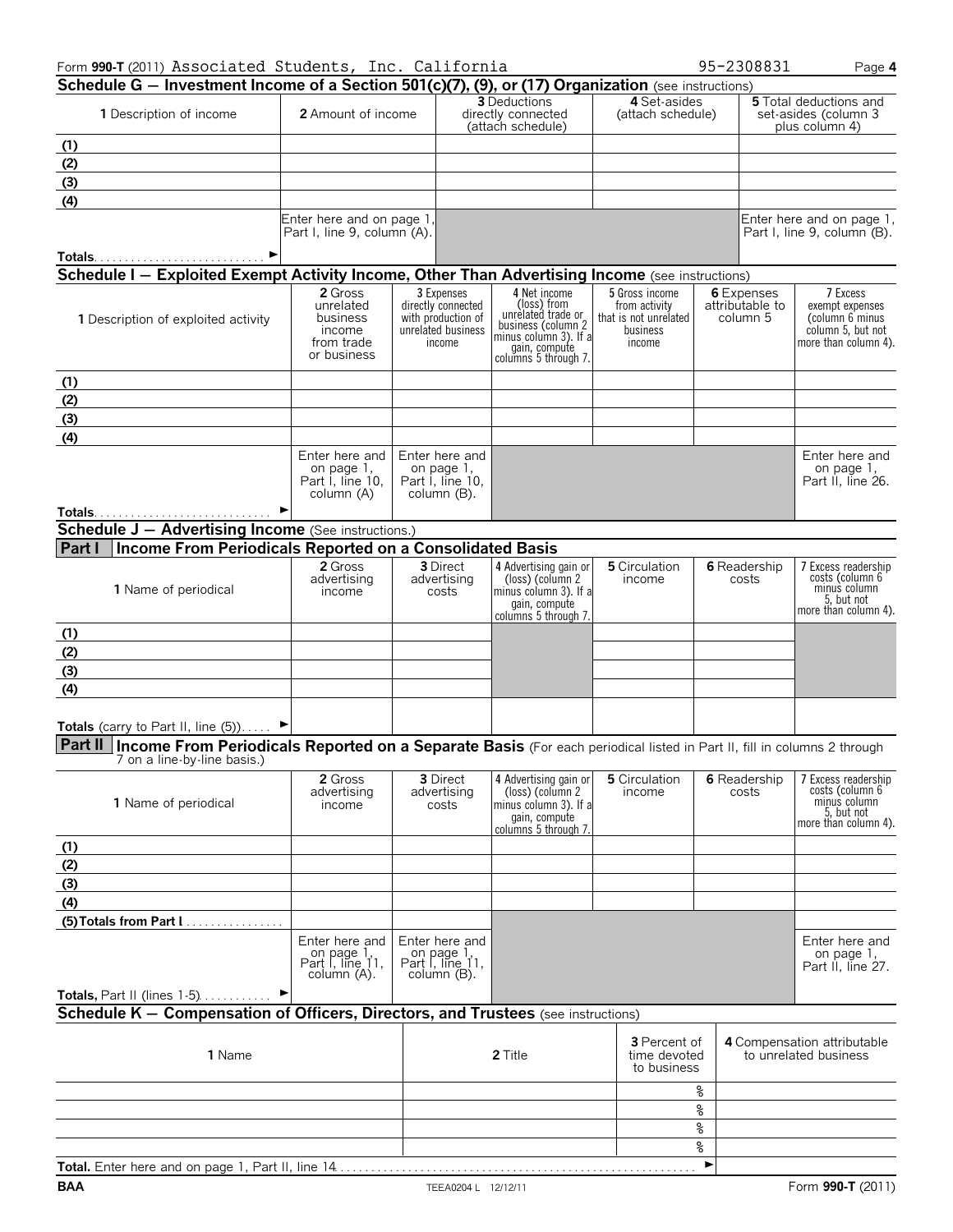|                               |                  | <b>TAXABLE YEAR California Exempt Organization</b>                                                                                                                                                 |                     |            | <b>FORM</b> |
|-------------------------------|------------------|----------------------------------------------------------------------------------------------------------------------------------------------------------------------------------------------------|---------------------|------------|-------------|
| 2011                          |                  | <b>Business Income Tax Return</b>                                                                                                                                                                  |                     |            | 109         |
|                               |                  | 07<br>Calendar Year 2011 or fiscal year beginning month<br>day $01$<br>year $2011$ , & ending month $06$                                                                                           | day 30              |            | year $2012$ |
| <b>A</b> First Return Filed?  |                  | X No<br><b>B</b> Is this an education IRA within the<br>X No<br>Yes<br>Yes                                                                                                                         | CORP#               |            |             |
| Corporation/Organization Name |                  | meaning of R&TC Section 23712?                                                                                                                                                                     | <b>FEIN</b>         | D-0468392  |             |
|                               |                  | ASSOCIATED STUDENTS, INC. CALIFORNIA                                                                                                                                                               |                     |            |             |
| Address                       |                  | POLYTECHNIC STATE UNIV SAN LUIS OBISPO                                                                                                                                                             |                     | 95-2308831 |             |
|                               |                  | 1 GRAND AVENUE, BLDG. 65 #212                                                                                                                                                                      |                     |            |             |
| City                          |                  |                                                                                                                                                                                                    | State               | ZIP Code   |             |
|                               |                  | SAN LUIS OBISPO, CA 93407                                                                                                                                                                          |                     |            |             |
|                               |                  | <b>C</b> Is the organization under audit by the IRS<br>H Is the organization a non-exempt charitable trust as                                                                                      |                     |            |             |
|                               |                  | X No<br>or has the IRS audited in a prior year? $\bullet$   Yes                                                                                                                                    |                     |            | X No        |
| <b>D</b> Final Return?        |                  | I Is this organization claiming any Enterprise                                                                                                                                                     |                     |            |             |
|                               | <b>Dissolved</b> | • Surrendered (Withdrawn)<br>Zone (EZ), Los Angeles Revitalization Zone (LARZ),<br>Local Agency Military Base Recovery Area (LAMBRA),                                                              |                     |            |             |
|                               |                  | •   Merged/Reorganized (attach explanation)<br>Targeted Tax Area (TTA), or Manufacturing<br>Enhancement Area (MEA) tax benefits ●     Yes<br>If a box is checked, enter date  ●                    |                     |            | $X$ No      |
| Е                             |                  | $X$ No                                                                                                                                                                                             |                     |            |             |
| F                             |                  | J Is this organization a qualified pension, profit-sharing, or<br>Accounting Method Used: (1) Cash (2) $\overline{X}$ Accrual (3) Other<br>stock bonus plan as described in IRC Section $401(a)$ ? |                     | Yes        | $X$ No      |
|                               |                  | G Nature of trade or business SUMMER YOUTH SWIM LESSON<br>K Unrelated Business Activity (UBA) Code . 713990                                                                                        |                     |            |             |
| <b>Taxable</b><br>Corporation |                  |                                                                                                                                                                                                    | $\mathbf{1}$        |            | $-1,906.$   |
|                               |                  |                                                                                                                                                                                                    |                     |            |             |
|                               |                  | Schedule R, Apportionment Formula Worksheet, Part A, line 6 or Part B, line 2. See instructions ●                                                                                                  | $\mathbf{2}$        |            |             |
| <b>Taxable</b>                |                  | Enter the lesser amount from line 1 or line 2. If line 2 is zero, enter the amount from line 1. $\bullet$                                                                                          | 3                   |            | $-1,906.$   |
| Trust                         | 4                |                                                                                                                                                                                                    | 4                   |            |             |
| Tax<br>Compu-                 | 5                |                                                                                                                                                                                                    | 5                   |            |             |
| tation                        | 6<br>7           |                                                                                                                                                                                                    | 6<br>$\overline{ }$ |            |             |
|                               | 8                |                                                                                                                                                                                                    | 8                   |            |             |
|                               | 9                |                                                                                                                                                                                                    | 9                   |            |             |
|                               | 10               |                                                                                                                                                                                                    | 10                  |            |             |
|                               |                  |                                                                                                                                                                                                    | 11 b                |            |             |
|                               |                  |                                                                                                                                                                                                    | 11 c                |            |             |
|                               |                  |                                                                                                                                                                                                    | 11d                 |            |             |
| Total<br>Tax                  |                  | 12 Balance. Subtract line 11d from line 10. If line 11d is greater than line 10, enter -0- .                                                                                                       | 12                  |            | 0.          |
|                               |                  |                                                                                                                                                                                                    | 13<br>14            |            |             |
| <b>Payments</b>               | 15               | Overpayment from a prior year allowed as a credit<br>15                                                                                                                                            |                     |            |             |
|                               | 16               | 2011 estimated tax payments. See instructions ●<br>16                                                                                                                                              |                     |            |             |
|                               | 17               | 2011 withholding (Form 592-B and/or 593.) See instructions. ●<br>17                                                                                                                                |                     |            |             |
|                               | 18               | 18<br>Amount paid with extension (form FTB 3539) ●                                                                                                                                                 |                     |            |             |
|                               | 19               |                                                                                                                                                                                                    | 19                  |            |             |
| Refund<br>(Direct             | 20               |                                                                                                                                                                                                    | 20                  |            |             |
| <b>Deposit of</b>             | 21               |                                                                                                                                                                                                    | 21<br>22            |            |             |
| Refund) or<br>Amount          | 22<br>23         |                                                                                                                                                                                                    | 23                  |            |             |
| <b>Due</b>                    | 24               |                                                                                                                                                                                                    | 24                  |            |             |
|                               |                  | <b>a</b> Fill in the account information to have the refund directly deposited. Routing number $\bullet$<br>24 a                                                                                   |                     |            |             |
|                               |                  | <b>b</b> Type: Checking $\bullet$<br>Savings •<br>c Account Number ●<br>24 c                                                                                                                       |                     |            |             |
|                               | 25               |                                                                                                                                                                                                    | 25                  |            |             |
|                               | 26               | Check if estimate penalty computed using Exception B or C and attach form FTB 5806.                                                                                                                |                     |            |             |
|                               | 27               | Total amount due. Add line 20, line 22, line 23, and line 25, then subtract line 21 from the result                                                                                                | 27                  |            |             |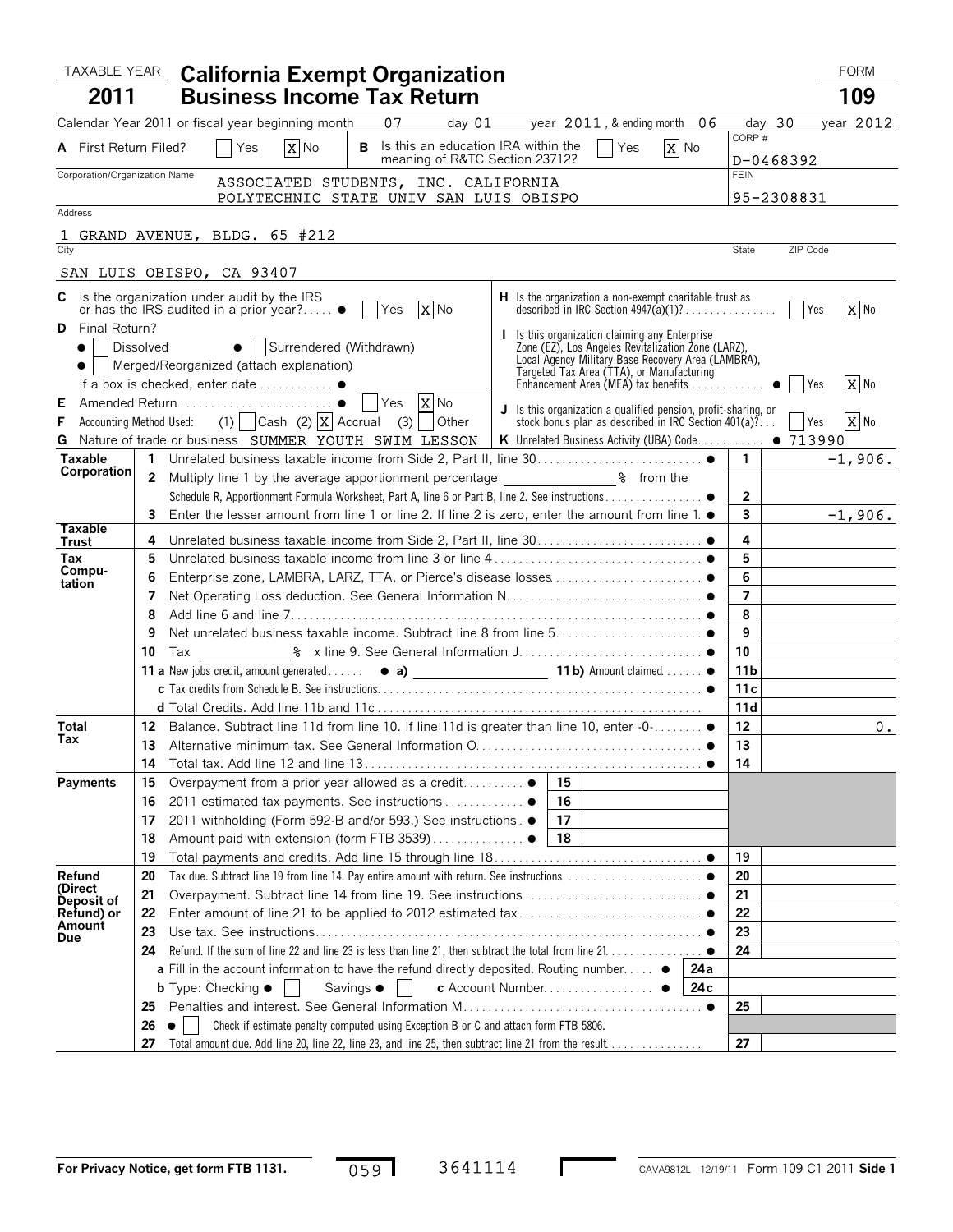### **Unrelated Business Taxable Income** ASSOCIATED STUDENTS, INC. CALIFORNIA 95-2308831

| Part I       | <b>Unrelated Trade or Business Income</b>                                                                                                                                                                                                                                                                                 |              |      |                           |                         |           |
|--------------|---------------------------------------------------------------------------------------------------------------------------------------------------------------------------------------------------------------------------------------------------------------------------------------------------------------------------|--------------|------|---------------------------|-------------------------|-----------|
|              | <b>1 a</b> Gross receipts or gross sales                                                                                                                                                                                                                                                                                  |              |      | Balance. . •              | 1 с                     | 5,753.    |
| 2            |                                                                                                                                                                                                                                                                                                                           |              |      |                           | $\overline{2}$          |           |
| 3            |                                                                                                                                                                                                                                                                                                                           |              |      |                           | $\mathbf{3}$            | 5,753.    |
|              |                                                                                                                                                                                                                                                                                                                           |              |      |                           | 4a                      |           |
|              |                                                                                                                                                                                                                                                                                                                           |              |      |                           | 4 <sub>b</sub>          |           |
|              |                                                                                                                                                                                                                                                                                                                           |              |      |                           | 4c                      |           |
| 5            |                                                                                                                                                                                                                                                                                                                           |              |      |                           | 5                       |           |
| 6            |                                                                                                                                                                                                                                                                                                                           |              |      |                           | 6                       |           |
| 7            |                                                                                                                                                                                                                                                                                                                           |              |      |                           | $\overline{\mathbf{z}}$ |           |
| 8            |                                                                                                                                                                                                                                                                                                                           |              |      |                           | 8                       |           |
| 9            |                                                                                                                                                                                                                                                                                                                           |              |      |                           | 9                       |           |
| 10           |                                                                                                                                                                                                                                                                                                                           |              |      |                           | 10                      |           |
| 11           |                                                                                                                                                                                                                                                                                                                           |              |      |                           | 11                      |           |
| 12           |                                                                                                                                                                                                                                                                                                                           |              |      |                           | 12                      |           |
| 13           |                                                                                                                                                                                                                                                                                                                           |              |      |                           | 13                      | 5,753.    |
|              | <b>Part II</b> Deductions Not Taken Elsewhere (Except for contributions, deductions must be directly connected with the unrelated business income.)                                                                                                                                                                       |              |      |                           |                         |           |
| 14           |                                                                                                                                                                                                                                                                                                                           |              |      |                           | 14                      |           |
| 15           |                                                                                                                                                                                                                                                                                                                           |              |      |                           | 15                      | 7,334.    |
| 16           |                                                                                                                                                                                                                                                                                                                           |              |      |                           | 16                      |           |
| 17           |                                                                                                                                                                                                                                                                                                                           |              |      |                           | 17                      |           |
| 18           |                                                                                                                                                                                                                                                                                                                           |              |      |                           | 18                      |           |
| 19           |                                                                                                                                                                                                                                                                                                                           |              |      |                           | 19                      |           |
| 20           |                                                                                                                                                                                                                                                                                                                           |              |      |                           | 20                      |           |
|              | 21 a Depreciation (Corporations and Associations $-$ Schedule J) (Trusts $-$ form FTB 3885F) $\bullet$   21 a                                                                                                                                                                                                             |              |      |                           |                         |           |
|              |                                                                                                                                                                                                                                                                                                                           |              |      |                           | 21                      |           |
|              |                                                                                                                                                                                                                                                                                                                           |              |      |                           | 22                      |           |
|              |                                                                                                                                                                                                                                                                                                                           |              |      |                           | 23a                     |           |
|              |                                                                                                                                                                                                                                                                                                                           |              |      |                           | 23 <sub>b</sub>         |           |
| 24           |                                                                                                                                                                                                                                                                                                                           |              |      |                           | 24                      | 325.      |
| 25           |                                                                                                                                                                                                                                                                                                                           |              |      |                           | 25                      | 7,659.    |
|              |                                                                                                                                                                                                                                                                                                                           |              |      |                           |                         |           |
| 26           | Unrelated business taxable income before allowable excess advertising costs. Subtract line 25 from                                                                                                                                                                                                                        |              |      |                           | 26                      | $-1,906.$ |
| 27           |                                                                                                                                                                                                                                                                                                                           |              |      |                           | 27                      |           |
| 28           | Unrelated business taxable income before specific deduction. Subtract line 27 from line 26. ●                                                                                                                                                                                                                             |              |      |                           | 28                      | $-1,906.$ |
| 29           |                                                                                                                                                                                                                                                                                                                           |              |      |                           | 29                      |           |
| 30           | Unrelated business taxable income. Subtract line 29 from line 28. If line 28 is a loss, enter line 28                                                                                                                                                                                                                     |              |      |                           | 30                      | $-1,906.$ |
| Sign<br>Here | Under penalties of perjury, I declare that I have examined this return, including accompanying schedules and statements, and to the best of my knowledge and belief, it is true,<br>correct, and complete. Declaration of preparer (other than taxpayer) is based on all information of which preparer has any knowledge. | Title        |      | Date                      | <b>• Telephone</b>      |           |
|              | Signature of<br>officer                                                                                                                                                                                                                                                                                                   | INT EXEC DIR |      |                           | 805 756-1281            |           |
|              |                                                                                                                                                                                                                                                                                                                           |              | Date |                           | $\bullet$ PTIN          |           |
|              | Preparer's<br>signature<br>ROLLAND VASIN                                                                                                                                                                                                                                                                                  |              |      | Check if<br>self-employed | P00644882               |           |
| Paid<br>Pre- | Firm's name (or yours, if self-employed) and address                                                                                                                                                                                                                                                                      |              |      |                           | $\bullet$ FEIN          |           |
| parer's      | VASIN, HEYN & COMPANY                                                                                                                                                                                                                                                                                                     |              |      |                           | 95-4401626              |           |
| Use<br>Only  | 5000 N. PARKWAY CALABASAS #201                                                                                                                                                                                                                                                                                            |              |      |                           | <b>Telephone</b>        |           |
|              |                                                                                                                                                                                                                                                                                                                           |              |      |                           |                         |           |

 $059$ 

May the FTB discuss this return with the preparer shown above? See instructions . . . . . . . . . . . . . . . . . . . . . . . . . . . . . . . . . . . . . . . @ Yes No

CALABASAS, CA 91302 (818) 222-3500

 $\bullet$  X Yes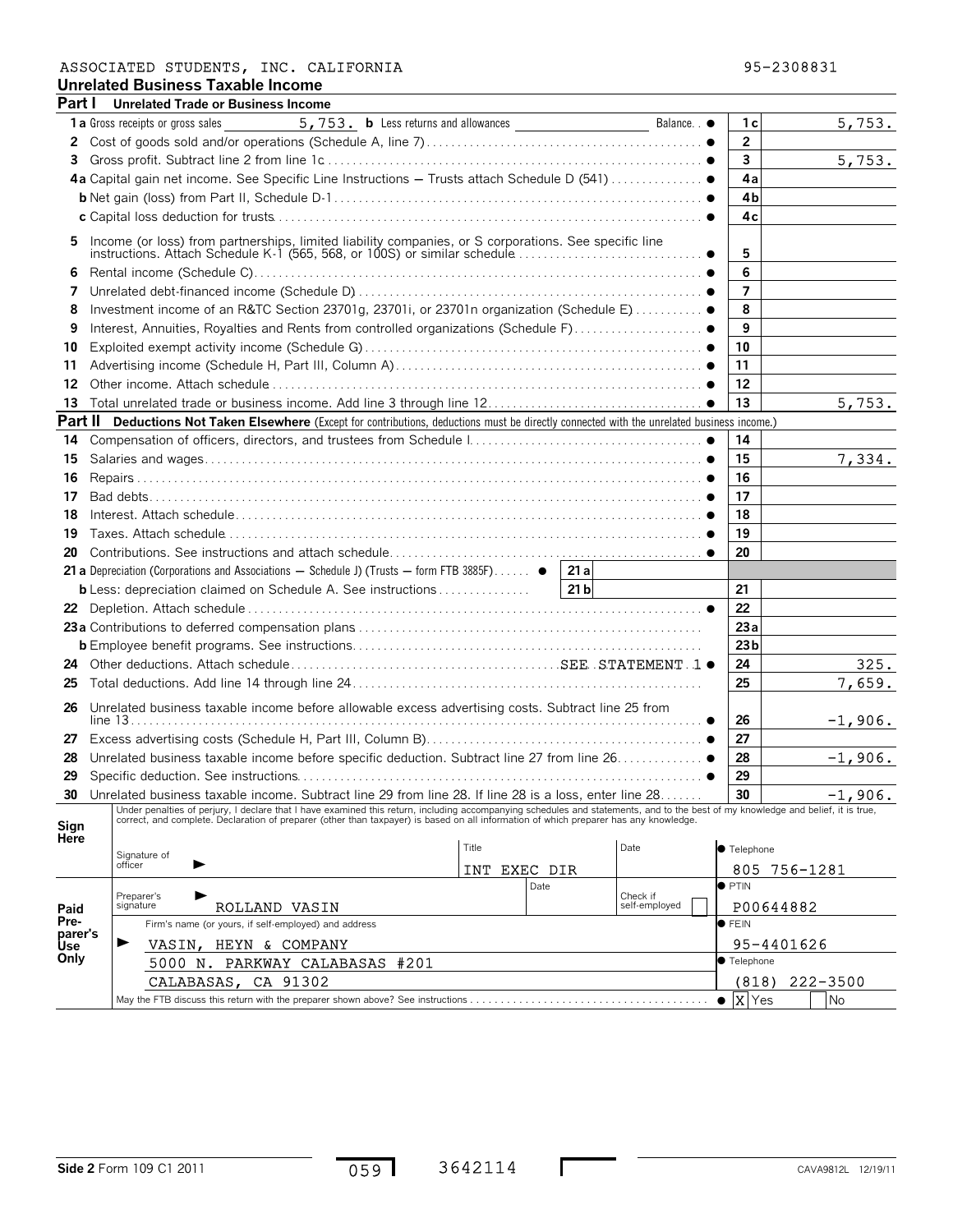### ASSOCIATED STUDENTS, INC. CALIFORNIA 95-2308831

| 95-2308831 |
|------------|
|------------|

|                |                                                        | <b>Schedule A</b> Cost of Goods Sold and/or Operations. Method of inventory valuation (specify)                                                                                      |                                               |                                                                          |                                                    |
|----------------|--------------------------------------------------------|--------------------------------------------------------------------------------------------------------------------------------------------------------------------------------------|-----------------------------------------------|--------------------------------------------------------------------------|----------------------------------------------------|
| 1.             |                                                        |                                                                                                                                                                                      |                                               |                                                                          | $\mathbf{1}$                                       |
| 2              |                                                        |                                                                                                                                                                                      |                                               |                                                                          | $\overline{2}$                                     |
| 3              |                                                        |                                                                                                                                                                                      |                                               |                                                                          | $\mathbf{3}$                                       |
|                |                                                        |                                                                                                                                                                                      |                                               |                                                                          | 4a                                                 |
|                |                                                        |                                                                                                                                                                                      |                                               |                                                                          | 4b                                                 |
| 5.             |                                                        |                                                                                                                                                                                      |                                               |                                                                          | 5                                                  |
|                |                                                        |                                                                                                                                                                                      |                                               |                                                                          | 6                                                  |
| 6              |                                                        |                                                                                                                                                                                      |                                               |                                                                          | $\overline{7}$                                     |
| 7              |                                                        | Cost of goods sold and/or operations. Subtract line 6 from line 5. Enter here and on Side 2, Part I, line 2                                                                          |                                               |                                                                          |                                                    |
|                |                                                        | Do the rules of IRC Section 263A (with respect to property produced or acquired for resale) apply to this organization?                                                              |                                               |                                                                          | X No<br>Yes                                        |
|                |                                                        | Schedule B Tax Credits. Do not claim the New Jobs Credit on Schedule B.                                                                                                              |                                               |                                                                          |                                                    |
| 1.             | Enter credit name                                      | <u> 1980 - Johann Barnett, fransk politiker (</u>                                                                                                                                    | $\overline{\phantom{a}}$ code no.             | $\mathbf{1}$                                                             |                                                    |
| 2              | Enter credit name                                      |                                                                                                                                                                                      | $\overline{\phantom{a}}$ code no.             | $\overline{2}$                                                           |                                                    |
| 3              | Enter credit name                                      |                                                                                                                                                                                      | $\text{code no.}$                             | $\mathbf{3}$                                                             |                                                    |
| 4              |                                                        | Total. Add line 1 through line 3. If claiming more than 3 credits, enter the total of all claimed credits, except<br>New Jobs Credit, on line 4. Enter here and on Side 1, line 11c. |                                               |                                                                          | 4                                                  |
|                |                                                        | Schedule K Add-On Taxes or Recapture of Tax. See instructions.                                                                                                                       |                                               |                                                                          |                                                    |
| 1.             |                                                        | Interest computation under the look-back method for completed long-term contracts.                                                                                                   |                                               |                                                                          |                                                    |
|                |                                                        |                                                                                                                                                                                      |                                               |                                                                          | $\mathbf{1}$                                       |
| 2              |                                                        |                                                                                                                                                                                      |                                               |                                                                          | 2a                                                 |
|                |                                                        |                                                                                                                                                                                      |                                               |                                                                          | 2 <sub>b</sub>                                     |
| 3              |                                                        |                                                                                                                                                                                      |                                               |                                                                          | $\overline{\mathbf{3}}$                            |
| 4              | Credit recapture. Credit name                          |                                                                                                                                                                                      |                                               |                                                                          | 4                                                  |
|                |                                                        |                                                                                                                                                                                      |                                               |                                                                          | 5                                                  |
|                |                                                        | <b>Schedule R</b> Apportionment Formula Worksheet                                                                                                                                    |                                               |                                                                          |                                                    |
|                |                                                        |                                                                                                                                                                                      |                                               |                                                                          | X No<br>Yes                                        |
|                |                                                        | If 'Yes,' skip Part A and complete Part B. If 'No,' complete Part A and skip Part B.                                                                                                 |                                               |                                                                          |                                                    |
|                |                                                        | Part A. Standard Method - Three Factor Formula. Complete this part only if the corporation uses the three-factor formula. (The three-factor                                          |                                               |                                                                          |                                                    |
|                | formula includes the double-weighted sales factor.)    |                                                                                                                                                                                      |                                               |                                                                          |                                                    |
|                | Use only for unrelated trade or business amounts       |                                                                                                                                                                                      | (a) Total within and                          | Total within<br>(b)                                                      | (c) Percent within                                 |
|                |                                                        |                                                                                                                                                                                      | outside California                            | California                                                               | California (b) $\div$ (a)                          |
|                |                                                        |                                                                                                                                                                                      |                                               |                                                                          |                                                    |
| 1.             |                                                        |                                                                                                                                                                                      |                                               |                                                                          |                                                    |
| 2              |                                                        | <b>Payroll factor:</b> Wages and other compensation of employees.  ●                                                                                                                 |                                               | $\bullet$                                                                |                                                    |
| 3.             | Sales factor: Gross sales and/or receipts less returns |                                                                                                                                                                                      |                                               |                                                                          |                                                    |
|                |                                                        |                                                                                                                                                                                      |                                               |                                                                          |                                                    |
| 4              |                                                        |                                                                                                                                                                                      |                                               |                                                                          |                                                    |
| 5              |                                                        | Total percentage: Add the percentages in column (c), line 1,                                                                                                                         |                                               |                                                                          |                                                    |
| 6              |                                                        | Average apportionment percentage: Divide the factor on line 5                                                                                                                        |                                               |                                                                          |                                                    |
|                |                                                        | by 4 and enter the result here and on Form 109, Side 1, line 2.                                                                                                                      |                                               |                                                                          |                                                    |
|                |                                                        |                                                                                                                                                                                      |                                               |                                                                          |                                                    |
| Part B.        |                                                        | Alternate Method - Single-Sales Factor Formula. Complete this part only if the corporation elects the single-sales factor formula.                                                   |                                               |                                                                          |                                                    |
|                | This is an <b>irrevocable</b> annual election.         |                                                                                                                                                                                      |                                               |                                                                          |                                                    |
|                | Use only for unrelated trade or business amounts       |                                                                                                                                                                                      | Total within and<br>(a)<br>outside California | Total within<br>(b)<br>California                                        | Percent within<br>(c)<br>California (b) $\div$ (a) |
| 1              | <b>Total Sales.</b>                                    |                                                                                                                                                                                      |                                               | $\bullet$                                                                |                                                    |
| $\mathfrak{p}$ |                                                        | Apportionment percentage. Divide total sales column (b) by total sales                                                                                                               |                                               |                                                                          |                                                    |
|                |                                                        | column (a) and enter the result here and on Form 109, Side 1, line 2                                                                                                                 |                                               |                                                                          |                                                    |
|                |                                                        | Schedule C Rental Income from Real Property and Personal Property Leased with Real Property                                                                                          |                                               |                                                                          |                                                    |
|                |                                                        | For rental income from debt-financed property, use Schedule D, R&TC Section 23701g, Section 23701i, and Section 23701n organizations. See instructions for exceptions.               |                                               |                                                                          |                                                    |
|                | <b>1</b> Description of property                       |                                                                                                                                                                                      |                                               | $\mathbf{2}$<br>Rent received                                            | Percentage of rent attribut-<br>3                  |
|                |                                                        |                                                                                                                                                                                      |                                               | or accrued                                                               | able to personal property                          |
|                |                                                        |                                                                                                                                                                                      |                                               |                                                                          | %                                                  |
|                |                                                        |                                                                                                                                                                                      |                                               |                                                                          | %                                                  |
| 4              |                                                        | Complete if any item in column 3 is more than 50%, or for any                                                                                                                        | 5.                                            | Complete if any item in column 3 is more than 10%, but not more than 50% | %                                                  |
|                |                                                        | item if the rent is determined on the basis of profit or income                                                                                                                      |                                               |                                                                          |                                                    |
|                | (a) Deductions directly connected                      | (b) Income includible,                                                                                                                                                               | (a) Gross income reportable,                  | (b) Deductions directly connected                                        | (c) Net income includible,                         |
|                | (attach schedule)                                      | column 2 less column 4(a)                                                                                                                                                            | column 2 x column 3                           | with personal property (att sch)                                         | column 5(a) less column 5(b)                       |
|                |                                                        |                                                                                                                                                                                      |                                               |                                                                          |                                                    |
|                |                                                        |                                                                                                                                                                                      |                                               |                                                                          |                                                    |
|                |                                                        |                                                                                                                                                                                      |                                               |                                                                          |                                                    |
|                |                                                        | Add columns $4(b)$ and $5(c)$ . Enter here and on Side 2, Part I, line $6$                                                                                                           |                                               |                                                                          |                                                    |
|                | CAVA9834L 12/16/11                                     | 059                                                                                                                                                                                  | 3643114                                       |                                                                          | Form 109 C1 2011 Side 3                            |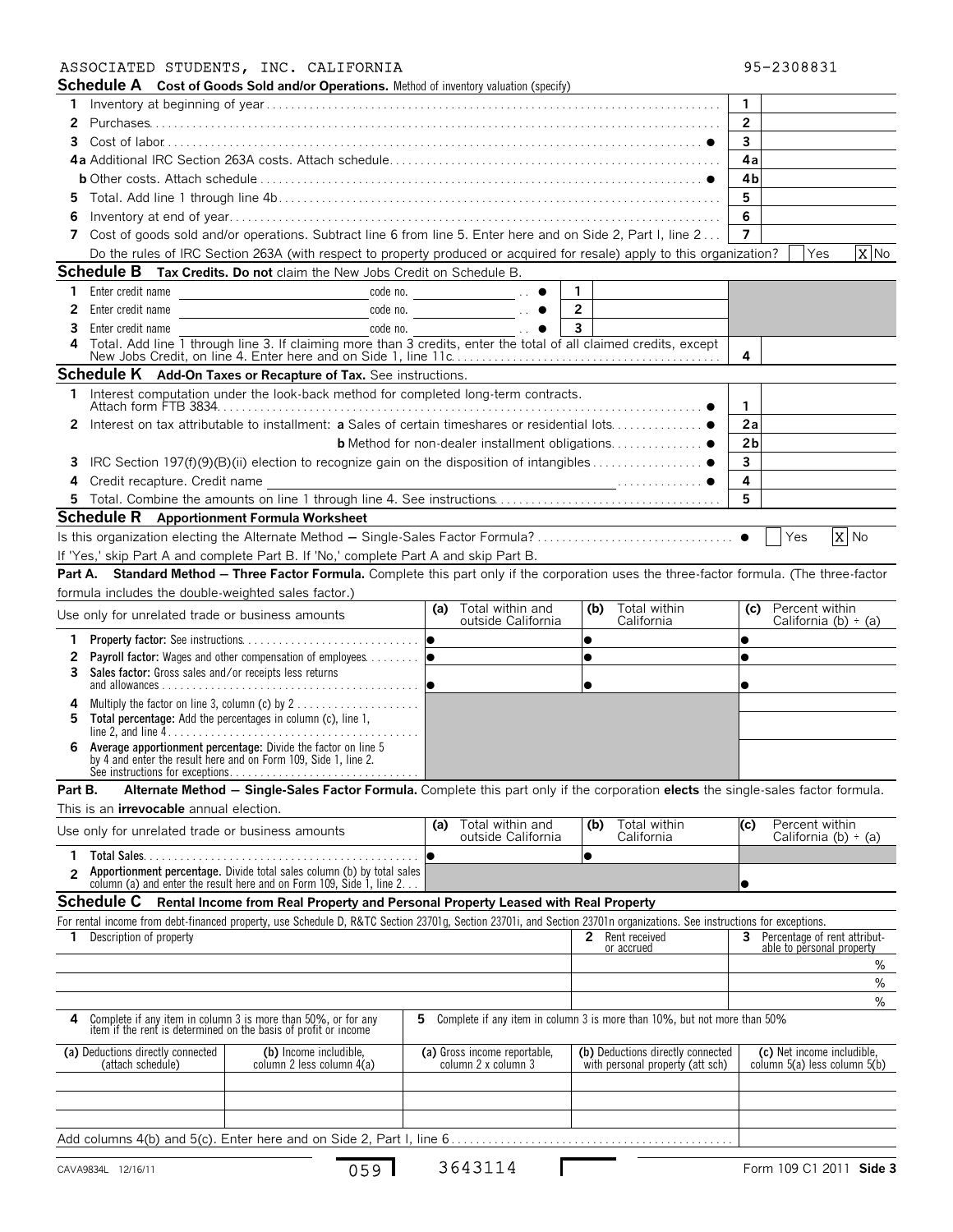### **Schedule D Unrelated Debt-Financed Income** ASSOCIATED STUDENTS, INC. CALIFORNIA 195-2308831

| omenated Debt Financed meonie<br>1 Description of debt-financed property                                                                     |                                                                                                                                                                      |                                                    |                                                                                      |                                                                        | 2 Gross income from<br>or allocable to debt-                                                            |  | 3 Deductions directly connected with or allocable to<br>debt-financed property                                                                |  |                                           |                                                                                    |
|----------------------------------------------------------------------------------------------------------------------------------------------|----------------------------------------------------------------------------------------------------------------------------------------------------------------------|----------------------------------------------------|--------------------------------------------------------------------------------------|------------------------------------------------------------------------|---------------------------------------------------------------------------------------------------------|--|-----------------------------------------------------------------------------------------------------------------------------------------------|--|-------------------------------------------|------------------------------------------------------------------------------------|
|                                                                                                                                              |                                                                                                                                                                      |                                                    |                                                                                      |                                                                        | financed property                                                                                       |  | (a) Straight-line depreciation<br>(attach schedule)                                                                                           |  | (b) Other deductions<br>(attach schedule) |                                                                                    |
|                                                                                                                                              |                                                                                                                                                                      |                                                    |                                                                                      |                                                                        |                                                                                                         |  |                                                                                                                                               |  |                                           |                                                                                    |
|                                                                                                                                              |                                                                                                                                                                      |                                                    |                                                                                      |                                                                        |                                                                                                         |  |                                                                                                                                               |  |                                           |                                                                                    |
| 4 Amount of average acquisition<br>indebtedness on or allocable<br>to debt-financed property<br>(attach schedule)                            | of or allocable to<br>(attach schedule)                                                                                                                              | 5 Average adjusted basis<br>debt-financed property |                                                                                      | 6 Debt basis percentage,<br>column $4 \div$ column 5                   | 7 Gross income<br>reportable, column 2 x<br>column 6                                                    |  | 8 Allocable deductions,<br>total of columns 3(a)<br>and $3(b) \times$ column $6$                                                              |  |                                           | 9 Net income (or loss)<br>includible, column 7<br>less column 8                    |
|                                                                                                                                              |                                                                                                                                                                      |                                                    |                                                                                      | g                                                                      |                                                                                                         |  |                                                                                                                                               |  |                                           |                                                                                    |
|                                                                                                                                              |                                                                                                                                                                      |                                                    |                                                                                      | g                                                                      |                                                                                                         |  |                                                                                                                                               |  |                                           |                                                                                    |
|                                                                                                                                              |                                                                                                                                                                      |                                                    |                                                                                      | ٩,                                                                     |                                                                                                         |  |                                                                                                                                               |  |                                           |                                                                                    |
|                                                                                                                                              |                                                                                                                                                                      |                                                    |                                                                                      |                                                                        |                                                                                                         |  |                                                                                                                                               |  |                                           |                                                                                    |
| <b>Schedule E</b>                                                                                                                            | 2 Amount                                                                                                                                                             |                                                    |                                                                                      | 3 Deductions directly                                                  | Investment Income of an R&TC Section 23701g, 23701i, or 23701n Organization<br>4 Net investment income, |  | 5 Set-asides (attach                                                                                                                          |  |                                           | 6 Balance of investment                                                            |
| 1 Description                                                                                                                                |                                                                                                                                                                      |                                                    | connected                                                                            | (attach schedule)                                                      | column 2 less column 3                                                                                  |  | schedule)                                                                                                                                     |  |                                           | income, column 4 less<br>column 5                                                  |
|                                                                                                                                              |                                                                                                                                                                      |                                                    |                                                                                      |                                                                        |                                                                                                         |  |                                                                                                                                               |  |                                           |                                                                                    |
|                                                                                                                                              |                                                                                                                                                                      |                                                    |                                                                                      |                                                                        |                                                                                                         |  |                                                                                                                                               |  |                                           |                                                                                    |
|                                                                                                                                              |                                                                                                                                                                      |                                                    |                                                                                      |                                                                        |                                                                                                         |  |                                                                                                                                               |  |                                           |                                                                                    |
|                                                                                                                                              |                                                                                                                                                                      |                                                    |                                                                                      |                                                                        |                                                                                                         |  |                                                                                                                                               |  |                                           |                                                                                    |
| <b>Schedule F</b>                                                                                                                            |                                                                                                                                                                      |                                                    |                                                                                      | Interest, Annuities, Royalties and Rents from Controlled Organizations |                                                                                                         |  |                                                                                                                                               |  |                                           |                                                                                    |
| <b>Exempt Controlled Organizations</b>                                                                                                       |                                                                                                                                                                      |                                                    |                                                                                      |                                                                        |                                                                                                         |  |                                                                                                                                               |  |                                           |                                                                                    |
| 1 Name of controlled organizations                                                                                                           | 2 Employer                                                                                                                                                           | Identification Number                              |                                                                                      | 3 Net unrelated<br>income (loss)                                       | 4 Total of specified<br>payments made                                                                   |  | 5 Part of column (4) that<br>is included in the<br>controlling<br>organization's gross<br>income                                              |  |                                           | 6 Deductions directly<br>connected with income<br>in column (5)                    |
| 1                                                                                                                                            |                                                                                                                                                                      |                                                    |                                                                                      |                                                                        |                                                                                                         |  |                                                                                                                                               |  |                                           |                                                                                    |
| 2                                                                                                                                            |                                                                                                                                                                      |                                                    |                                                                                      |                                                                        |                                                                                                         |  |                                                                                                                                               |  |                                           |                                                                                    |
| 3                                                                                                                                            |                                                                                                                                                                      |                                                    |                                                                                      |                                                                        |                                                                                                         |  |                                                                                                                                               |  |                                           |                                                                                    |
| Nonexempt Controlled Organizations                                                                                                           |                                                                                                                                                                      |                                                    |                                                                                      |                                                                        |                                                                                                         |  |                                                                                                                                               |  |                                           |                                                                                    |
| 7 Taxable Income                                                                                                                             |                                                                                                                                                                      |                                                    |                                                                                      | 8 Net unrelated                                                        | 9 Total of specified                                                                                    |  | 10 Part of column (9) that                                                                                                                    |  |                                           | 11 Deductions directly                                                             |
|                                                                                                                                              |                                                                                                                                                                      |                                                    |                                                                                      | income (loss)                                                          | payments made                                                                                           |  | is included in the<br>controlling<br>organization's gross<br>income                                                                           |  |                                           | connected with income<br>in column (10)                                            |
| 1                                                                                                                                            |                                                                                                                                                                      |                                                    |                                                                                      |                                                                        |                                                                                                         |  |                                                                                                                                               |  |                                           |                                                                                    |
| $\overline{\mathbf{c}}$                                                                                                                      |                                                                                                                                                                      |                                                    |                                                                                      |                                                                        |                                                                                                         |  |                                                                                                                                               |  |                                           |                                                                                    |
| 3                                                                                                                                            |                                                                                                                                                                      |                                                    |                                                                                      |                                                                        |                                                                                                         |  |                                                                                                                                               |  |                                           |                                                                                    |
| 4                                                                                                                                            |                                                                                                                                                                      |                                                    |                                                                                      |                                                                        |                                                                                                         |  |                                                                                                                                               |  |                                           |                                                                                    |
| 5<br>Add columns 6 and 11                                                                                                                    |                                                                                                                                                                      |                                                    |                                                                                      |                                                                        |                                                                                                         |  |                                                                                                                                               |  |                                           |                                                                                    |
| 6                                                                                                                                            |                                                                                                                                                                      |                                                    |                                                                                      |                                                                        |                                                                                                         |  |                                                                                                                                               |  |                                           |                                                                                    |
| <b>Schedule G</b>                                                                                                                            |                                                                                                                                                                      |                                                    |                                                                                      | <b>Exploited Exempt Activity Income, other than Advertising Income</b> |                                                                                                         |  |                                                                                                                                               |  |                                           |                                                                                    |
| 1 Description of exploited<br>activity (attach schedule if<br>more than one unrelated<br>activity is exploiting the<br>same exempt activity) | 2 Gross<br>3 Expenses<br>unrelated<br>directly<br>connected with<br>business<br>production of<br>income from<br>unrelated<br>trade or<br>business<br>business income |                                                    | 4 Net income<br>from unrelated<br>trade or<br>business,<br>column 2 less<br>column 3 |                                                                        | 5 Gross income<br>from activity<br>that is not<br>unrelated<br>business income                          |  | 6 Expenses<br><b>7</b> Excess exempt<br>attributable to<br>expense,<br>column 6 less<br>column 5<br>column 5 but not<br>more than<br>column 4 |  |                                           | 8 Net income<br>includible,<br>column 4 less<br>column 7 but not<br>less than zero |
|                                                                                                                                              |                                                                                                                                                                      |                                                    |                                                                                      |                                                                        |                                                                                                         |  |                                                                                                                                               |  |                                           |                                                                                    |
|                                                                                                                                              |                                                                                                                                                                      |                                                    |                                                                                      |                                                                        |                                                                                                         |  |                                                                                                                                               |  |                                           |                                                                                    |
|                                                                                                                                              |                                                                                                                                                                      |                                                    |                                                                                      |                                                                        |                                                                                                         |  |                                                                                                                                               |  |                                           |                                                                                    |
|                                                                                                                                              |                                                                                                                                                                      |                                                    |                                                                                      |                                                                        |                                                                                                         |  |                                                                                                                                               |  |                                           |                                                                                    |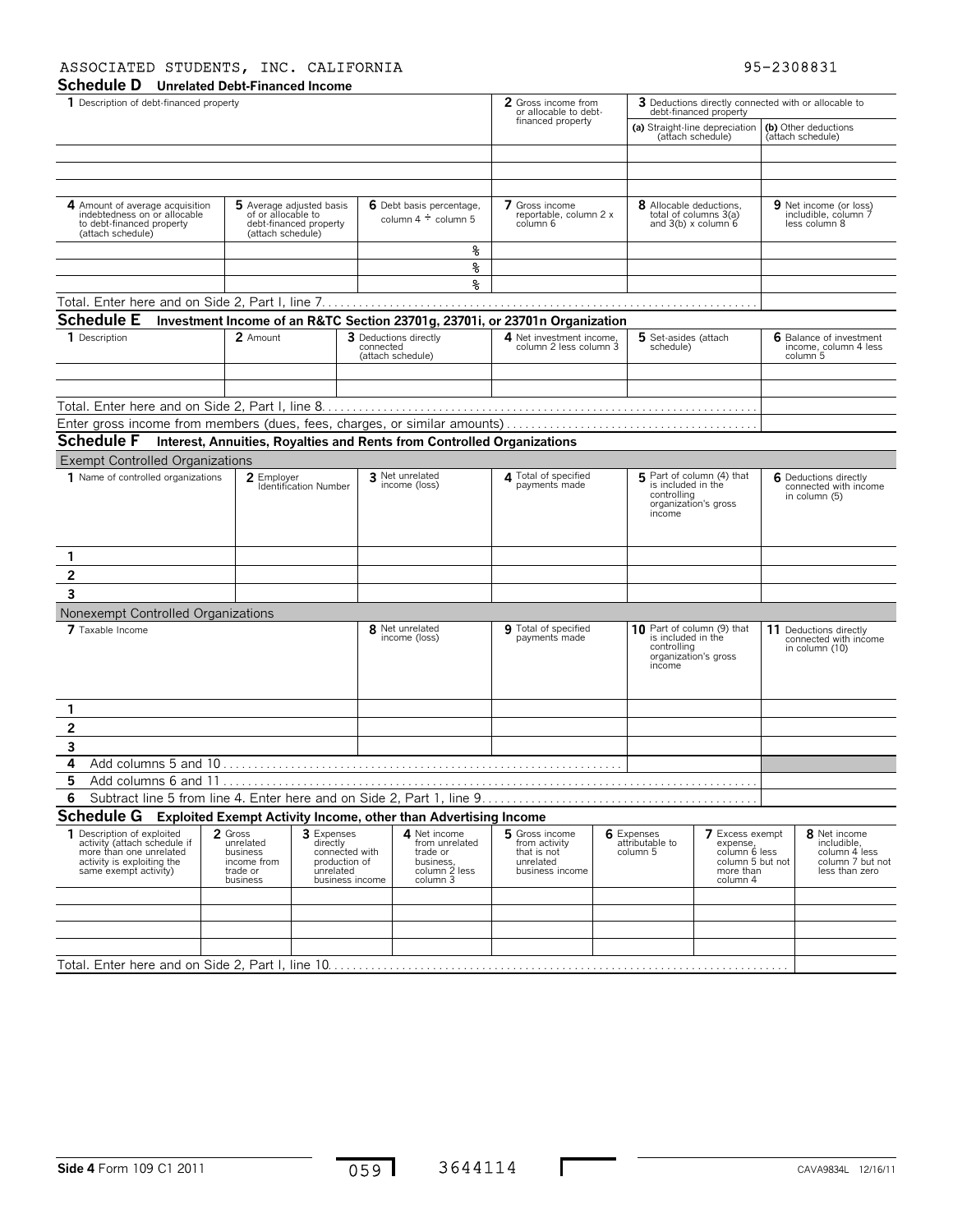### ASSOCIATED STUDENTS, INC. CALIFORNIA 95-2308831

| Part I  |                                                         |                               |               | Income from Periodicals Reported on a Consolidated Basis |         |                                                                                                                                                                                                                                                                              |   |                                                           |    |                                                         |           |         |                                                                                                                                                                                                                                                                                                                                                           |
|---------|---------------------------------------------------------|-------------------------------|---------------|----------------------------------------------------------|---------|------------------------------------------------------------------------------------------------------------------------------------------------------------------------------------------------------------------------------------------------------------------------------|---|-----------------------------------------------------------|----|---------------------------------------------------------|-----------|---------|-----------------------------------------------------------------------------------------------------------------------------------------------------------------------------------------------------------------------------------------------------------------------------------------------------------------------------------------------------------|
|         | 1 Name of<br>periodical                                 | 2 Gross advertising<br>income |               | 3 Direct advertising<br>costs                            |         | 4 Advertising income<br>or excess advertising<br>costs. If column 2 is<br>greater than column<br>3, complete columns<br>5, 6, and 7. If column<br>3 is greater than<br>column 2, enter the<br>excess in Part III,<br>column B(b).<br>Do not complete<br>columns 5, 6, and 7. |   | 5 Circulation income                                      |    | 6 Readership costs                                      |           |         | 7 If column 5 is greater<br>than column 6, enter<br>the income shown in<br>column 4. in Part III.<br>column A(b). If<br>column 6 is greater<br>than column 5,<br>subtract the sum of<br>column 6 and column<br>3 from the sum of<br>column 5 and column<br>2. Enter amount in<br>Part III, column A(b).<br>If the amount is less<br>than zero, enter -0-. |
|         |                                                         |                               |               |                                                          |         |                                                                                                                                                                                                                                                                              |   |                                                           |    |                                                         |           |         |                                                                                                                                                                                                                                                                                                                                                           |
|         | Totals                                                  |                               |               |                                                          |         |                                                                                                                                                                                                                                                                              |   |                                                           |    |                                                         |           |         |                                                                                                                                                                                                                                                                                                                                                           |
| Part II |                                                         |                               |               | Income from Periodicals Reported on a Separate Basis     |         |                                                                                                                                                                                                                                                                              |   |                                                           |    |                                                         |           |         |                                                                                                                                                                                                                                                                                                                                                           |
|         |                                                         |                               |               |                                                          |         |                                                                                                                                                                                                                                                                              |   |                                                           |    |                                                         |           |         |                                                                                                                                                                                                                                                                                                                                                           |
|         |                                                         |                               |               |                                                          |         |                                                                                                                                                                                                                                                                              |   |                                                           |    |                                                         |           |         |                                                                                                                                                                                                                                                                                                                                                           |
|         |                                                         |                               |               |                                                          |         |                                                                                                                                                                                                                                                                              |   |                                                           |    |                                                         |           |         |                                                                                                                                                                                                                                                                                                                                                           |
|         | Part III Column A - Net Advertising Income              |                               |               |                                                          |         |                                                                                                                                                                                                                                                                              |   | Part III Column B - Excess Advertising Costs              |    |                                                         |           |         |                                                                                                                                                                                                                                                                                                                                                           |
|         | (a) Enter 'consolidated periodical' and/or names of     | non-consolidated periodicals  |               |                                                          |         | (b) Enter total amount from<br>Part I, column 4 or 7, and<br>amounts listed in Part II.<br>columns 4 and 7                                                                                                                                                                   |   | (a) Enter 'consolidated periodical' and/or names of       |    | non-consolidated periodicals                            |           |         | (b) Enter total amount<br>from Part I, column 4, and<br>amounts listed in Part II,<br>column 4                                                                                                                                                                                                                                                            |
|         |                                                         |                               |               |                                                          |         |                                                                                                                                                                                                                                                                              |   |                                                           |    |                                                         |           |         |                                                                                                                                                                                                                                                                                                                                                           |
|         |                                                         |                               |               |                                                          |         |                                                                                                                                                                                                                                                                              |   |                                                           |    |                                                         |           |         |                                                                                                                                                                                                                                                                                                                                                           |
|         |                                                         |                               |               |                                                          |         |                                                                                                                                                                                                                                                                              |   |                                                           |    |                                                         |           |         |                                                                                                                                                                                                                                                                                                                                                           |
|         |                                                         |                               |               | Enter total here and on Side 2, Part I, line 11.         |         |                                                                                                                                                                                                                                                                              |   | Enter total here and on Side 2, Part II, line 27.         |    |                                                         |           |         |                                                                                                                                                                                                                                                                                                                                                           |
|         | Schedule I                                              |                               |               | <b>Compensation of Officers, Directors, and Trustees</b> |         |                                                                                                                                                                                                                                                                              |   |                                                           |    |                                                         |           |         |                                                                                                                                                                                                                                                                                                                                                           |
|         | 1 Name of Officer                                       |                               | 2 SSN or ITIN |                                                          | 3 Title |                                                                                                                                                                                                                                                                              | 4 | Percent of time<br>devoted to business                    |    | 5 Compensation<br>attributable to<br>unrelated business |           | 6.      | Expense account<br>allowances                                                                                                                                                                                                                                                                                                                             |
|         |                                                         |                               |               |                                                          |         |                                                                                                                                                                                                                                                                              |   |                                                           | နွ |                                                         |           |         |                                                                                                                                                                                                                                                                                                                                                           |
|         |                                                         |                               |               |                                                          |         |                                                                                                                                                                                                                                                                              |   |                                                           | နွ |                                                         |           |         |                                                                                                                                                                                                                                                                                                                                                           |
|         |                                                         |                               |               |                                                          |         |                                                                                                                                                                                                                                                                              |   |                                                           | ጜ  |                                                         |           |         |                                                                                                                                                                                                                                                                                                                                                           |
|         |                                                         |                               |               |                                                          |         |                                                                                                                                                                                                                                                                              |   |                                                           | g  |                                                         |           |         |                                                                                                                                                                                                                                                                                                                                                           |
|         |                                                         |                               |               |                                                          |         |                                                                                                                                                                                                                                                                              |   |                                                           | 옹. |                                                         |           |         |                                                                                                                                                                                                                                                                                                                                                           |
|         |                                                         |                               |               |                                                          |         |                                                                                                                                                                                                                                                                              |   |                                                           |    |                                                         |           |         |                                                                                                                                                                                                                                                                                                                                                           |
|         | Schedule J                                              |                               |               |                                                          |         | Depreciation (Corporations and Associations only. Trusts use form FTB 3885F.)                                                                                                                                                                                                |   |                                                           |    |                                                         |           |         |                                                                                                                                                                                                                                                                                                                                                           |
| 1.      | Group and quideline class or<br>description of property |                               |               | <b>2</b> Date acquired                                   |         | 3 Cost or<br>other basis                                                                                                                                                                                                                                                     | 4 | Depreciation<br>allowed or<br>allowable in<br>prior years | 5  | Method of<br>computing<br>depreciation                  | 6<br>rate | Life or | 7<br>Depreciation<br>for this year                                                                                                                                                                                                                                                                                                                        |
| 1.      |                                                         |                               |               |                                                          |         |                                                                                                                                                                                                                                                                              |   |                                                           |    |                                                         |           |         |                                                                                                                                                                                                                                                                                                                                                           |
|         | 2 Other depreciation:                                   |                               |               |                                                          |         |                                                                                                                                                                                                                                                                              |   |                                                           |    |                                                         |           |         |                                                                                                                                                                                                                                                                                                                                                           |
|         |                                                         |                               |               |                                                          |         |                                                                                                                                                                                                                                                                              |   |                                                           |    |                                                         |           |         |                                                                                                                                                                                                                                                                                                                                                           |
|         | Furniture and fixtures                                  |                               |               |                                                          |         |                                                                                                                                                                                                                                                                              |   |                                                           |    |                                                         |           |         |                                                                                                                                                                                                                                                                                                                                                           |
|         | Transportation equipment                                |                               |               |                                                          |         |                                                                                                                                                                                                                                                                              |   |                                                           |    |                                                         |           |         |                                                                                                                                                                                                                                                                                                                                                           |
|         | Machinery and                                           | other equipment               |               |                                                          |         |                                                                                                                                                                                                                                                                              |   |                                                           |    |                                                         |           |         |                                                                                                                                                                                                                                                                                                                                                           |
|         |                                                         |                               |               |                                                          |         |                                                                                                                                                                                                                                                                              |   |                                                           |    |                                                         |           |         |                                                                                                                                                                                                                                                                                                                                                           |
|         |                                                         |                               |               |                                                          |         |                                                                                                                                                                                                                                                                              |   |                                                           |    |                                                         |           |         |                                                                                                                                                                                                                                                                                                                                                           |
| 3       |                                                         |                               |               |                                                          |         |                                                                                                                                                                                                                                                                              |   |                                                           |    |                                                         |           |         |                                                                                                                                                                                                                                                                                                                                                           |
| 4       |                                                         |                               |               |                                                          |         |                                                                                                                                                                                                                                                                              |   |                                                           |    |                                                         |           |         |                                                                                                                                                                                                                                                                                                                                                           |
| 5       |                                                         |                               |               |                                                          |         |                                                                                                                                                                                                                                                                              |   |                                                           |    |                                                         |           |         |                                                                                                                                                                                                                                                                                                                                                           |
| 6       |                                                         |                               |               |                                                          |         |                                                                                                                                                                                                                                                                              |   |                                                           |    |                                                         |           |         |                                                                                                                                                                                                                                                                                                                                                           |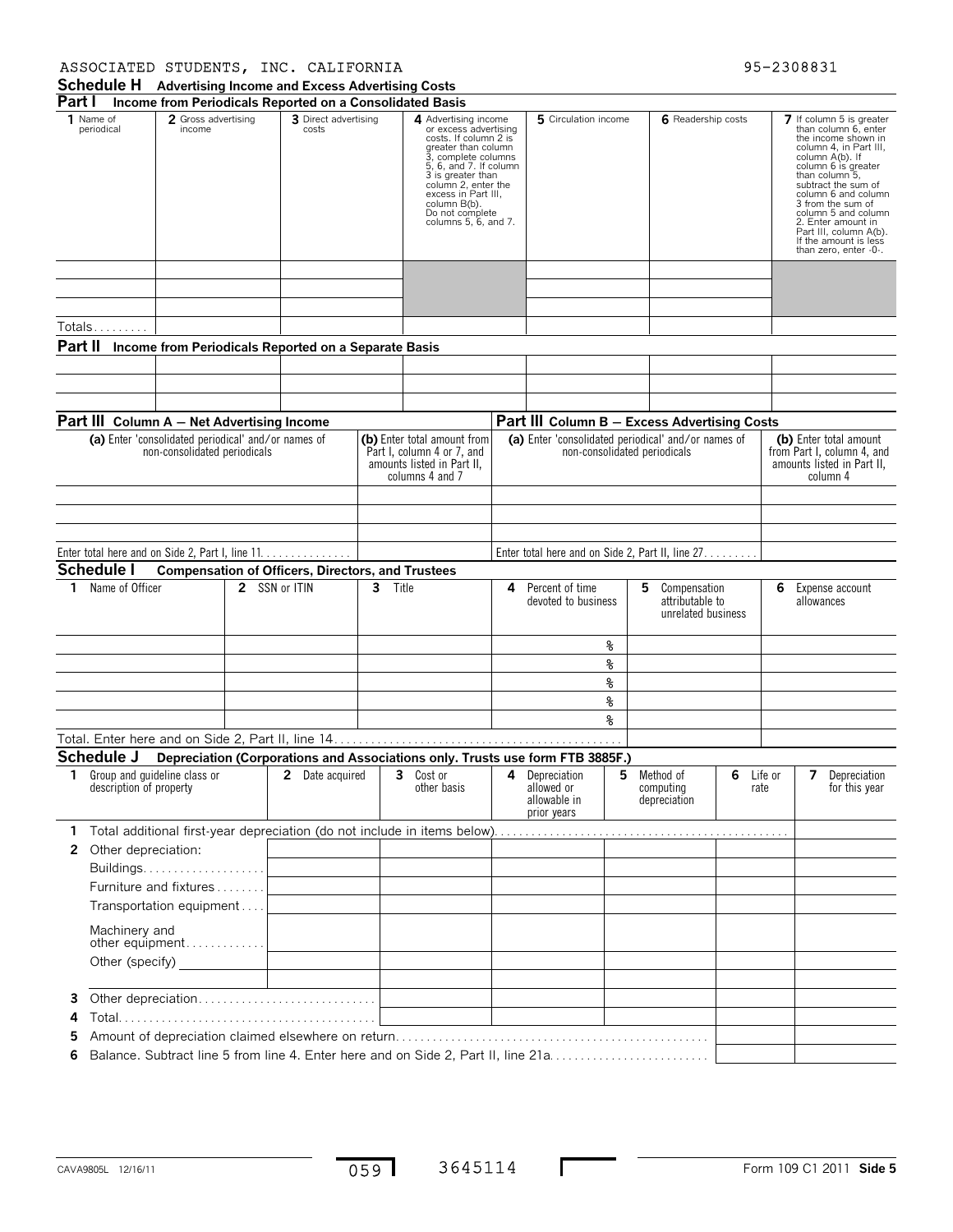### $\frac{TAXABLE}{YEAR}$  Not Operating Loss (NOL) Computation and NOL CALIFORNIA FORM **2011 Net Operating Loss (NOL) Computation and NOL and Disaster Loss Limitations** ' **Corporations 3805Q**

|         |                          |                             |                         | Attach to Form 100, Form 100W, Form 100S, or Form 109.                                                                                                                   |                                                                   |                    |                          |                          |                               |
|---------|--------------------------|-----------------------------|-------------------------|--------------------------------------------------------------------------------------------------------------------------------------------------------------------------|-------------------------------------------------------------------|--------------------|--------------------------|--------------------------|-------------------------------|
|         | Corporation name         |                             |                         | ASSOCIATED STUDENTS, INC. CALIFORNIA                                                                                                                                     |                                                                   |                    |                          |                          | California corporation number |
|         |                          |                             |                         | POLYTECHNIC STATE UNIV SAN LUIS OBISPO                                                                                                                                   |                                                                   |                    |                          | D-0468392<br><b>FEIN</b> |                               |
|         |                          |                             |                         | During the taxable year the corporation incurred the NOL, the corporation was a(n):                                                                                      |                                                                   | C Corporation      |                          |                          |                               |
|         | S Corporation            |                             | $X$ Exempt Organization |                                                                                                                                                                          | Limited Liability Company (electing to be taxed as a corporation) |                    |                          | 95-2308831               |                               |
|         |                          |                             |                         | If the corporation previously filed California tax returns under another corporate name, enter the corporation name and California corporation number:                   |                                                                   |                    |                          |                          |                               |
|         |                          |                             |                         | If the corporation is included in a combined report of a unitary group, see instructions, General Information C, Combined Reporting.                                     |                                                                   |                    |                          |                          |                               |
| Part I  |                          |                             |                         | <b>Current year NOL.</b> If the corporation does not have a current year NOL, go to Part II.                                                                             |                                                                   |                    |                          |                          |                               |
|         |                          |                             |                         | 1 Net loss from Form 100, line 19; Form 100W, line 19; Form 100S, line 16; or Form 109, line 2.                                                                          |                                                                   |                    |                          |                          |                               |
|         |                          |                             |                         |                                                                                                                                                                          |                                                                   |                    |                          |                          | 1,906.                        |
| 3       |                          |                             |                         |                                                                                                                                                                          |                                                                   |                    |                          |                          | 1,906.                        |
|         |                          |                             |                         | 4a Enter the amount of the loss incurred by a new business included in line 3 4a                                                                                         |                                                                   |                    |                          |                          |                               |
|         |                          |                             |                         |                                                                                                                                                                          |                                                                   |                    |                          |                          |                               |
|         |                          |                             |                         |                                                                                                                                                                          |                                                                   |                    |                          |                          | 1,906.                        |
| 5.      |                          |                             |                         |                                                                                                                                                                          |                                                                   |                    |                          | 5.                       |                               |
| 6       |                          |                             |                         |                                                                                                                                                                          |                                                                   |                    |                          | 6                        | 1,906.                        |
| Part II |                          |                             |                         | NOL carryover and disaster loss carryover limitations. See Instructions.                                                                                                 |                                                                   |                    |                          |                          |                               |
|         |                          |                             |                         |                                                                                                                                                                          |                                                                   |                    | (g)<br>Available balance |                          |                               |
| 1.      |                          |                             |                         | Net income (loss) – Enter the amount from Form 100, line 19; Form 100W, line 19;<br>Form 100S, line 16 less line 17 (but not less than -0-); or Form 109, line 2. If the |                                                                   |                    |                          |                          |                               |
|         |                          |                             |                         | corporation net income after state adjustments (pre-apportioned income) is \$300,000 or                                                                                  |                                                                   |                    |                          |                          |                               |
|         |                          |                             |                         |                                                                                                                                                                          |                                                                   |                    |                          |                          |                               |
|         | <b>Prior Year NOLs</b>   |                             |                         |                                                                                                                                                                          |                                                                   |                    |                          |                          |                               |
|         | (a)<br>Year              | (b)<br>$Code - See$         | (c)<br>Type of          | (d)<br>Initial Loss                                                                                                                                                      | (e)<br>Carryover                                                  | (f)<br>Amount used |                          |                          | (h)<br>Carryover to 2012      |
|         | of loss                  | instructions                | $NOL$ $-$<br>See below* |                                                                                                                                                                          | from 2010                                                         | in 2011            |                          |                          | $col(e) - col(f)$             |
|         |                          |                             |                         |                                                                                                                                                                          |                                                                   |                    |                          |                          |                               |
| 2       |                          |                             |                         |                                                                                                                                                                          |                                                                   |                    |                          |                          |                               |
|         |                          |                             |                         |                                                                                                                                                                          |                                                                   |                    |                          |                          |                               |
|         |                          |                             |                         |                                                                                                                                                                          |                                                                   |                    |                          |                          |                               |
|         |                          |                             |                         |                                                                                                                                                                          |                                                                   |                    |                          |                          |                               |
|         |                          |                             |                         |                                                                                                                                                                          |                                                                   |                    |                          |                          |                               |
|         |                          |                             |                         |                                                                                                                                                                          |                                                                   |                    |                          |                          |                               |
|         |                          |                             |                         |                                                                                                                                                                          |                                                                   |                    |                          |                          |                               |
|         | <b>Current Year NOLs</b> |                             |                         |                                                                                                                                                                          |                                                                   |                    |                          |                          |                               |
| 3       | 2011                     |                             | <b>DIS</b>              |                                                                                                                                                                          |                                                                   |                    |                          |                          | $col(d) - col(f)$             |
|         |                          |                             |                         |                                                                                                                                                                          |                                                                   |                    |                          |                          |                               |
| 4       | 2011                     |                             | <b>ESB</b>              | 1,906.                                                                                                                                                                   |                                                                   |                    |                          |                          | 1,906.                        |
|         |                          |                             |                         |                                                                                                                                                                          |                                                                   |                    |                          |                          |                               |
|         | 2011                     |                             |                         |                                                                                                                                                                          |                                                                   |                    |                          |                          |                               |
|         |                          |                             |                         |                                                                                                                                                                          |                                                                   |                    |                          |                          |                               |
|         | 2011                     |                             |                         |                                                                                                                                                                          |                                                                   |                    |                          |                          |                               |
|         |                          |                             |                         |                                                                                                                                                                          |                                                                   |                    |                          |                          |                               |
|         | 2011                     |                             |                         |                                                                                                                                                                          |                                                                   |                    |                          |                          |                               |
|         |                          |                             |                         | *Type of NOL: General (GEN), New Business (NB), Eligible Small Business (ESB), or Disaster (DIS).                                                                        |                                                                   |                    |                          |                          |                               |
|         |                          | Part III 2011 NOL deduction |                         |                                                                                                                                                                          |                                                                   |                    |                          |                          |                               |
| 1.      |                          |                             |                         |                                                                                                                                                                          |                                                                   |                    |                          | 1                        |                               |
|         |                          |                             |                         | Enter the total amount from line 1 that represents disaster loss carryover deduction here and on Form 100,                                                               |                                                                   |                    |                          |                          |                               |
| 2       |                          |                             |                         | line 22; Form 100W, line 22; or Form 100S, line 20. Form 109 filers enter -0-                                                                                            |                                                                   |                    |                          | 2                        | 0                             |
| 3       |                          |                             |                         | Subtract line 2 from line 1. Enter the result here and on Form 100, line 20; Form 100W, line 20; Form 100S,                                                              |                                                                   |                    |                          | 3                        | 0.                            |